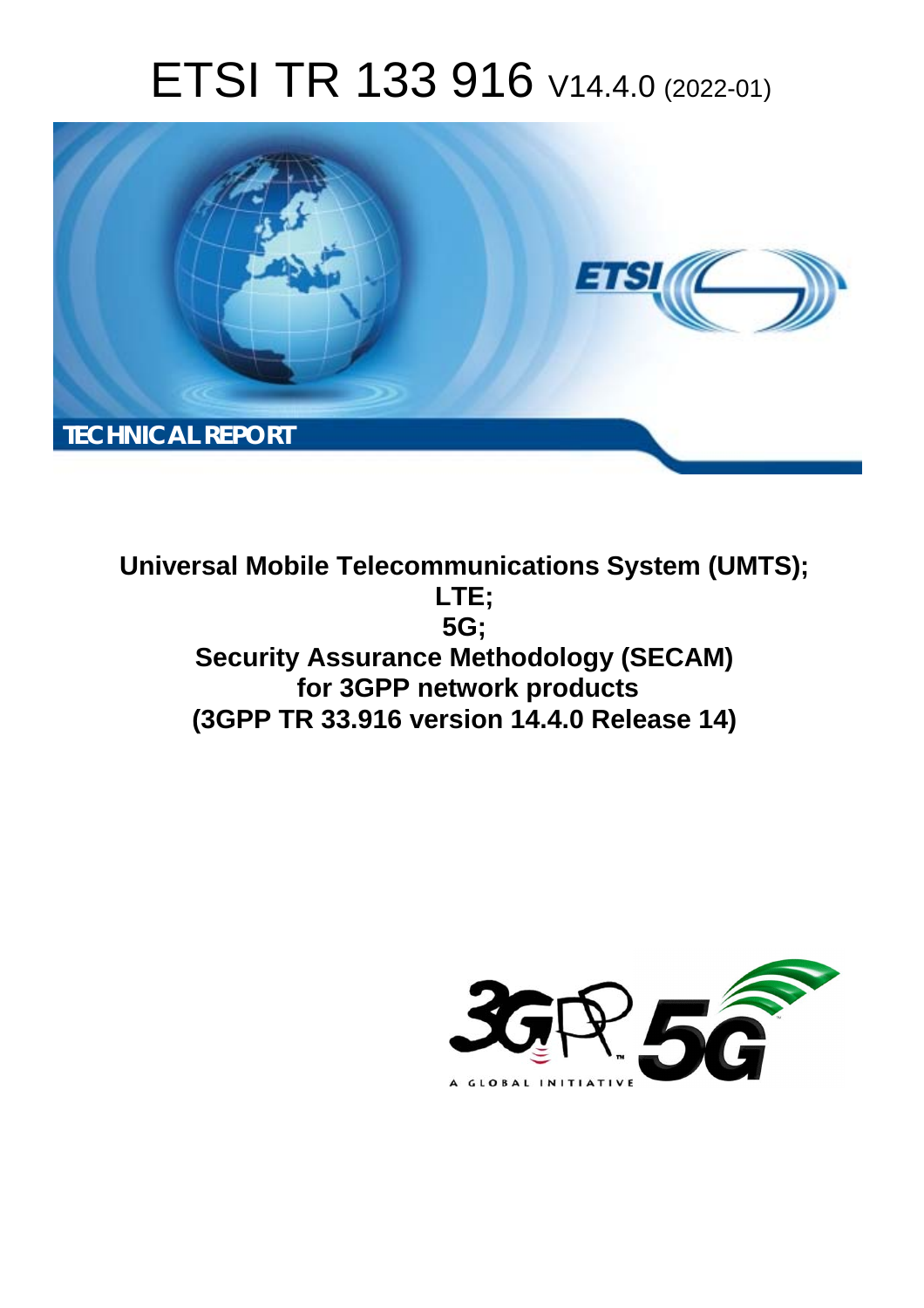Reference RTR/TSGS-0333916ve40

Keywords

5G,LTE,SECURITY,UMTS

*ETSI* 

650 Route des Lucioles F-06921 Sophia Antipolis Cedex - FRANCE

Tel.: +33 4 92 94 42 00 Fax: +33 4 93 65 47 16

Siret N° 348 623 562 00017 - APE 7112B Association à but non lucratif enregistrée à la Sous-Préfecture de Grasse (06) N° w061004871

#### *Important notice*

The present document can be downloaded from: <http://www.etsi.org/standards-search>

The present document may be made available in electronic versions and/or in print. The content of any electronic and/or print versions of the present document shall not be modified without the prior written authorization of ETSI. In case of any existing or perceived difference in contents between such versions and/or in print, the prevailing version of an ETSI deliverable is the one made publicly available in PDF format at [www.etsi.org/deliver](http://www.etsi.org/deliver).

Users of the present document should be aware that the document may be subject to revision or change of status. Information on the current status of this and other ETSI documents is available at <https://portal.etsi.org/TB/ETSIDeliverableStatus.aspx>

If you find errors in the present document, please send your comment to one of the following services: <https://portal.etsi.org/People/CommiteeSupportStaff.aspx>

#### *Notice of disclaimer & limitation of liability*

The information provided in the present deliverable is directed solely to professionals who have the appropriate degree of experience to understand and interpret its content in accordance with generally accepted engineering or other professional standard and applicable regulations.

No recommendation as to products and services or vendors is made or should be implied.

No representation or warranty is made that this deliverable is technically accurate or sufficient or conforms to any law and/or governmental rule and/or regulation and further, no representation or warranty is made of merchantability or fitness for any particular purpose or against infringement of intellectual property rights.

In no event shall ETSI be held liable for loss of profits or any other incidental or consequential damages.

Any software contained in this deliverable is provided "AS IS" with no warranties, express or implied, including but not limited to, the warranties of merchantability, fitness for a particular purpose and non-infringement of intellectual property rights and ETSI shall not be held liable in any event for any damages whatsoever (including, without limitation, damages for loss of profits, business interruption, loss of information, or any other pecuniary loss) arising out of or related to the use of or inability to use the software.

#### *Copyright Notification*

No part may be reproduced or utilized in any form or by any means, electronic or mechanical, including photocopying and microfilm except as authorized by written permission of ETSI. The content of the PDF version shall not be modified without the written authorization of ETSI.

The copyright and the foregoing restriction extend to reproduction in all media.

© ETSI 2022. All rights reserved.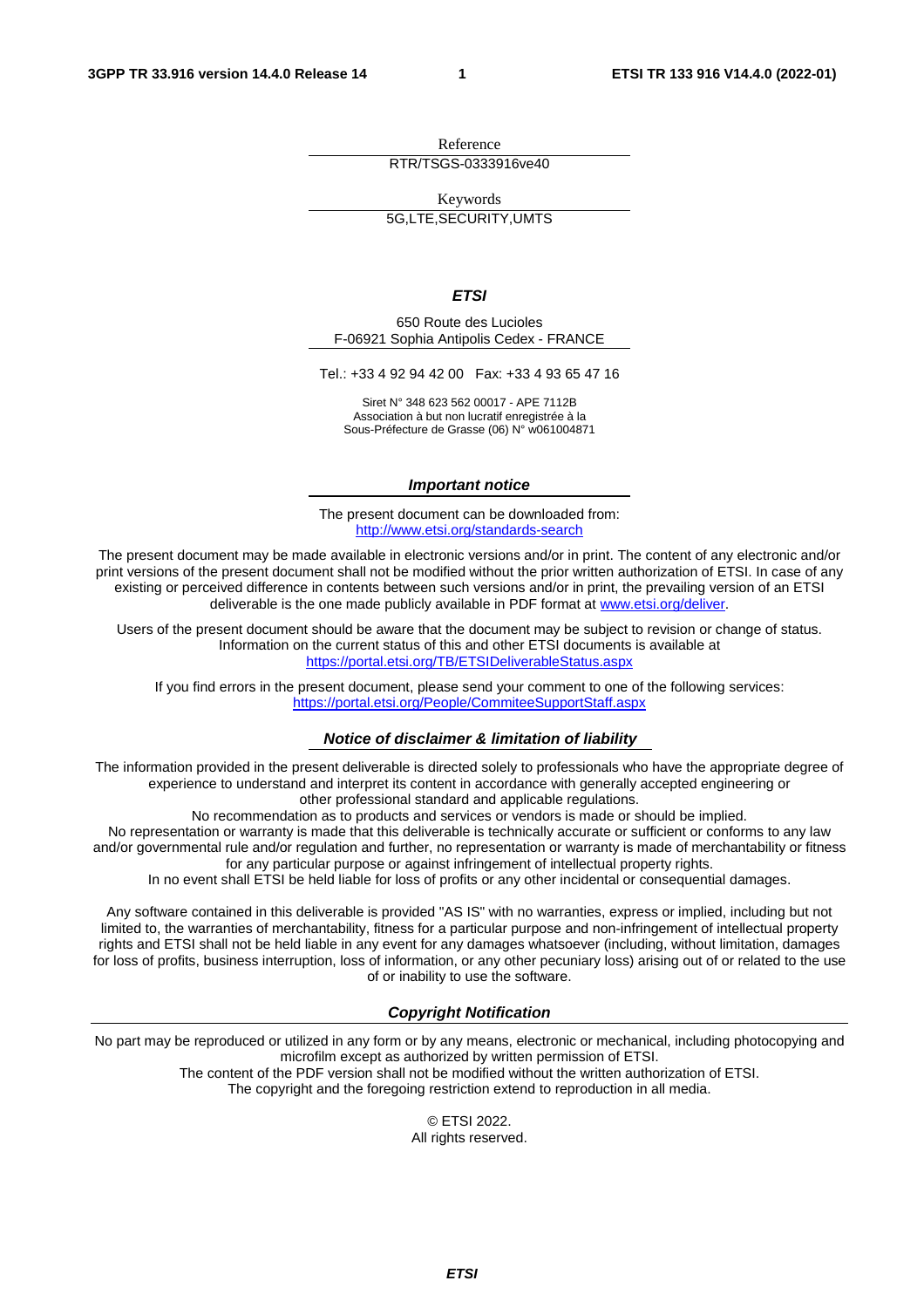## Intellectual Property Rights

#### Essential patents

IPRs essential or potentially essential to normative deliverables may have been declared to ETSI. The declarations pertaining to these essential IPRs, if any, are publicly available for **ETSI members and non-members**, and can be found in ETSI SR 000 314: *"Intellectual Property Rights (IPRs); Essential, or potentially Essential, IPRs notified to ETSI in respect of ETSI standards"*, which is available from the ETSI Secretariat. Latest updates are available on the ETSI Web server ([https://ipr.etsi.org/\)](https://ipr.etsi.org/).

Pursuant to the ETSI Directives including the ETSI IPR Policy, no investigation regarding the essentiality of IPRs, including IPR searches, has been carried out by ETSI. No guarantee can be given as to the existence of other IPRs not referenced in ETSI SR 000 314 (or the updates on the ETSI Web server) which are, or may be, or may become, essential to the present document.

#### **Trademarks**

The present document may include trademarks and/or tradenames which are asserted and/or registered by their owners. ETSI claims no ownership of these except for any which are indicated as being the property of ETSI, and conveys no right to use or reproduce any trademark and/or tradename. Mention of those trademarks in the present document does not constitute an endorsement by ETSI of products, services or organizations associated with those trademarks.

**DECT™**, **PLUGTESTS™**, **UMTS™** and the ETSI logo are trademarks of ETSI registered for the benefit of its Members. **3GPP™** and **LTE™** are trademarks of ETSI registered for the benefit of its Members and of the 3GPP Organizational Partners. **oneM2M™** logo is a trademark of ETSI registered for the benefit of its Members and of the oneM2M Partners. **GSM**® and the GSM logo are trademarks registered and owned by the GSM Association.

## Legal Notice

This Technical Report (TR) has been produced by ETSI 3rd Generation Partnership Project (3GPP).

The present document may refer to technical specifications or reports using their 3GPP identities. These shall be interpreted as being references to the corresponding ETSI deliverables.

The cross reference between 3GPP and ETSI identities can be found under<http://webapp.etsi.org/key/queryform.asp>.

## Modal verbs terminology

In the present document "**should**", "**should not**", "**may**", "**need not**", "**will**", "**will not**", "**can**" and "**cannot**" are to be interpreted as described in clause 3.2 of the [ETSI Drafting Rules](https://portal.etsi.org/Services/editHelp!/Howtostart/ETSIDraftingRules.aspx) (Verbal forms for the expression of provisions).

"**must**" and "**must not**" are **NOT** allowed in ETSI deliverables except when used in direct citation.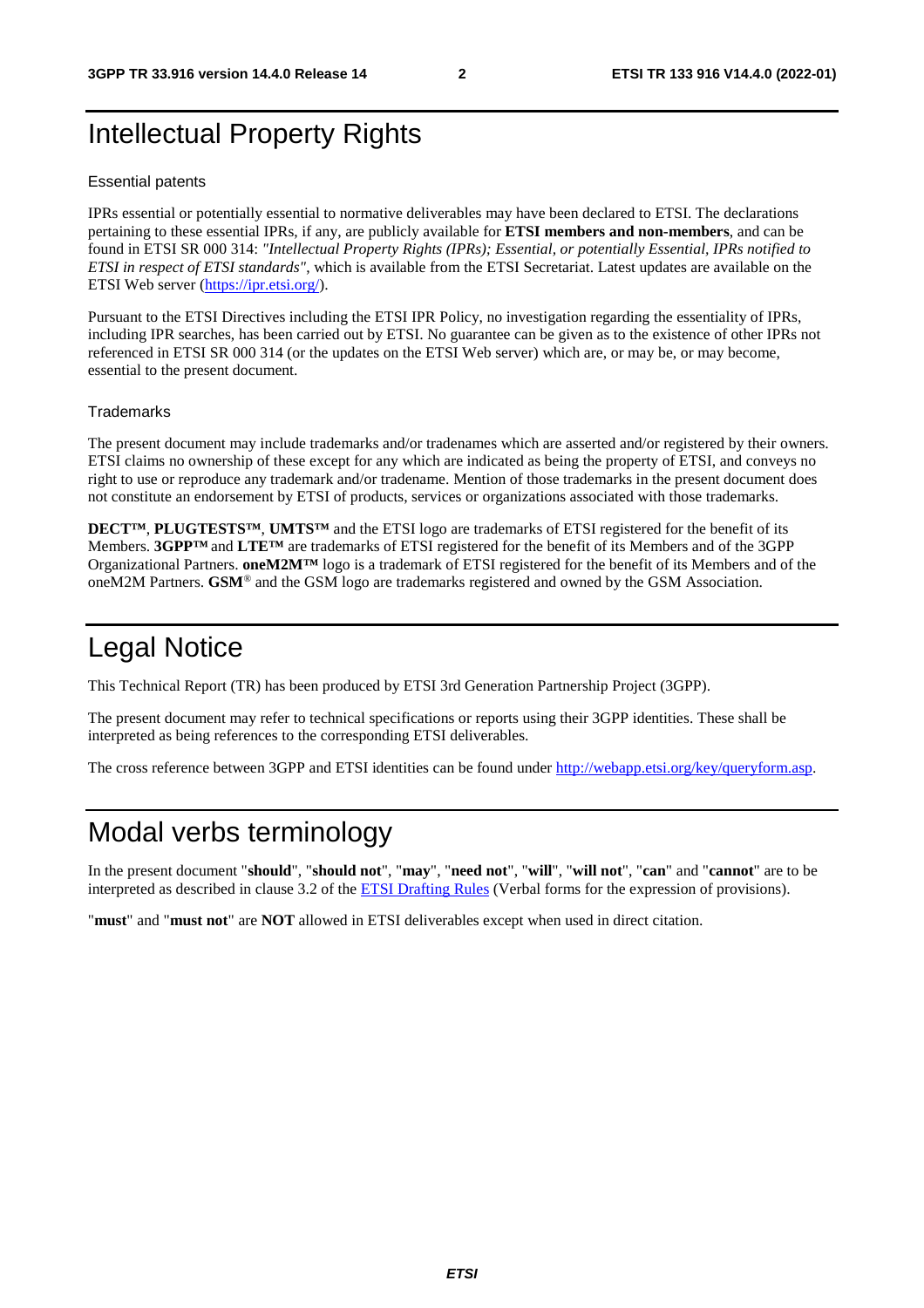$\mathbf{3}$ 

## Contents

| 1                     |                                                                                             |  |  |  |  |
|-----------------------|---------------------------------------------------------------------------------------------|--|--|--|--|
| 2                     |                                                                                             |  |  |  |  |
| 3                     |                                                                                             |  |  |  |  |
| 3.1<br>3.2            |                                                                                             |  |  |  |  |
|                       |                                                                                             |  |  |  |  |
| $\overline{4}$<br>4.0 |                                                                                             |  |  |  |  |
|                       |                                                                                             |  |  |  |  |
| 4.1                   |                                                                                             |  |  |  |  |
| 4.2                   |                                                                                             |  |  |  |  |
| 4.3                   |                                                                                             |  |  |  |  |
| 4.4                   |                                                                                             |  |  |  |  |
| 4.5                   |                                                                                             |  |  |  |  |
| 4.6                   |                                                                                             |  |  |  |  |
| 4.6.1                 |                                                                                             |  |  |  |  |
| 4.6.2                 |                                                                                             |  |  |  |  |
| 4.6.2.1               |                                                                                             |  |  |  |  |
| 4.6.2.2               |                                                                                             |  |  |  |  |
| 4.7                   |                                                                                             |  |  |  |  |
| 4.8                   |                                                                                             |  |  |  |  |
| 4.9                   |                                                                                             |  |  |  |  |
| 5                     |                                                                                             |  |  |  |  |
| 5.1                   |                                                                                             |  |  |  |  |
| 5.2                   |                                                                                             |  |  |  |  |
| 5.2.1                 |                                                                                             |  |  |  |  |
|                       |                                                                                             |  |  |  |  |
| 5.2.2                 |                                                                                             |  |  |  |  |
| 5.2.2.1               |                                                                                             |  |  |  |  |
| 5.2.2.2               |                                                                                             |  |  |  |  |
| 5.2.2.3               |                                                                                             |  |  |  |  |
| 5.2.3                 |                                                                                             |  |  |  |  |
| 5.2.3.1               |                                                                                             |  |  |  |  |
| 5.2.3.1.1             |                                                                                             |  |  |  |  |
| 5.2.3.2               | Incorporation of security requirements from existing 3GPP TSs in current releases21         |  |  |  |  |
| 5.2.3.3               |                                                                                             |  |  |  |  |
| 5.2.3.4               |                                                                                             |  |  |  |  |
| 5.2.3.4.1             |                                                                                             |  |  |  |  |
| 5.2.3.4.2             |                                                                                             |  |  |  |  |
| 5.2.3.4.3             |                                                                                             |  |  |  |  |
| 5.2.3.4.4             |                                                                                             |  |  |  |  |
| 5.3                   |                                                                                             |  |  |  |  |
|                       |                                                                                             |  |  |  |  |
| 6                     | Vendor development and product lifecycle processes and test laboratory accreditation 25     |  |  |  |  |
| 6.1                   |                                                                                             |  |  |  |  |
| 6.2                   | Audit and accreditation of Vendor network product development and network product lifecycle |  |  |  |  |
|                       |                                                                                             |  |  |  |  |
| 6.3                   |                                                                                             |  |  |  |  |
| 6.4                   |                                                                                             |  |  |  |  |
| 6.5                   |                                                                                             |  |  |  |  |
|                       |                                                                                             |  |  |  |  |
| 7                     |                                                                                             |  |  |  |  |
| 7.1                   |                                                                                             |  |  |  |  |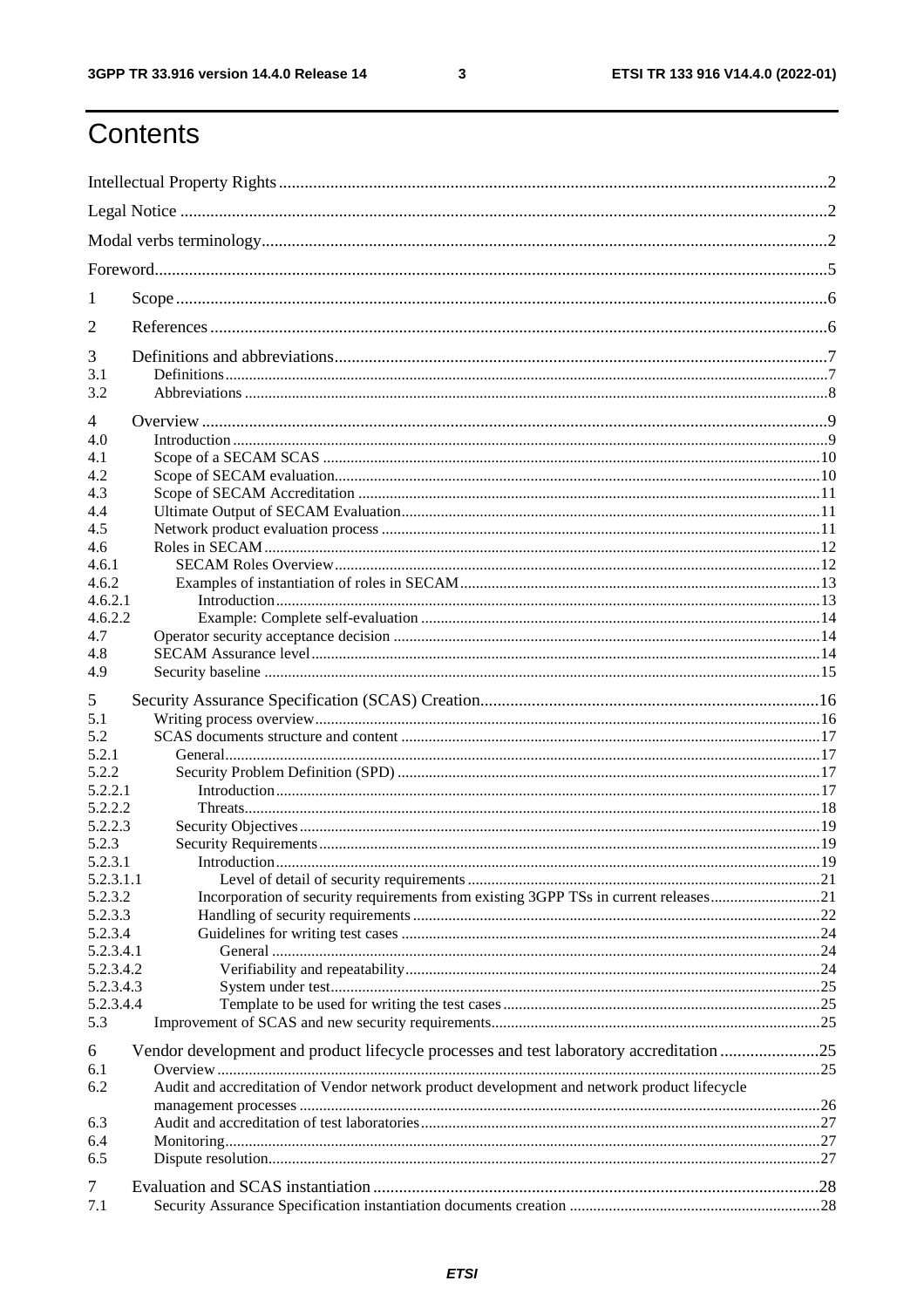$\overline{\mathbf{4}}$ 

| 7.2             |                                                                                          |  |  |  |  |
|-----------------|------------------------------------------------------------------------------------------|--|--|--|--|
| 7.2.1           | Network product development process and network product lifecycle management28           |  |  |  |  |
| 7.2.2           |                                                                                          |  |  |  |  |
| 7.2.2.1         |                                                                                          |  |  |  |  |
| 7.2.2.2         |                                                                                          |  |  |  |  |
| 7.2.2.2.1       |                                                                                          |  |  |  |  |
| 7.2.2.2.2       | Mapping of SCAS security requirements to the network product and assets in the network   |  |  |  |  |
|                 |                                                                                          |  |  |  |  |
| 7.2.2.2.3       | Operational guidance documents and configuration of the network product for evaluation31 |  |  |  |  |
| 7.2.2.2.4       | Information needed to execute the required tests for SCT and BVT activities31            |  |  |  |  |
| 7.2.2.3         |                                                                                          |  |  |  |  |
| 7.2.3           |                                                                                          |  |  |  |  |
| 7.2.3.1         |                                                                                          |  |  |  |  |
| 7.2.3.2         |                                                                                          |  |  |  |  |
| 7.2.3.3         |                                                                                          |  |  |  |  |
| 7.2.4           |                                                                                          |  |  |  |  |
| 7.3             |                                                                                          |  |  |  |  |
| 7.4             | Partial compliance and use of SECAM requirements in network product development cycle 35 |  |  |  |  |
| 7.5             |                                                                                          |  |  |  |  |
| 7.6             |                                                                                          |  |  |  |  |
| Annex A:        |                                                                                          |  |  |  |  |
| <b>Annex B:</b> |                                                                                          |  |  |  |  |
| Annex C:        |                                                                                          |  |  |  |  |
|                 |                                                                                          |  |  |  |  |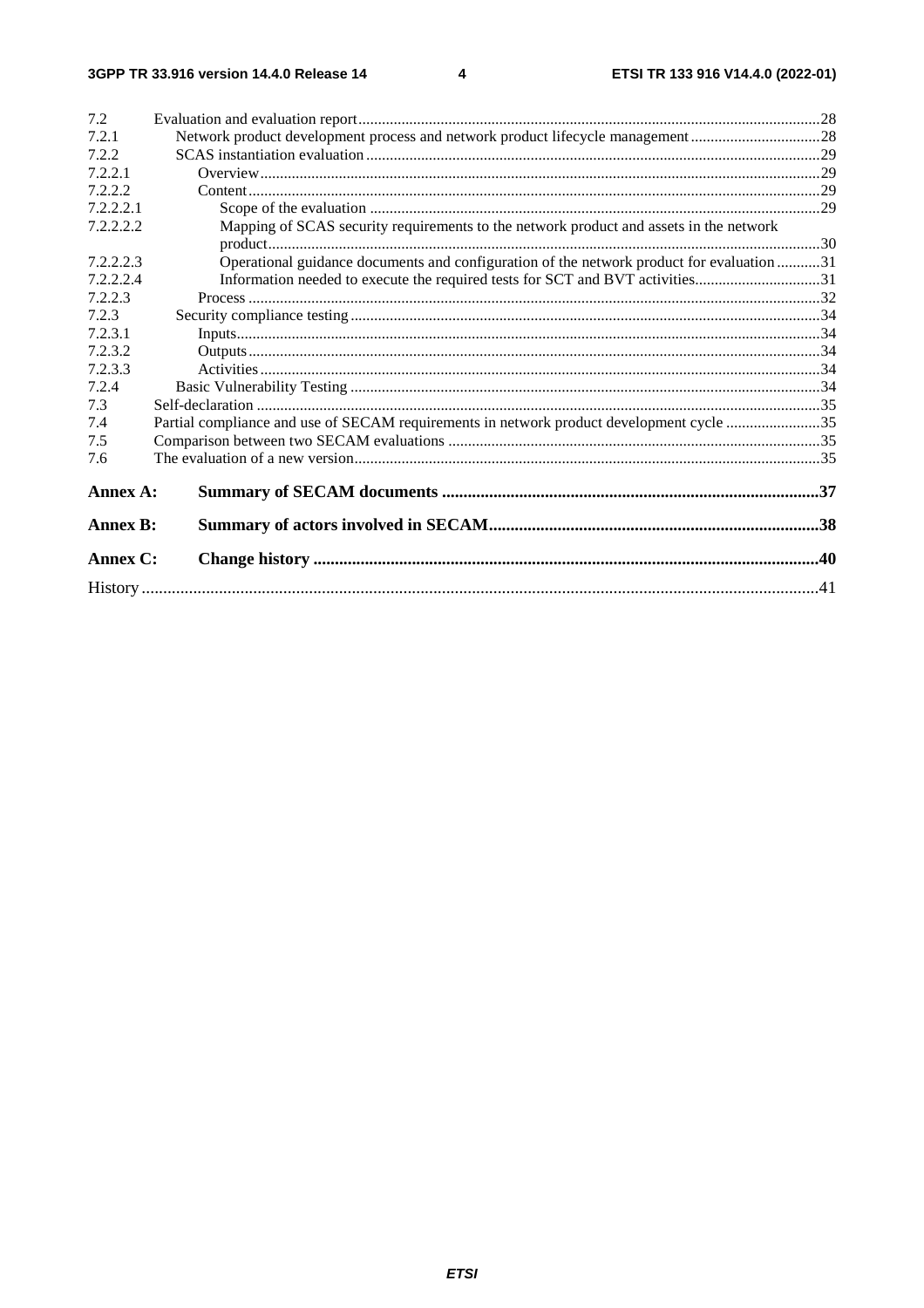## Foreword

This Technical Report has been produced by the 3<sup>rd</sup> Generation Partnership Project (3GPP).

The contents of the present document are subject to continuing work within the TSG and may change following formal TSG approval. Should the TSG modify the contents of the present document, it will be re-released by the TSG with an identifying change of release date and an increase in version number as follows:

Version x.y.z

where:

- x the first digit:
	- 1 presented to TSG for information;
	- 2 presented to TSG for approval;
	- 3 or greater indicates TSG approved document under change control.
- Y the second digit is incremented for all changes of substance, i.e. technical enhancements, corrections, updates, etc.
- z the third digit is incremented when editorial only changes have been incorporated in the document.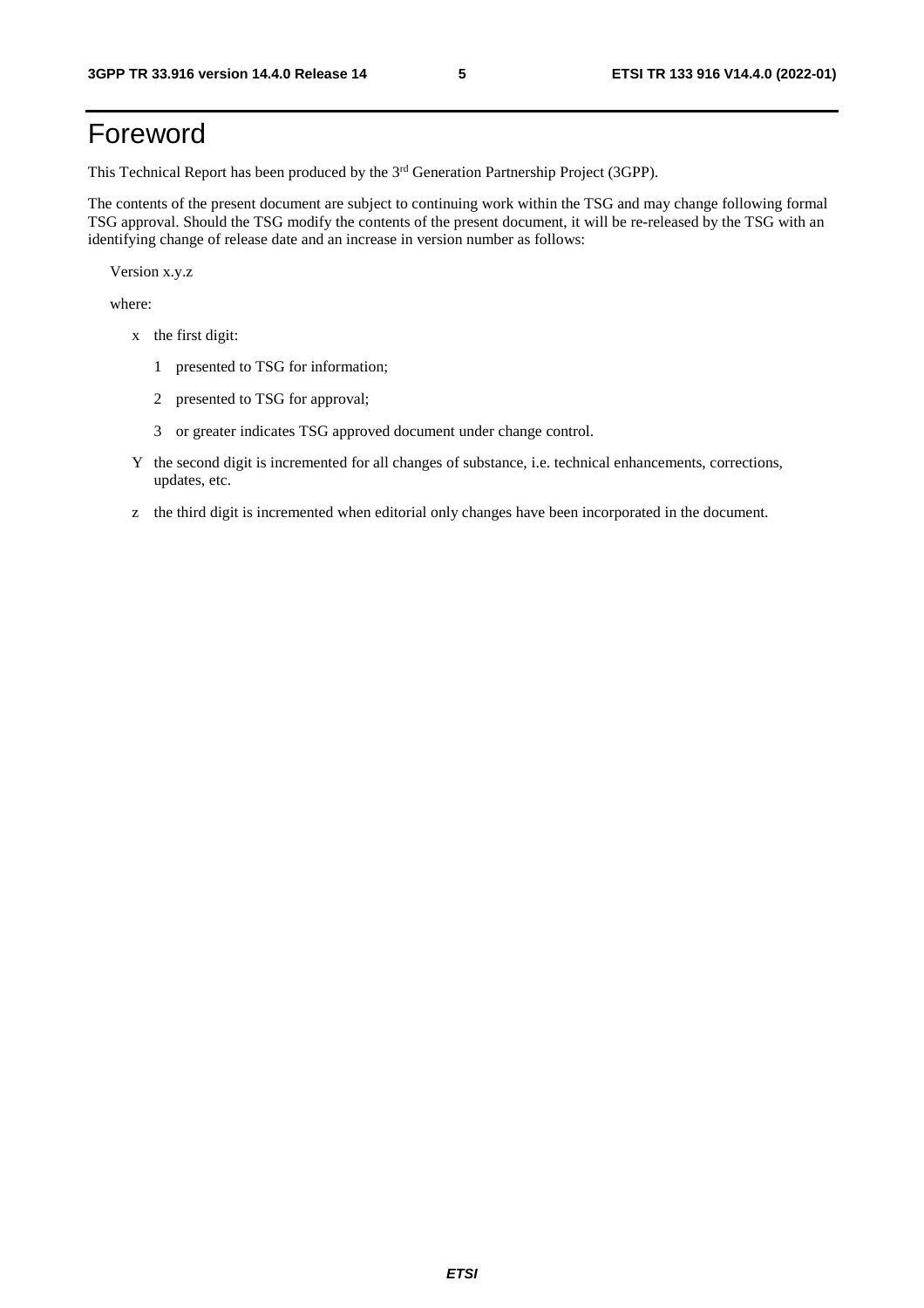## 1 Scope

The present document defines the complete Security Assurance Methodology (SECAM) evaluation process (evaluation, relation to SECAM Accreditation Body, roles, etc.) as well as the components of SECAM that are intended to provide the expected security assurance. It will thus describe the general scheme providing an overview of the entire scheme and explaining how to create and apply the Security Assurance Specifications (SCASs). It will detail the different evaluation tasks (vendor network product development and network product lifecycle management process assessment, Security Compliance Testing, Basic Vulnerability Testing and Enhanced Vulnerability Analysis) and the different actors involved. Enhanced Vulnerability Analysis is outside the scope of the present release of SECAM. The present document will help all involved parties to have a clear understanding of the overall process and the covered threats.

The concrete security requirements will be part of the Security Assurance Specifications (SCASs) for each network product class and not part of this overall process document. Some of the tasks described in the SECAM scheme are meant to be performed by 3GPP, while other tasks are meant to be performed by the SECAM Accreditation Body. This accreditation body has been agreed to be the GSMA. 3GPP maintains the overall responsibility for the SECAM scheme and creates the SCASs. The SECAM Accreditation Body is tasked to develop requirements on vendor network product development, the network product lifecycle management process, and SECAM-accreditation for vendors and test laboratories, and describe these requirements in separate documents that will complement the present document. The SECAM Accreditation Body defines its own scheme that covers all these tasks.

## 2 References

The following documents contain provisions which, through reference in this text, constitute provisions of the present document.

- References are either specific (identified by date of publication, edition number, version number, etc.) or non-specific.
- For a specific reference, subsequent revisions do not apply.
- For a non-specific reference, the latest version applies. In the case of a reference to a 3GPP document (including a GSM document), a non-specific reference implicitly refers to the latest version of that document *in the same Release as the present document*.
- [1] 3GPP TR 21.905: "Vocabulary for 3GPP Specifications".
- [2] 3GPP TS 33.401: "3GPP System Architecture Evolution (SAE); Security architecture".
- [3] void
- [4] 3GPP TR 33.821: "Rationale and track of security decisions in Long Term Evolution (LTE) RAN / 3GPP System Architecture Evolution (SAE)".
- [5] 3GPP TS 33.102: "3G security; Security architecture".
- [6] 3GPP TR 33.926: "Security Assurance Specification (SCAS) threats and critical assets in 3GPP network product classes".
- [7] GSMA FS.13: "NESAS Overview v.2.0", https://www.gsma.com/security/resources/fs-13-network-equipment-security-assurance-schemeoverview/
- [8] GSMA FS.14: "NESAS Security Test Laboratory Accreditation v.2.0", https://www.gsma.com/security/resources/fs-14-network-equipment-security-assurance-schemesecurity-test-laboratory-accreditation/
- [9] GSMA FS.15: "NESAS Development and Lifecycle Assessment Methodology v.2.0", https://www.gsma.com/security/resources/fs-15-network-equipment-security-assurance-schemevendor-development-and-product-lifecycle-requirements-and-accreditation-process/ [ 10] GSMA FS.16: "NESAS Development and Lifecycle Security Requirements v.2.0", https://www.gsma.com/security/wp-content/uploads/2021/02/FS.16-NESAS-Development-and-
	- Lifecycle-Security-Requirements-v2.0.pdf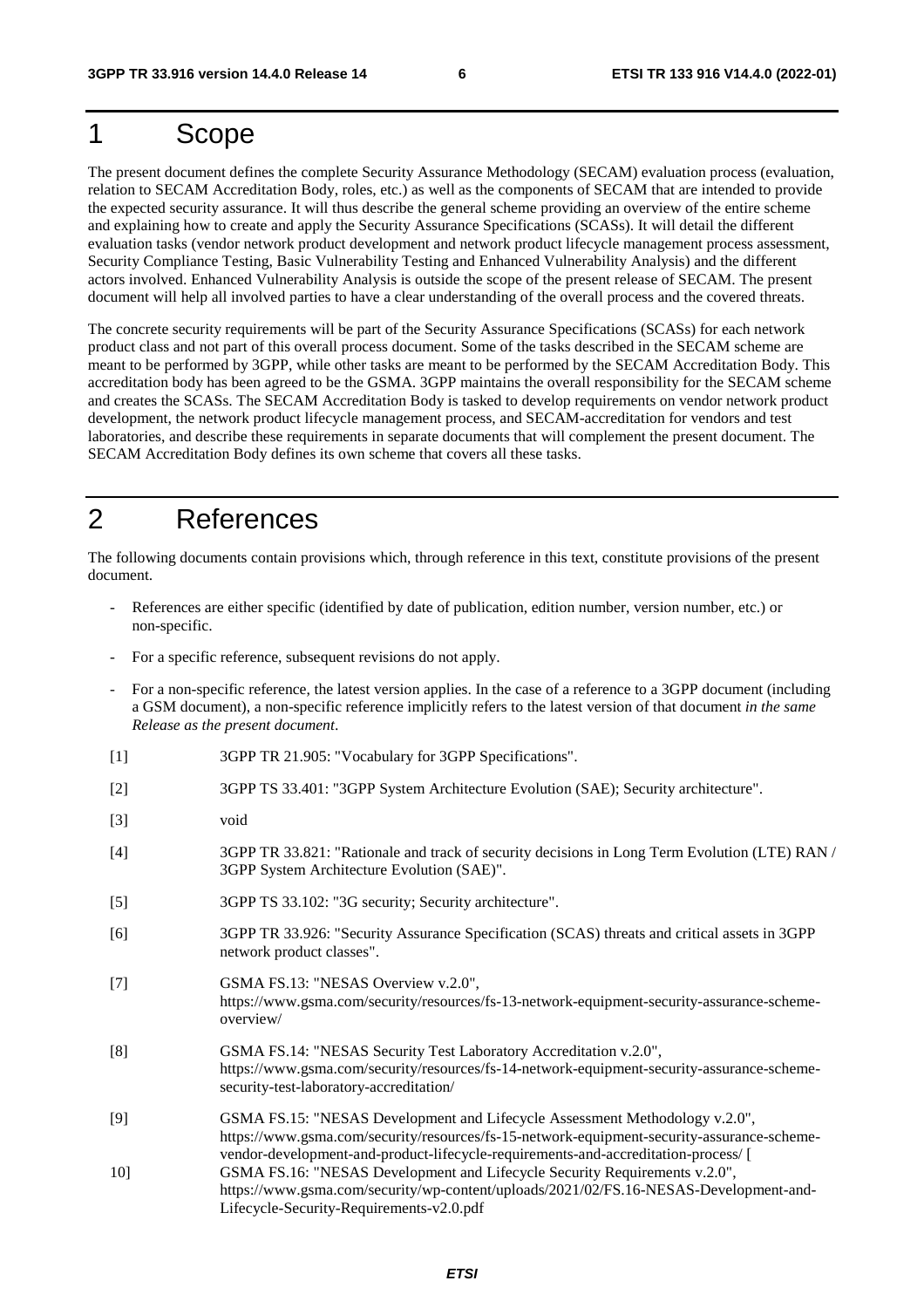## 3 Definitions and abbreviations

### 3.1 Definitions

For the purposes of the present document, the terms and definitions given in TR 21.905 [1] and the following apply. A term defined in the present document takes precedence over the definition of the same term, if any, in TR 21.905 [1].

**3GPP Security Assurance Methodology (SECAM):** SECAM is a process used to measure the security features of 3GPP network products studied and described in the present document.

**Accreditation:** Formal recognition by an accreditation body that a test laboratory is impartial and competent to carry out specific tests or types of assessments.

NOTE1: In the context of SECAM, it would be recognition that a test laboratory is competent to assess the 3GPP network product against the requirements from the 3GPP SCAS and to produce an evaluation report.

**SECAM Accreditation Body:** the entity responsible for the accreditation process. This entity is the GSMA.

**Assurance:** confidence that a network product meets its specific security objectives.

NOTE 2: Assurance is usually verified by performing an evaluation.

**Assurance level**: evaluation effort in terms of scope, depth and rigor. For higher assurance level, more information with more details is typically required, and this information will be analysed more rigorously.

NOTE 3: The "3GPP Assurance Levels" have nothing to do with "Evaluated Assurance Levels" used in Common Criteria.

**Basic Vulnerability Testing (BVT):** The process of running security tools against a network product. BVT is defined by the use of Free and Open Source Software (FOSS) and Commercial off-the-shelf (COTS) security testing tools on the external interfaces of the network product.

NOTE 4: Details on these tools can be found in clause 7.2.4.

**Certification:** confirmation by an independent Certification Authority (CA) that the evaluation has been properly carried out.

NOTE 5: Certification of network products is out of scope for SECAM. However, SECAM does not preclude certification activities for network products which would e.g. complement the Self-declaration step.

**Enhanced Vulnerability Testing (EVA):** Evaluation process step described in Clause 7.2.5. This activity takes the output of the earlier Security Compliance Testing (SCT) and Basic Vulnerability Testing (BVT) into account.

NOTE6: Enhanced Vulnerability Analysis is outside the scope of the present release of SECAM.

**Evaluation report**: the output document delivered by the test laboratory for its evaluation task, in which the test procedures, the test results and other related information may be included. For three specific evaluation tasks defined in SECAM (SCT, BVT, EVA), the according output document is SCT report, BVT report, EVA report respectively.

**Test laboratory:** enityt that evaluates the network product and produces an evaluation report. The vendor, the operator, GSMA, NVIOT, 3GPP, GCF or some other party, could take the test laboratory role.

**Hardening:** contributes to the security baseline of a network product, achieved for example by configurations, settings, and protocol restrictions, to decrease the attack surface for a network product. The difference in hardening is one aspect that influences the security baseline of a network product.

**Network Product:** A network product is the instantiation of one or more network product class(es).

**Network Product Class:** A network product class, in the context of SECAM, is the class of products that all implements a common set of 3GPP defined functionalities.

**Network Equipment Security Assurance Scheme (NESAS):** the name given to the scheme that will provide an administrative framework for implementation of SECAM for security evaluation of 3GPP compliant network equipment.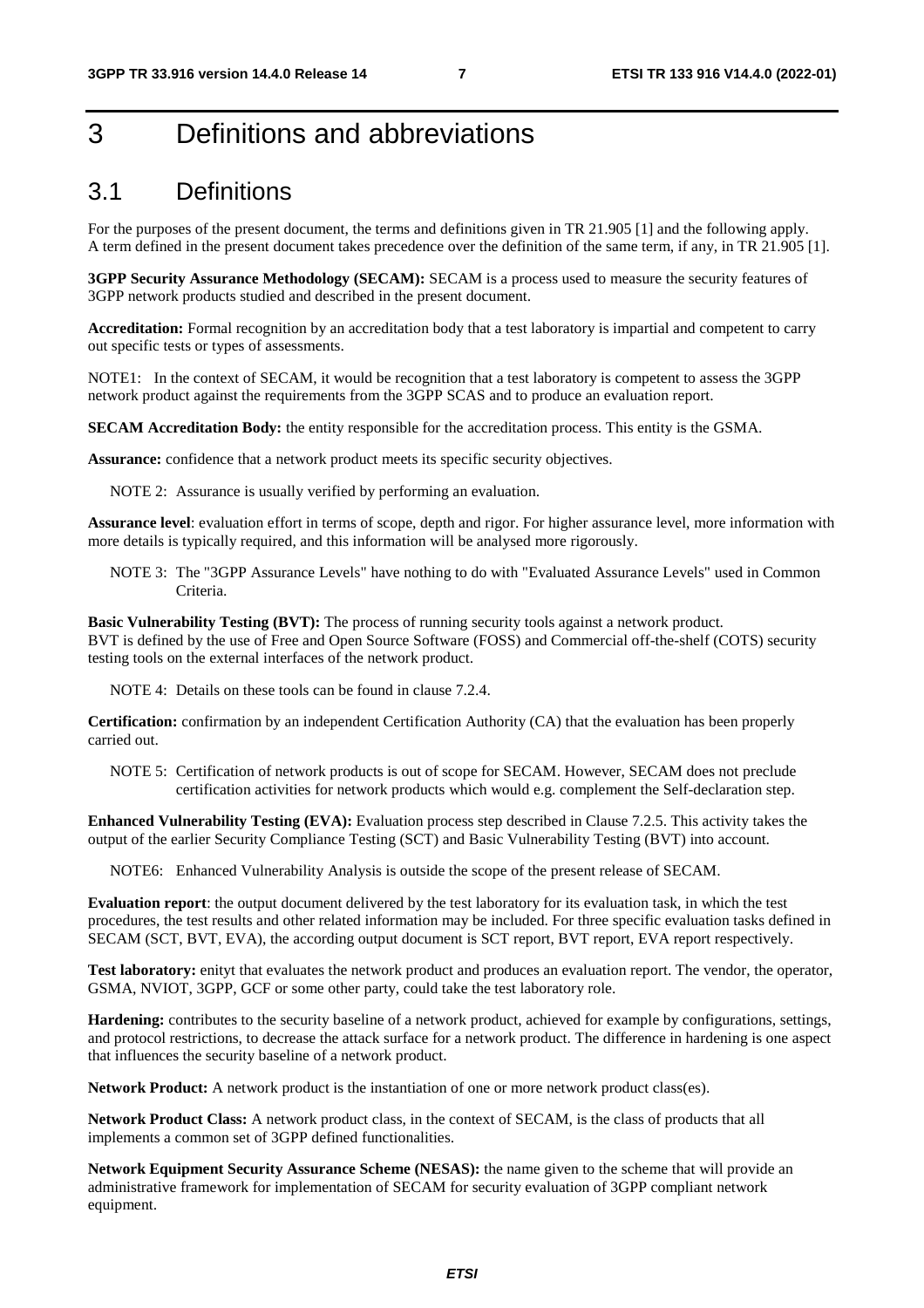NOTE 7: NESAS is a GSMA term but is not used in this document.

**SECAM evaluation:** A SECAM evaluation comprises of the Vendor Network Product Development process evaluation, the product lifecycle management process evaluation and the Network Product evaluation.

**Security Assurance Specification (SCAS):** The SCAS for a given network product class provides a description of the security requirements (which are including test cases) pertaining to that network product class.

**Security baseline:** The security baseline of an evaluated network product is a set of security requirements and environmental assumptions defining its capacity to resist a given attack potential.

**Security Compliance Testing (SCT):** Evaluation process step used to describe activities for checking the compliance of a network product with applicable Security Assurance Specifications (SCAS).

**Self-declaration:** Self-declaration is a declaration of the claims made on the network product by the vendor. It means that a vendor provides a self-declaration of its network product based on the evaluation report required by SECAM to the operator without any review of a certification authority of these reports before.

**Self-evaluation:** Self-evaluation is an assessment of the network product by the vendor. It means that the vendor has an accredited evaluation lab in its organization that performs the evaluation of the network product. The evaluation lab assesses the network product against defined criteria and produces an evaluation report according to a formalized and standardized procedure.

**Third-party evaluation:** Third-party-evaluation is an assessment of the network product by an independent third-party. It means that a third-party has an accredited evaluation lab that performs the evaluation of the network product. The evaluation lab assesses the network product against defined criteria and produces an evaluation report according to a formalized and standardized procedure. Third-party evaluation is similar to self-evaluation. The only difference is that the party performing the evaluation is different from the vendor.

**Vulnerability:** An exploitable issue in a network product rendering it unable to withstand attacks. Vulnerabilities create the risk of successful attacks.

**Vulnerability Assessment (VA):** The process of assessing the output of SCT or BVT activities to classify the found issues by severity in order to identify those which are relevant vulnerabilities.

### 3.2 Abbreviations

For the purposes of the present document, the abbreviations given in TR 21.905 [1] and the following apply. An abbreviation defined in the present document takes precedence over the definition of the same abbreviation, if any, in TR 21.905 [1].

| AES            | <b>Advanced Encryption Standard</b>           |
|----------------|-----------------------------------------------|
| <b>BVT</b>     | <b>Basic Vulnerability Testing</b>            |
| CC.            | Common Criteria                               |
| <b>COTS</b>    | Commercial Off The Shelf                      |
| <b>CPA</b>     | <b>Commercial Product Assurance</b>           |
| <b>CVE</b>     | Common Vulnerabilities and Exposures          |
| <b>CWE</b>     | <b>Common Weakness Enumeration</b>            |
| <b>CVSS</b>    | Common Vulnerability Scoring System           |
| EVA.           | <b>Enhanced Vulnerability Analysis</b>        |
| <b>FASMO</b>   | Frequent and Serious Misoperation             |
| <b>FIPS</b>    | Federal Information Processing Standard       |
| <b>FIRST</b>   | Forum for Incident Response and Security Team |
| <b>FOSS</b>    | Free and Open Source Software                 |
| <b>GSF</b>     | <b>Generic Security Functionality</b>         |
| <b>GSMA</b>    | <b>GSM</b> Association                        |
| <b>HW</b>      | HardWare                                      |
| <b>IMEI-SV</b> | <b>IMEI-SoftwareVersion</b>                   |
| IT             | <b>Information Technology</b>                 |
| <b>MME NP</b>  | <b>MME Network Product</b>                    |
| <b>MME NPC</b> | <b>MME Network Product Class</b>              |
| <b>MME</b>     | <b>Mobility Management Entity</b>             |
| <b>MNO</b>     | Mobile Network Operator                       |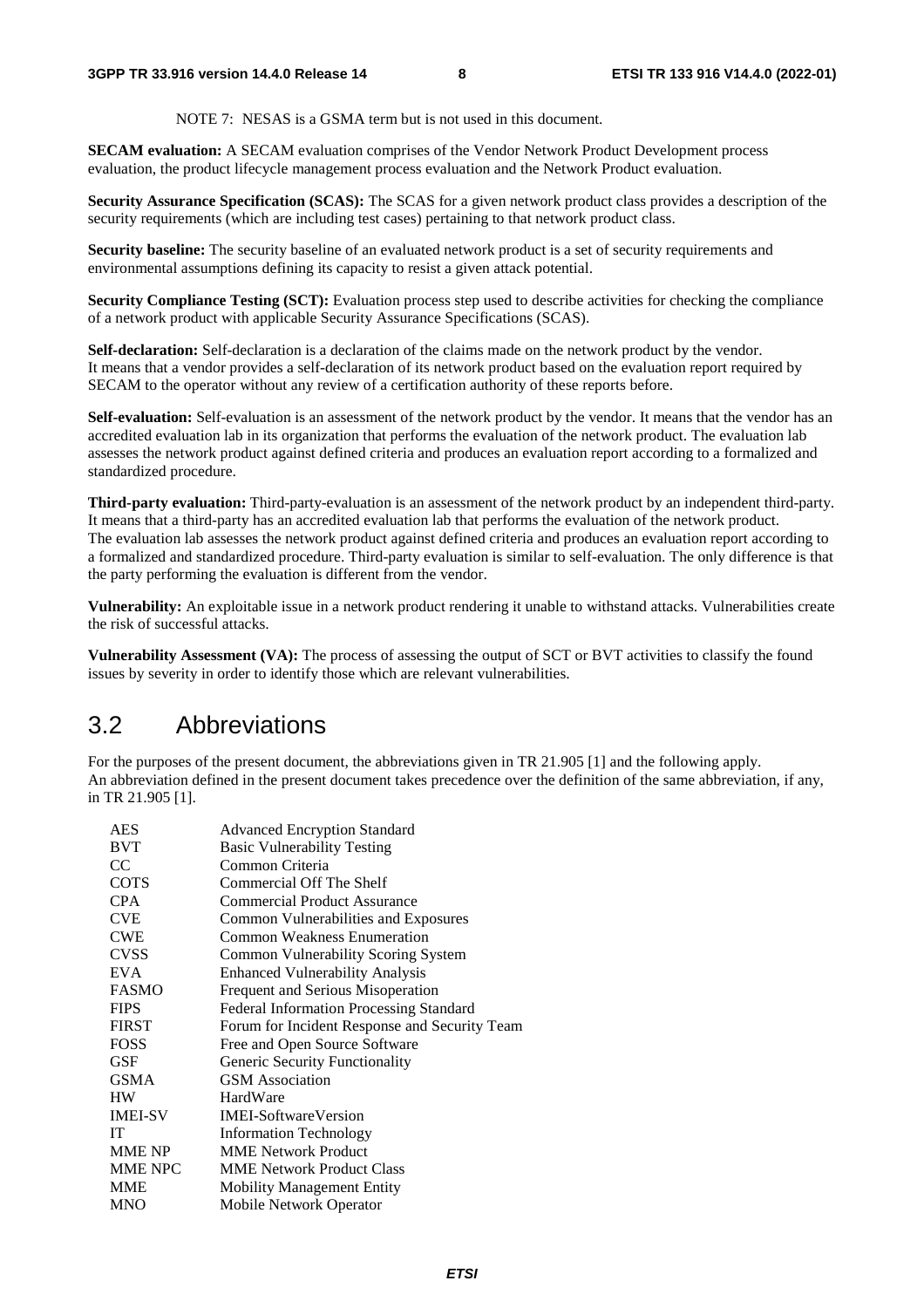| <b>NB</b>    | NodeB                                      |
|--------------|--------------------------------------------|
| <b>NDPP</b>  | <b>Network Device Protection Profile</b>   |
| <b>NESAG</b> | Network Equipment Security Assurance Group |
| <b>NESAS</b> | Network Equipment Assurance Scheme         |
| <b>NPC</b>   | <b>Network Product Class</b>               |
| <b>NPCD</b>  | <b>Network Product Class Description</b>   |
| <b>OAM</b>   | Operations, Administration and Maintenance |
| OS           | <b>Operating System</b>                    |
| <b>OSPP</b>  | <b>Operating System Protection Profile</b> |
| <b>PP</b>    | <b>Protection Profile</b>                  |
| <b>RAM</b>   | <b>Random Access Memory</b>                |
| <b>SCAS</b>  | <b>SeCurity Assurance Specification</b>    |
| <b>SCT</b>   | <b>Security Compliance Testing</b>         |
| <b>SECAM</b> | Security Assurance Methodology             |
| <b>SFR</b>   | <b>Security Functional Requirement</b>     |
| SO           | Security Objective                         |
| <b>SPD</b>   | <b>Security Problem Definition</b>         |
| <b>SR</b>    | Security Requirement                       |
| <b>SSH</b>   | Secure Shell                               |
| TCG          | <b>Trusted Computing Group</b>             |
| <b>USB</b>   | Universal Serial Bus                       |
|              |                                            |

## 4 Overview

### 4.0 Introduction

Security of Network Products should be measurable, comparable, and follow a common standardised baseline. This allows mobile network operators to determine the achieved level of security of network products. 3GPP addresses this by introducing SECAM. SECAM covers:

- creation of security requirements and test specifications the so-called Security Assurance Specifications (SCAS) – (see Section 4.1) and
- security evaluation of Network Products and evaluation of vendor network product development and network product lifecycle management processes compliance (see Sections 4.2, 4.4, and 4.5).

SECAM is defined in this document.

For trustworthiness of evaluation results and credibility of the entire initiative, security-relevant parts of the vendor network product development and network product lifecycle management processes and the test laboratories should be accredited (see Section 4.2). Accreditation by an external party demonstrates that the actor has the capabilities, skills, and competence to perform their respective tasks.

The SECAM Accreditation Body – currently only the GSM Association (GSMA) – covers accreditation and its governance and maintenance and by that complements this 3GPP activity. The SECAM Accreditation Body defines requirements and processes for:

- vendor network product development and network product lifecycle management processes accreditation [9],
- test laboratory (vendor owned or third party) accreditation [8],
- dispute resolution [7].
- vendor development and lifecycle security requirements [10].

The activities of the GSMA are combined in a single scheme, the **Network Equipment Security Assurance Scheme** (**NESAS**). It is currently being specified in various documents. They are publicly available on the Internet. An overview is provided in the NESAS Overview document [7].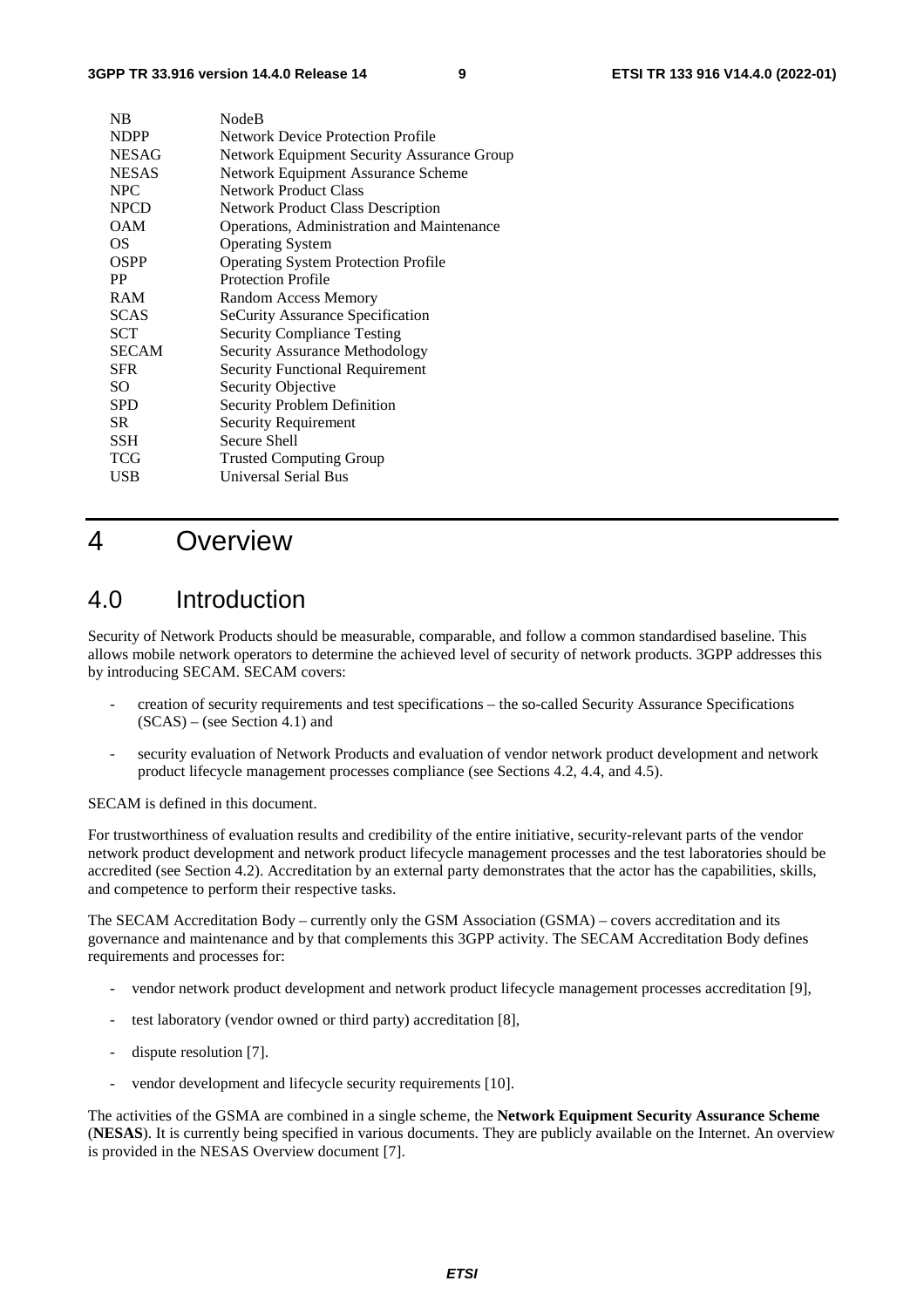## 4.1 Scope of a SECAM SCAS

A 3GPP Network Product can have vulnerabilities which, if exploited, can damage the MNO and/or end-users. In order to understand the potential attack vectors which could be used, the first thing to do is to identify the targets of the analysis. Each 3GPP Network Product, is basically a device composed of hardware (e.g. chip, processors, RAM, network cards), software (e.g. operating system, drivers, applications, services, protocols), and interfaces (e.g. console interfaces and O&M interfaces) that allow the 3GPP network product to be managed and configured locally and/or remotely. All these features can expose the 3GPP network product to several potential security attacks. If the network product is securely implemented, managed and configured then some of these attacks can be prevented. The above mentioned security attacks can exploit different 3GPP network product features/ capabilities.

The Security Assurance Specification (SCAS) for a given network product class provides a description of the security requirements and associated test cases pertaining to that network product class. It is assumed that the latest version of the 3GPP Security Assurance documents available at the beginning of a particular instance of an evaluation will be used for 3GPP Security Assurance whatever the 3GPP Release compliance of the other 3GPP functions of the product is. Evaluations performed in the past remain valid, however, even when a new version of the 3GPP Security Assurance documents is published.

A pre-requisite for writing a SCAS, 3GPP defines a complete list of features/capabilities considered to be part of the Network Product Class.

In order to achieve the security assured by a SCAS, the network operator needs to ensure that deployment fulfils the environmental assumptions given in the SCAS. The overall process therefore contains the following steps:

- 1) 3GPP writes SCAS, which may contain environmental assumptions
- 2) Accredited security test laboratories (vendors or third party) evaluate network product according to SCAS, but only the single product in a vendor-documented configuration for SECAM testing, without any considerations on the system or network or environment in a specific deployment. Here SECAM stops.
- 3) when the evaluated network product is being deployed, the operator goes back to the environmental assumptions from the SCAS and tests whether they are fulfilled. This validation of environmental assumptions can only be performed during deployment and is needed for security, but is not part of SECAM, because SECAM is about product-testing.
- NOTE 1: Some security requirements might be specific to 3GPP features that only exist from a specific 3GPP Release onwards for a given 3GPP Network Product class. The 3GPP SCAS will give clear indication from which Release onwards the test should be applied. The way to give this indication (by grouping Rel-12 specific tests in an annex or by giving indication in the test case as described in clause 5.2.2.1) is outside of the scope of this Technical Report.
- NOTE 2: For features that are standardized in 3GPP specifications, maximum advantage should be taken of existing threat analyses that are available from 3GPP Technical Reports (e.g. TR 33.821 for EPS [4]) or other publications.

## 4.2 Scope of SECAM evaluation

A SECAM evaluation comprises the Vendor Network Product Development process evaluation, the product lifecycle management process evaluation and the Network Product evaluation

The SECAM evaluation will cover the following tasks:

- Vendor network product development and network product lifecycle management process assurance compliance (assessing if the method used to develop the products is compliant with the Vendor network product development and network product lifecycle management process assurance requirements). Details of this activity can be found in Section 7 and the documents defined by the SECAM Accreditation Body.
- Security Compliance Testing (assessing if requested security requirements are correctly implemented in a network product). This includes Basic Vulnerability Testing (running of a set of FOSS/COTS tools on external interfaces of the Network product).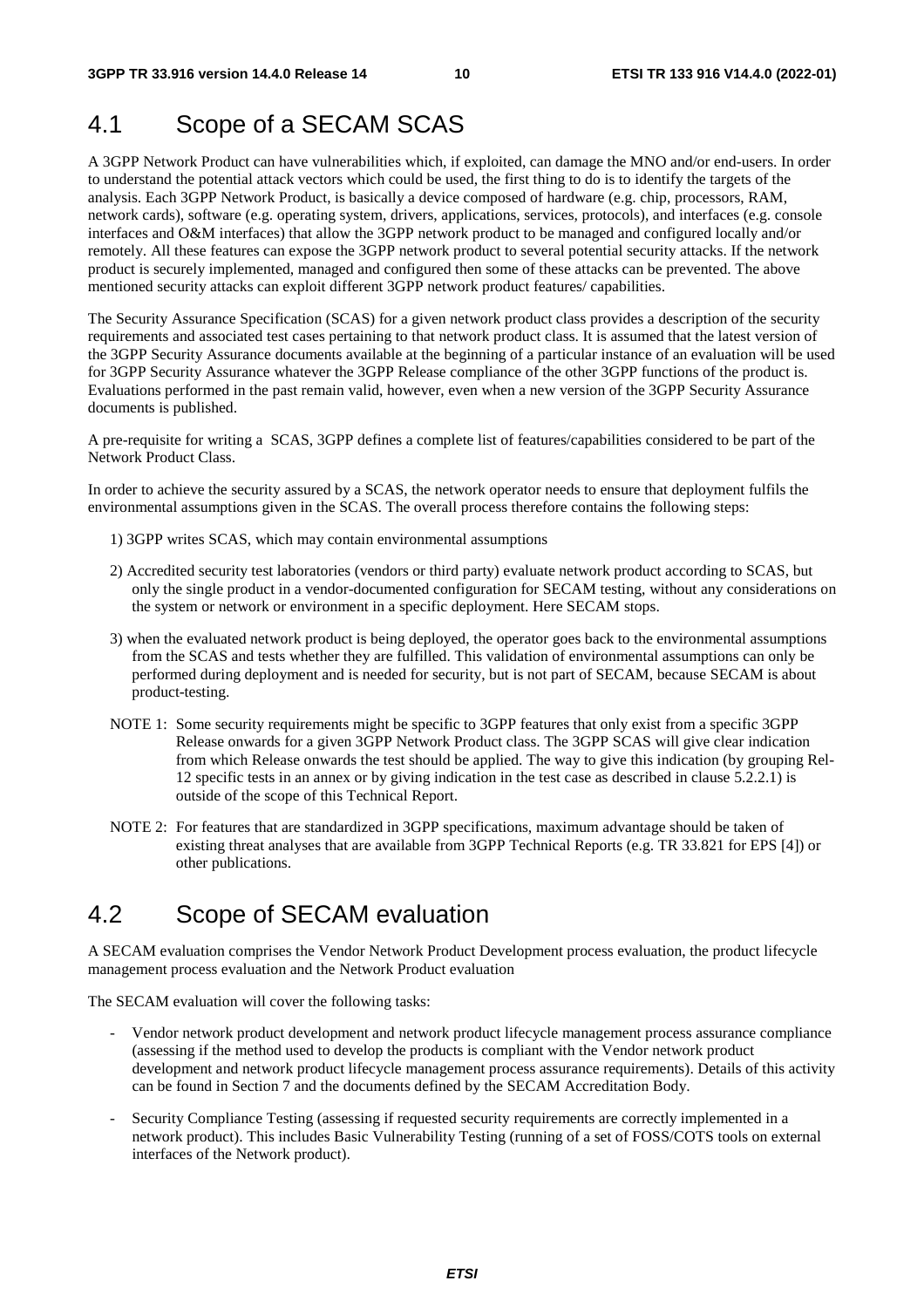## 4.3 Scope of SECAM Accreditation

The actor performing a task should be accredited by the SECAM Accreditation Body for this specific task.

| <b>SECAM tasks</b>                                                    | <b>Accredited actor</b>                |
|-----------------------------------------------------------------------|----------------------------------------|
| Generic vendor development and                                        | Auditor appointed by SECAM             |
| network product lifecycle management                                  | <b>Accreditation Body</b>              |
| process                                                               |                                        |
| Compliance declaration with the accredited generic vendor development | Accredited vendor                      |
| and lifecycle process requirements                                    |                                        |
| Security compliance testing                                           | Accredited vendor or accredited third- |
|                                                                       | party test laboratory                  |
| <b>Basic Vulnerability Testing</b>                                    | Accredited vendor or accredited third- |
|                                                                       | party test laboratory                  |

Consequently, according to table 4.3-1, SECAM can take different forms, depending on who performs security compliance testing and who performs Basic Vulnerability Testing.

SECAM is intended to enable self-evaluation where the vendors evaluate their network products if they have the proper accreditation for that.

The responsibility for writing and managing the accreditation and monitoring rules is taken by a SECAM Accreditation Body. The SECAM Accreditation Body's role also includes the handling of the dispute resolution process. GSMA takes this role and will provide a clear delineation between SECAM work in 3GPP and in GSMA.

Even if it describes the complete process, including evaluation by accredited actors under SECAM Accreditation Body control and Security Assurance Specifications (SCAS) writing, SECAM does not preclude 3GPP SCAS security requirements and tests cases being used directly by mutual consent between vendors and operators without the accreditation process in place if it so desires. This ensures that the 3GPP SECAM work is not held up by delays in deliverables under the responsibility of external bodies, or by conflicting requirements in different countries (e.g. relating to accreditation).

The presence of a SECAM Accreditation Body as defined above is highly desirable in order to ensure a wide recognition of evaluation results and to have a working dispute resolution process available. Having a SECAM Accreditation Body also avoids the need for each operator to set up a one to one trust relationship with every vendor regarding their testing methods and skills.

Validity of accreditation is defined by the SECAM Accreditation Body.

## 4.4 Ultimate Output of SECAM Evaluation

The ultimate output of the SECAM evaluation is:

- an evaluation report demonstrating compliance of the network product with the 3GPP security assurance specifications;
- evidence to demonstrate to the test laboratory that the accredited vendor product and development lifecycle processes have been complied with for the network product;
- , evidence that the actors performing the evaluation tasks are accredited by the SECAM Accreditation Body.Such evidence is not required if there is consent between operator and vendor to not use the accreditation process, see clause 4.3.

The operator examines the evaluation reports and the evidence that the actors performing the evaluation tasks are accredited by the SECAM Accreditation Body.

## 4.5 Network product evaluation process

The security assurance process describes how the operator gets assurance regarding the security of the network product. The process is depicted in figure 4.5-1. If there are any regulatory requirements on security assurance of the network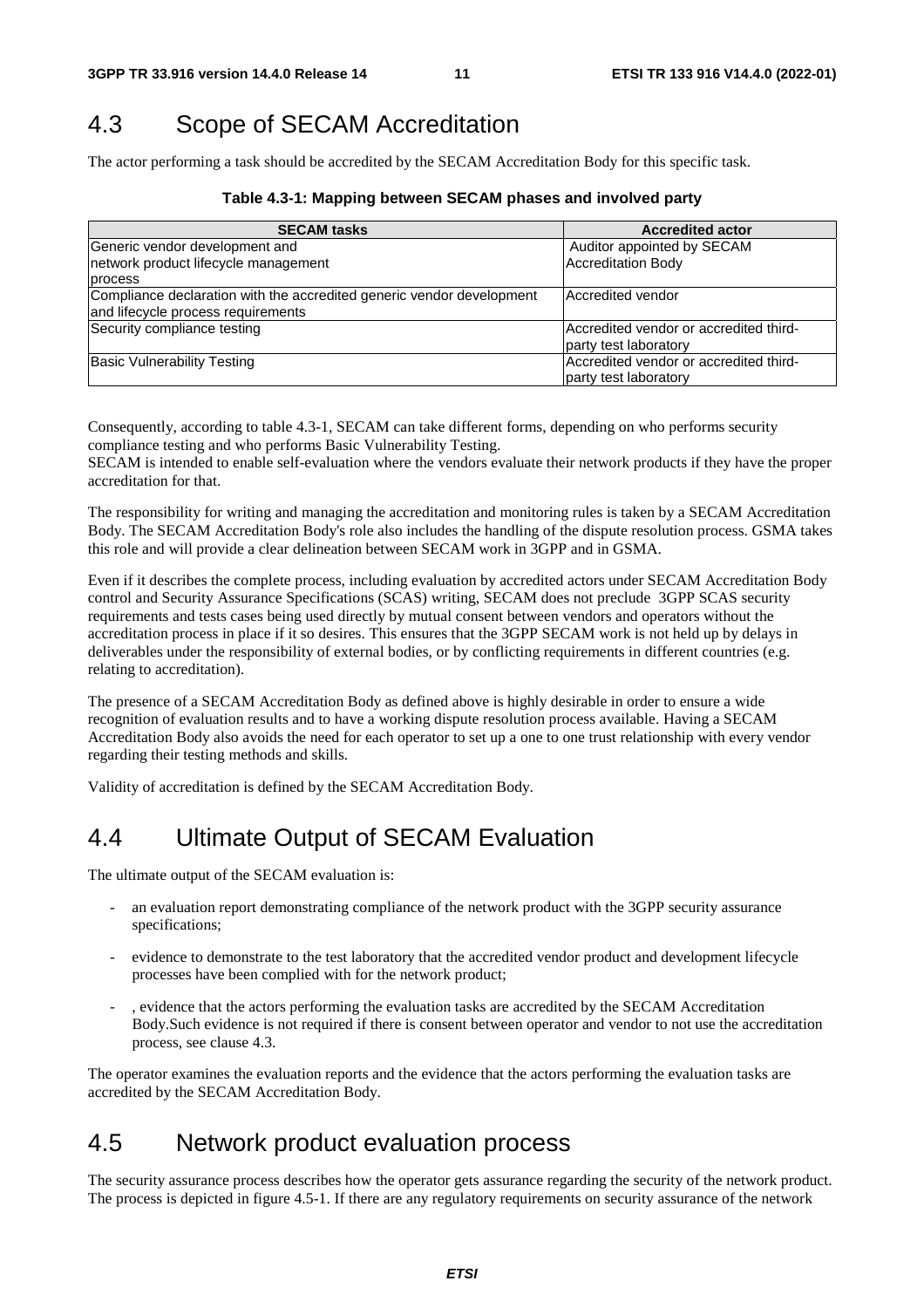product, they will for the purpose of this process model be considered being included in the acceptance requirements of the operator.

When a vendor is ready to provide security assurance w.r.t. a given network product, the vendor obtains one or more Security Assurance Specifications (SCASs) that the network product is aiming to fulfil. Choice of which SCASs to select may depend on operator and/or regulatory input. Then the product is evaluated against the Security Assurance Specification(s). The evaluation results in an evaluation report.

Once the operator received the evaluation report, the operator then decides if the results are sufficient according to its internal policies and whether to accept the security assurance level of the network product or not. The operator's acceptance decision may depend on external forces such as regulatory requirements.



**Figure 4.5-1: SECAM defined Security assurance process** 

Certification of network products is out of scope for SECAM. However, SECAM does not preclude certification activities for network products which would e.g. complement the Self-declaration step (cf. clause 7.3).

The SECAM security assurance process is described in depth in clause 7.

## 4.6 Roles in SECAM

### 4.6.1 SECAM Roles Overview

The basic roles are implicit from the existing business environment. These roles are the following:

- **Vendor** produces the network product.
- **Test laboratory** is a **Test Laboratory** (accredited third-party test laboratory or accredited vendor test laboratory) that evaluates the network product, evaluates evidence of compliance to the vendor developmenent and product lifecycel requirements, and produces an evaluation report.
- **Operator** makes the decision regarding accepting assurance of security properties of the product for that vendor.
- **3GPP** is responsible for producing Security Assurance Specifications (SCASs).
- **SECAM Accreditation Body** is responsible for accreditation tasks as applicable. This role is assumed by **GSMA.**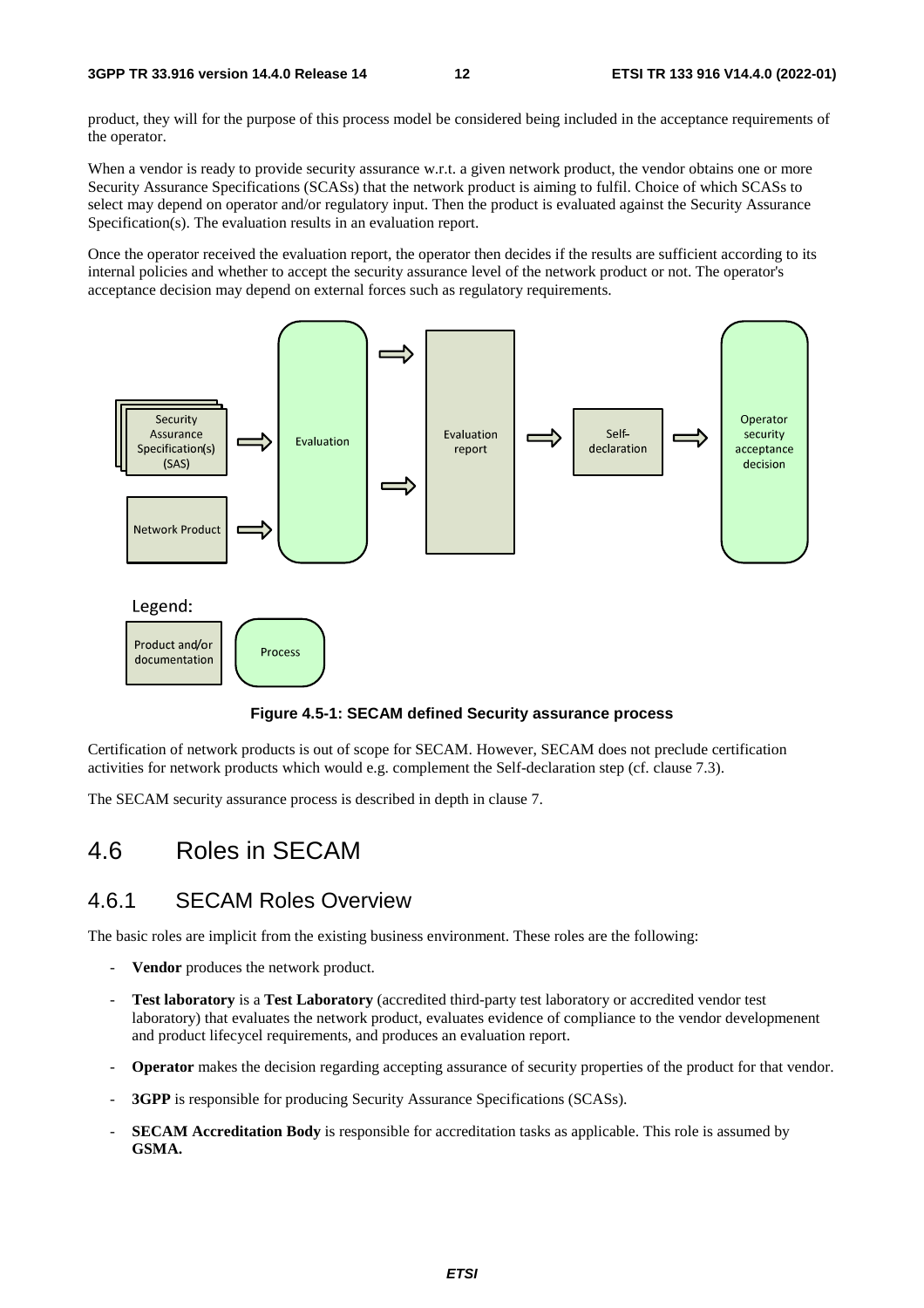## 4.6.2 Examples of instantiation of roles in SECAM

### 4.6.2.1 Introduction

The following subclause contains an example for instantiation of roles in SECAM.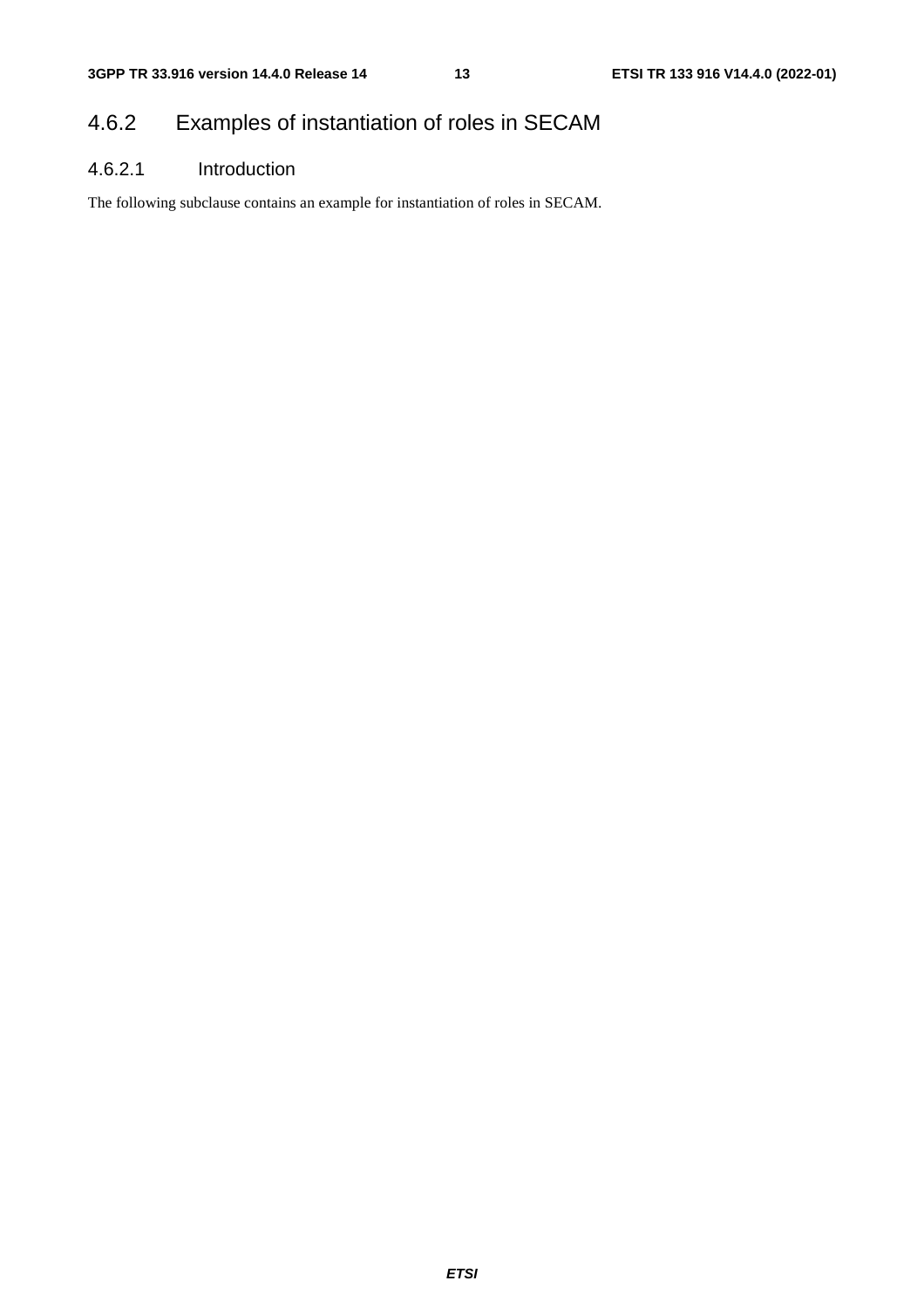### 4.6.2.2 Example: Complete self-evaluation

#### **Complete self-evaluation of a 3GPP network product (e.g. eNodeB B from vendor Y)**

This second example below is similar to the first one except that the vendor conducts all the phases of evaluation.



 **(e.g. eNodeB B from vendor Y)** 

## 4.7 Operator security acceptance decision

The operator examines the network product, the security compliance testing, including the basic vulnerability testing analysis reports, the self-declaration as well as the optional evidence of accreditation from the SECAM Accreditation Body for the actors performing the evaluation task and decides if the results are sufficient according to its internal policies. In particular, the operator can perform a sample of the security compliance testing and basic vulnerability testing, based on the delivered test procedures.

The vendors and third-party laboratories accreditation documents monitored and maintained by the SECAM Accreditation Body attest the trustworthiness of these actors and can help operators in their security acceptance decisions.

The operator does not need to be accredited to perform again the tests made by the test laboratories in order to gain a higher level of assurance that the SECAM evaluation provided trustable results. Definition of the tools and methods for these supplementary evaluations is outside of the scope of SECAM and left as operators' proprietary procedures.

However, in case of disagreement on the test results and if the operator wants to enter a conflict resolution process with the SECAM Accreditation Body and the vendor, some forms of recognition of the validity of the operator's complaint might be useful. This description will be part of the description of the complete dispute resolution process. It is left to the SECAM Accreditation Body and is outside the scope of 3GPP.

## 4.8 SECAM Assurance level

Assurance level is related to evaluation effort in terms of: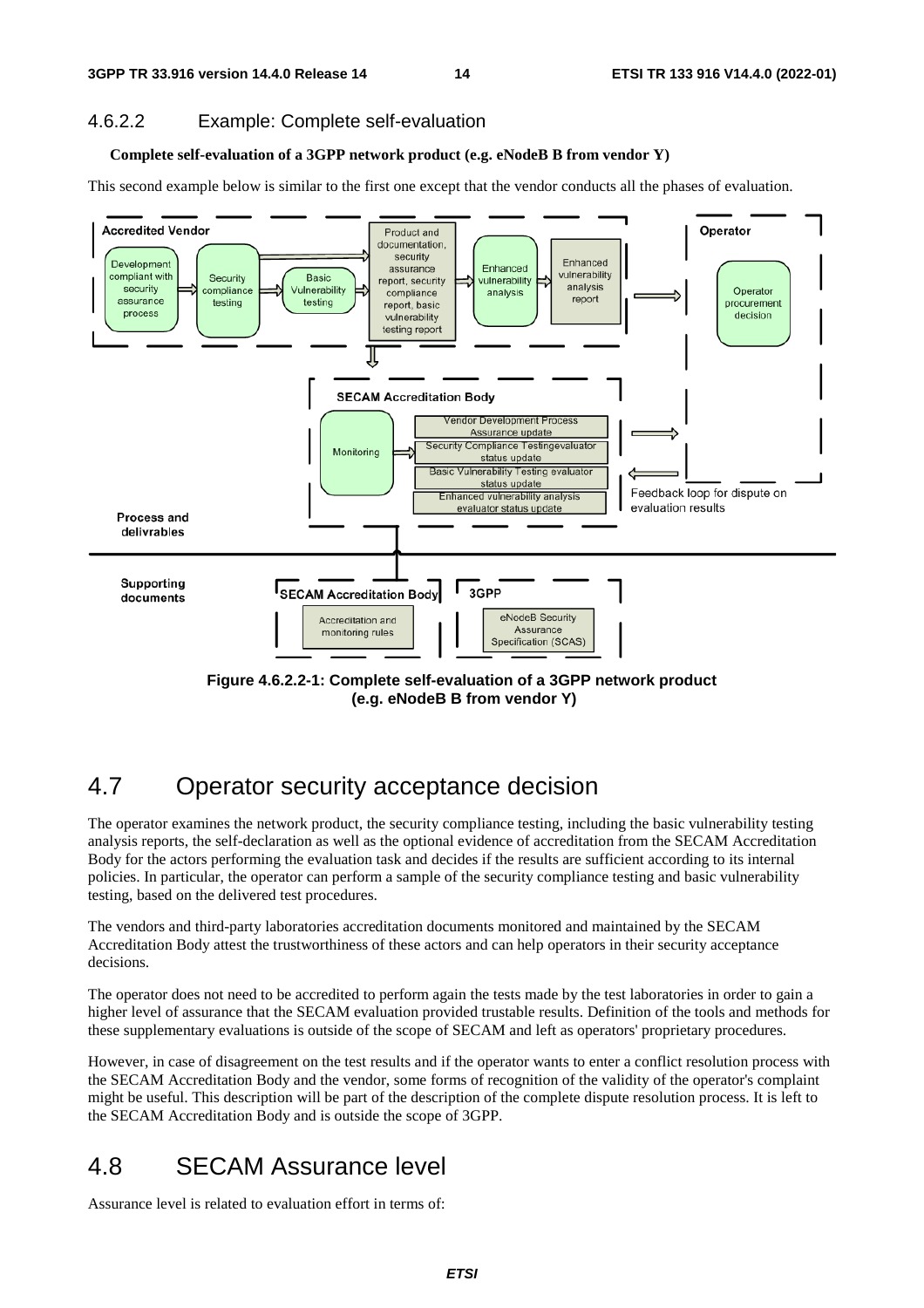- scope that is, the effort is greater when a larger portion of the IT product is evaluated; For example, when supplementary aspects of the functionality are included in the evaluation;
- depth that is, the effort is greater when evaluation is deployed to a finer level of design and implementation detail;
- rigour that is, the effort is greater when evaluation is applied in a more structured, formal manner. For example, for a given security requirement to test, the effort is greater if the test laboratory is requested to provide a formal demonstration that the product will always behave as intended versus providing a given set of output test data for a limited set of test cases.

#### In SECAM:

- Scope is constant: SECAM provides a single process for a given network product class, which will be relevant to this class.
- Depth of evaluation is also considered to be constant. The paradigm of SECAM consists in:
	- Security compliance testing: the paradigm would consist in black box verification of security requirements, but exceptions would be possible, e.g.:
		- when required in order to demonstrate compliance for requirements on cryptography, key storage, secure deletion, or implementation of protocols, etc. (in such cases, code inspection would be more efficient than a functional test);
		- when a white/grey box approach is considered more efficient (a black box vulnerability scan over the network would take longer and reveal less than a white box local system analysis).
	- Vulnerability testing: the general paradigm of vulnerability testing would be consistent with the expected attacker model. Such testing will consequently be based on black box vulnerability testing unless the expected attacker is considered having a higher potential. In the latter case, white/grey box penetration testing would be necessary to assess the resistance of the network product. For example, if an attacker were believed to have knowledge of the implementation of the network product, a black box assessment only would be unreasonable.
	- Build process assurance: Verification of build process is limited to basic functional documentation, use of a configuration system and providing of operational guidance.
- Rigour of verification is also considered constant, since it focuses on demonstration for functional testing and vulnerability assessment, justification when necessary, and does not require formal demonstration.

Considering that the three parameters are expected to be constant and the above mentioned additional complexity of having several assurance levels, SECAM considers only one assurance level per network product class. However it is expected that different product class are confronted by different attacker models, and have consequently to undergo different levels of rigour or depth of evaluation.

**SECAM consequently considers only one assurance level per network product class.** 

## 4.9 Security baseline

The security baseline of an evaluated network product is a set of security requirements and environmental assumptions defining its capacity to resist a given attack potential.

This resistance to a given attack potential relies on:

- Attacker model and attacker potential agreed to be relevant for a given network product class.
- The completeness and correct implementation of security requirements and operational environment assumptions which limit the capacity of this attacker to threaten given assets:
	- Security requirements can be more demanding in some network elements, e.g. exposed nodes will have to implement hardening requirements which will not necessarily be needed in elements less exposed.
	- Vulnerability assessment will be performed with more depth whenever the element is expected to resist a stronger attacker.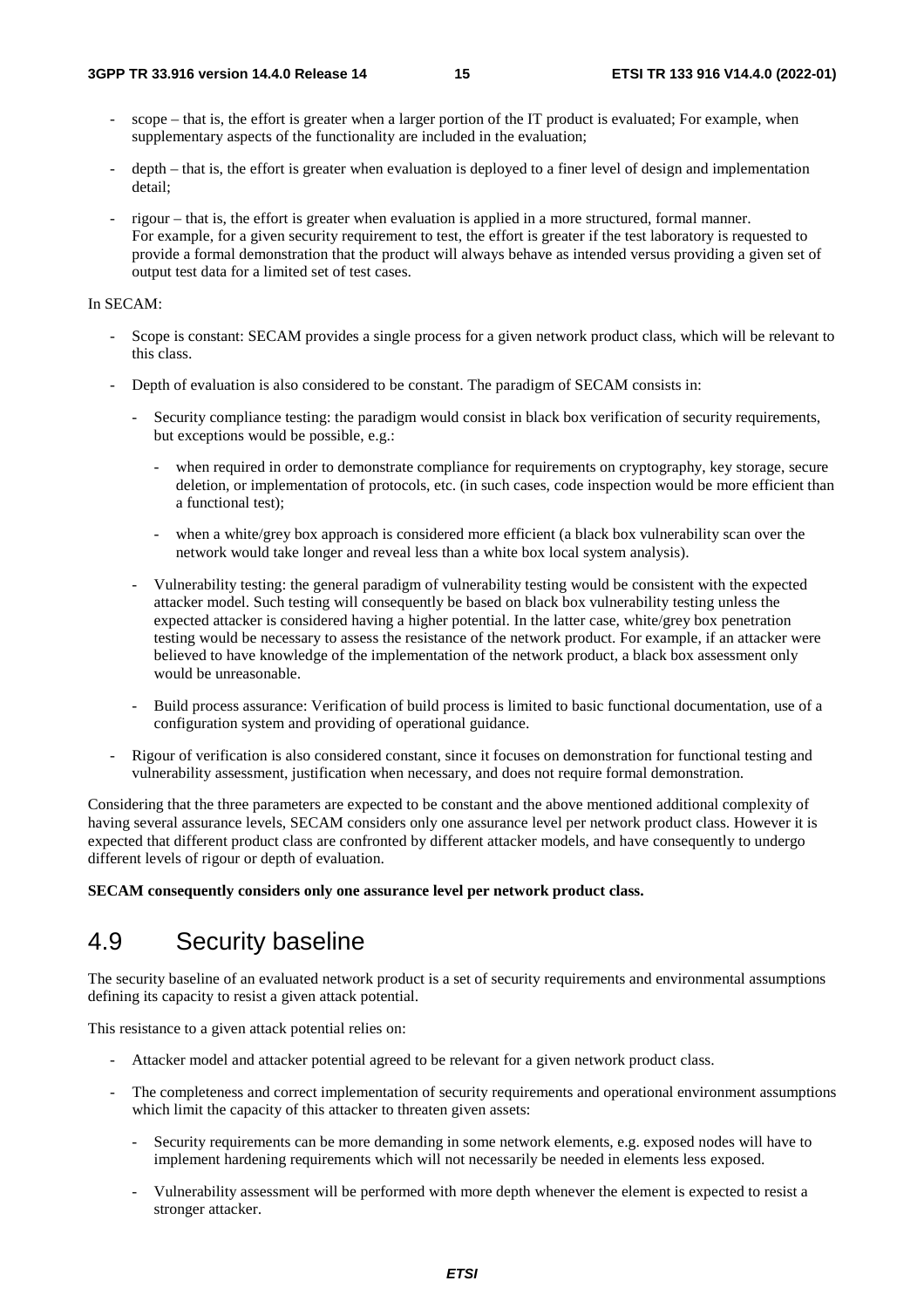It is necessary to state in a well-defined way in which environment the 3GPP-defined functionality is assumed to be operating and what types of attackers (if any) may be able to launch attacks from the outside as well as from the inside of this environment. This assessment is accomplished during the SCAS writing phase and be related to the threat and risk analysis outcomes.

At the end of this process, for each network product class, 3GPP will have precisely defined the attacker model as well as the operational environment assumption and the security requirements to mitigate the identified risks. The modularity of SCAS allows an easy composition of SCAS modules to describe all the countermeasures of a given network product class and to take the particular environment of the node into account.

The entire set of security requirements, operational environment assumptions and attacker model is built to achieve a security baseline deemed relevant by 3GPP for a network product class. This results in one security level per network product class (security baseline MME, security baseline HSS, security baseline eNodeB, etc.).

- These baselines are not meant to be compared to one another as they apply to different network product classes.
	- NOTE: Alternatively, but in rare cases, if no satisfactory average can be found, SECAM could define a new network product class: e.g. collapsed RNC/NBs could be a class different from classical RNCs.

#### **SECAM consequently considers only one security baseline per network product class.**

## 5 Security Assurance Specification (SCAS) Creation

### 5.1 Writing process overview

An SCAS document will be defined for a specific network product class within the normative phase. On a high level, the process of writing SCAS documents for a given network product class follows these steps:

#### **- Describe and model the network product class**

The network product class is described and modelled to a sufficiently detailed level so as to ensure that the security requirements can clearly describe what data and functions are intended to be protected and which functionalities are required. This modelling will be used as an input document for the following Security Problem Definition.

#### **- Define the security problem**

By identifying which assets in the model of the network product class require protection and how these assets can be exploited by an attacker. The security problem definition also contains the security objectives of the network product class under analysis (i.e. which assets require what type of protection), and defines an attacker potential the network product class is supposed to resist. This step also contains the threat analysis employed to understand how an attacker performing the identified potential attacks may misuse the identified assets of the network product class. This provides a concrete security problem that is to be solved, which allows the selection of security requirements that are necessary and sufficient to solve the identified security problem. This material will be contained in a 3GPP Technical Report of the 900-series.

#### **- Identify the security requirements and test cases**

Security requirements are derived from the security problem definition. The fulfilment of these requirements ensures that the security objectives can be reached. Catalogues of security requirements and security requirement categories that have been used by operators in practice will be used as a starting point to help 3GPP in writing complete requirements.

These requirements can and will be modified and adapted as seen necessary by 3GPP.

In addition, if requirements, or terminology used to specify the requirements, are not clear or consistent there is an increased risk of different understanding of the requirements and this may unnecessarily result in heavy use of the dispute resolution process. For example if a requirement applies on the "management traffic", a clear definition on what the "management traffic" consist of would be needed. This could be in particular a difficulty for tests that consist of verifying whether a requirement is fulfilled by examining documentation and making a decision on whether the designed mechanism or used process fulfils the requirement; such tests are a judgment call and can be called differently by different parties.

The consistency of the requirements format is ensured by the template for a security requirement described in clause 5.2.3.3.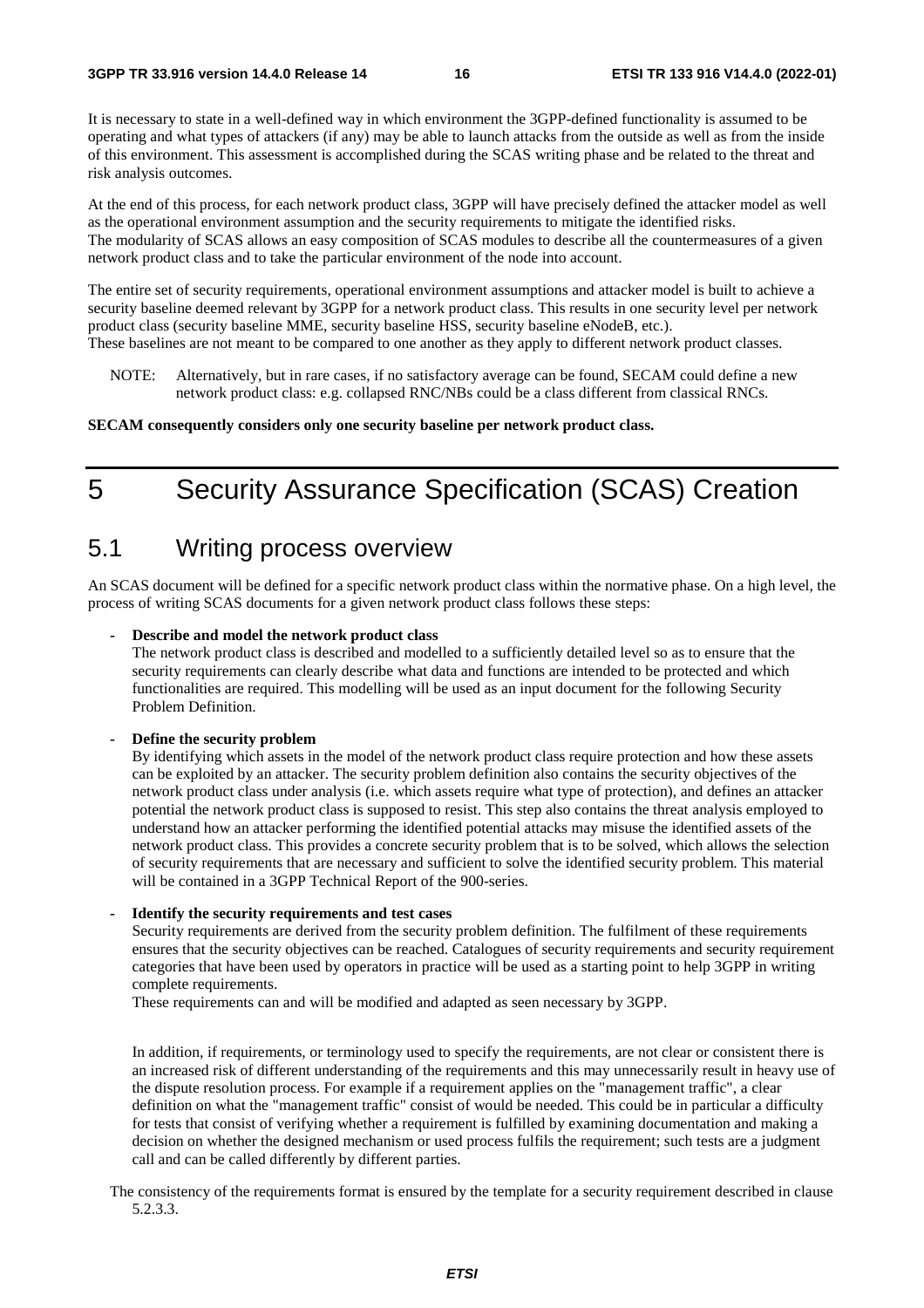For each security requirement 3GPP will define a test case.

#### **- Verify the Security Requirements**

Once the security requirements have been identified it is verified that the security objectives are met by these security requirements, and that every security requirement contributes to defending an identified security objective. If any mismatch is found (e.g. security objective not covered with the existing security requirements or security requirements which do not resolve any security objectives), the list of security requirements is updated accordingly by removing or adding security requirements.

## 5.2 SCAS documents structure and content

### 5.2.1 General

According to clause 5.1, the SCAS documents contain three parts, a Network Product Class Description, a Security Problem Definition and the Security Requirements (including the test cases) for any specific Network Product Class [see clause 3.1], to counteract the risks outlined by the threat analysis. Consequently SCAS documents contain the following parts:

- *Network Product Class Description (NPCD):* This clause includes the description of the network product class, e.g. the physical and logical interfaces the product class supports to interact with external entities and the major functionalities of the NPC. This material will be contained in a 3GPP Technical Report of the 900-series.
- *Security Problem Definition (SPD):* This clause defines the security problem that is to be addressed and the security objectives of the network product class. This material will be contained in one or more 3GPP Technical Reports of the 900-series.
- *Security Requirements (SR):* This clause defines the security requirements, which may include hardening requirements, selected according to the Security Problem Definition and the requirements strictly related to the 3GPP features implemented by the network product class under analysis. Requirements and test cases will be contained in one or more 3GPP Technical Specifications.

In the following a detailed description of the SCAS parts SPD and SR is provided.

### 5.2.2 Security Problem Definition (SPD)

#### 5.2.2.1 Introduction

For the Security Problem Definition (SPD) part of the SCAS writing phase, the steps to be accomplished by 3GPP for a given network product class are:

- List the critical assets of the network product class.
- List the assumptions on the Operational Environment
- Identify the attacker model for the Network Product Class.
- Identify threats, i.e. adverse actions than can be performed on assets.
- Identify the threat relevance (Mitigate, Accept, and Transfer).
- Identify the level (probability and impact) of risk associated with the threats and assess a risk by comparing the risk level with the cost for mitigation.
- NOTE 1: This risk assessment will have to be provided in general only when the threat relevance is challenged by someone.
- Identify the list of the security objectives necessary to face the identified threats and reduce the risk surface.

For features that are standardized in 3GPP specifications some threat analyses are available from e.g. TR 33.821 for EPS [4] or other publications. In particular, threat analyses related to the security requirements in 3GPP TSs to be re-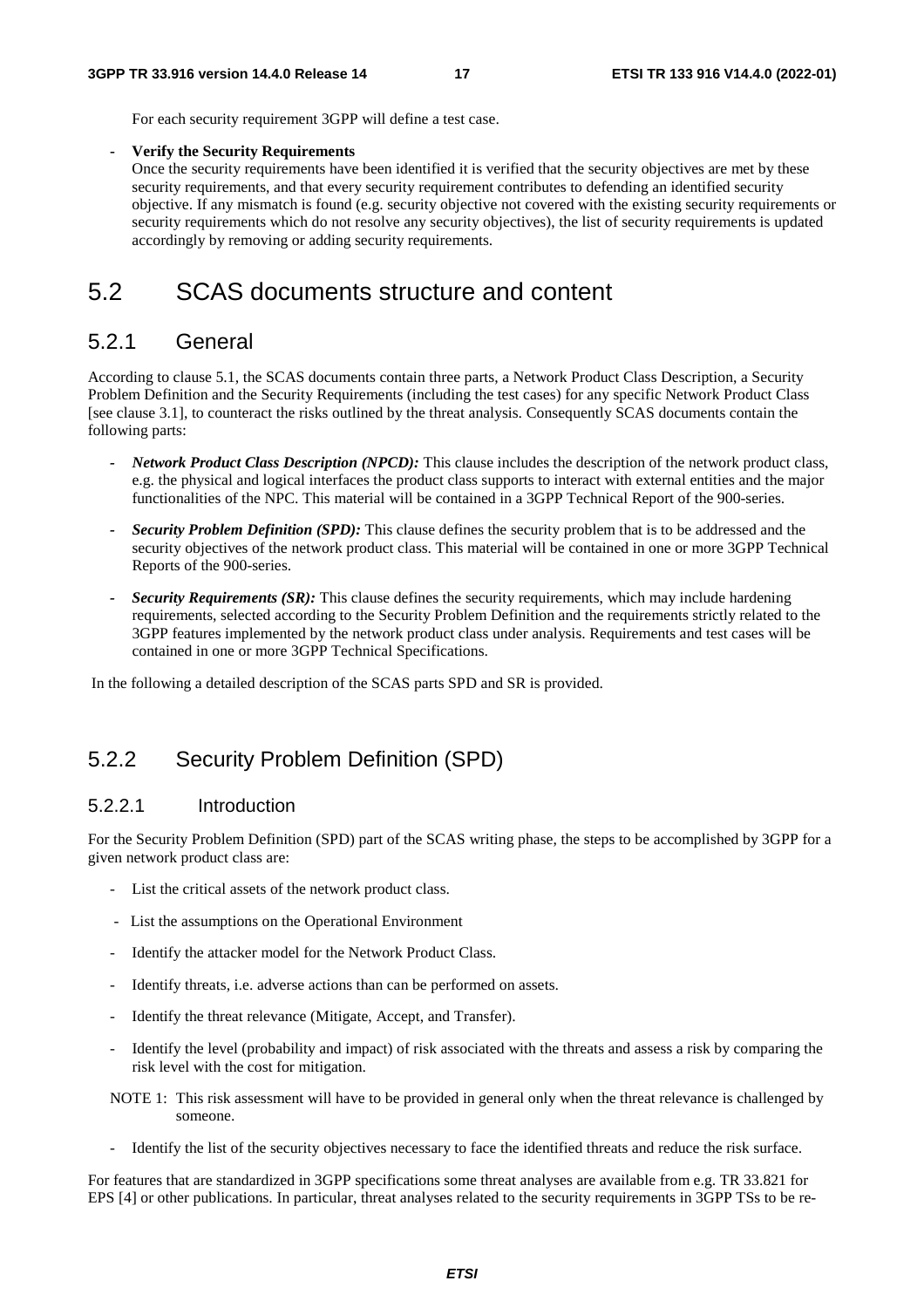used in SCAS, see clause 5.2.3.2, need not be repeated in SCAS. These were however written before e.g. current SCAS type of work objectives came to light.

- NOTE 2: For features that are (to some degree) proprietary and, hence, not (fully) standardized, a way of describing them in a general way needs to be found as, by their nature, no common understanding is generally available to the public. Without a general description of a feature, it may be difficult to perform a threat and risk analysis on it.
- NOTE 3 To ensure consistency across threats and security objectives the following set of guidelines should be applied when analysing proposed threat and security objectives.
- Threat descriptions should avoid including security objectives or requirements or countermeasure implementation details.
- Check if there is an existing threat in a 3GPP TR of the 900-series before attempting to create a new one. For example a variant of an existing threat could be created.
- Attempt to map the threat to one of the existing threat categories before creating a new threat category.
- Details in the threat description should indicate if the threat is a high level threat (refers to several attack components) or a detailed threat (refers to a specific attack component).
- Attempt to map the threat to one of the existing security objectives before creating a new security objective.
- All requirements should map to one or more threats.
- All requirements should map to one or more security objectives.
- It should be clear from the text in the requirement description field that the requirement is a detailed specific requirement (which has its own test case(s)) or is a high level requirement (e.g. conformance to industry best practices) which has multiple test cases.
- A new threat, threat category, or security objective should be included only after 3GPP determined that sufficient rationale was provided.

#### 5.2.2.2 Threats

There are many threat and risks analysis or modelling frameworks available for IT equipment and computers networks. None of them provided a perfect fit the needs of SECAM whose ultimate goal is to be capable to derive concrete and testable security requirements to reduce the level of exposure of telecom equipment.

This process is likely to be iterative and there will be some trade-off in terms of time. It is not a goal to be absolutely complete in the threats assessment. What ultimately matters in the threat analysis phase is that 3GPP determines that the achieved level of details is good enough to be able to easily derive testable security requirements to cover the risks in a reasonable amount of time.

The structure for a threat description is provided here to indicate the information needed for having a clear security problem definition. This can help to facilitate the identification of the security requirements. Hereafter a possible structure for the threats, risks and security objectives which are part of the SPD is reported. This structure will be related to the threat modelling framework used for the analysis and consequently this proposal could be changed accordingly:

- *Threat Name:* each threat is assigned a unique name. The name preferably indicates the topics covered by the threat.
- *Threat Reference*: a unique short form is assigned to each threat as a primary means for referencing the threat. The convention adopted is: <threat category> - <progressive number> where the convention adopted for the "threat category" can be the first two letters of the category to which the threat belongs or similar.*-*

 *Threat Category*: a reference to the category to which the threat belong based on the classification (threat methodology) that will be adopted.

*- Threatened Asset:* an indication of the network product assets that are object of the threat.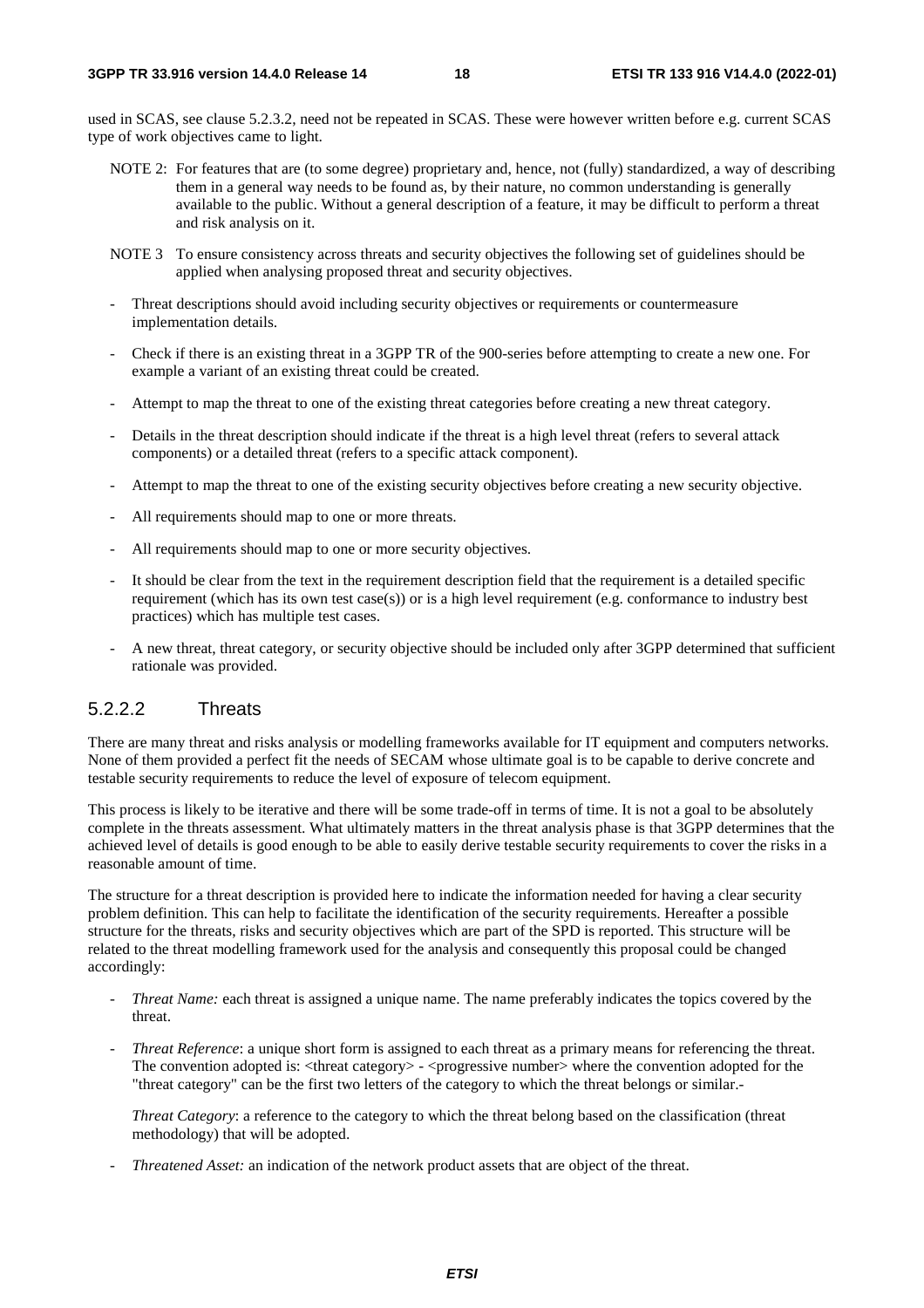- *Threat Description*: the adverse actions that can be performed by a threat agent on an asset. These actions influence one or more properties of the asset from which that asset derives its value. Examples of threat agents are hackers, users, computer processes, and accidents. Threat agents, and their level, may be further described by aspects such as expertise, resources, opportunity and motivation. To provide a basis for requirements that are on roughly the same level, 3GPP chooses a level of threat agents that the system should be able to withstand (although the levels may be hard to quantify or measure). Protection mechanisms or requirements then are not selected if a threat can be instantiated only by a threat agent of higher level. This is in line with the single assurance level and single security baseline per network product class of clause 4.
- *Threat relevance:* the threat relevance (Mitigate, Accept, and Transfer).

Further details are given in 33.926 [6].

### 5.2.2.3 Security Objectives

The Security Objectives countering the defined threats are likely to overlap in many cases. Therefore, they are to be listed in a separate section of the SCAS document to aggregate references to the threats they counter.

The structure for Security Objective is as follows:

- *Security Objective Reference:* a unique short form is assigned to each Security Objective as a primary means for referencing. The convention adopted is: SO - <progressive number>
- *Security Objective:* the concise and abstract statement as given for the threats.
- *Threat References:* List of Threat References of the threats countered by the Security Objective in question.

Additionally, a table matching the Threats and Security Objectives should be given in an annex TR 33.926 [6].

### 5.2.3 Security Requirements

#### 5.2.3.1 Introduction

3GPP will have to list the countermeasures deemed relevant to mitigate the risks identified in the threat assessment. These countermeasures will take the form of either:

- security requirements on the network product with associated test cases; or
- operational environment security assumptions for a given product class.

The Security Requirements clauses within the the pertinent 3GPP TS contain the security requirements identified according to the threats (see figure 5.2.3.1-1).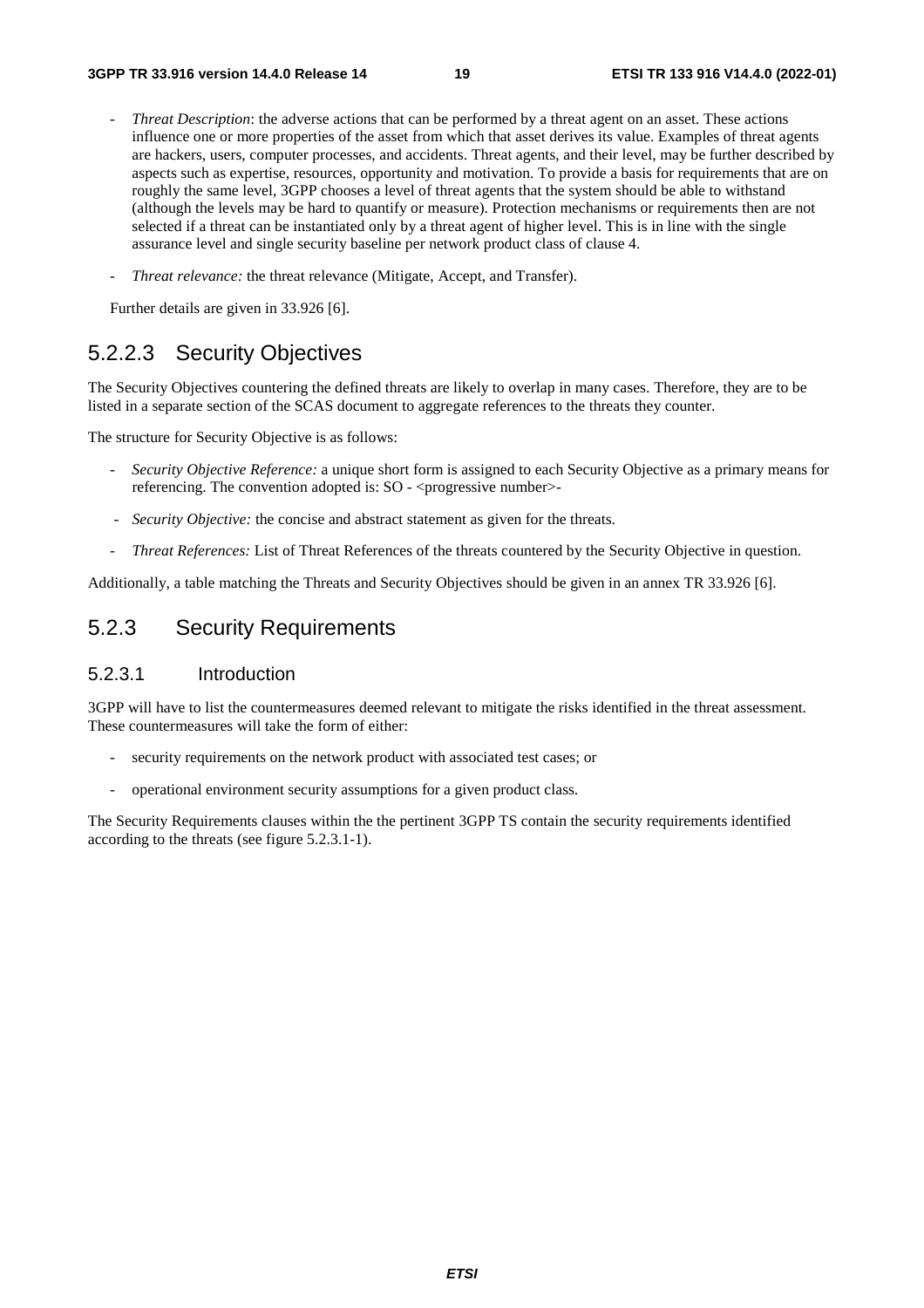

#### **Figure 5.2.3.1-1: Process for deriving security requirements in a SCAS document**

The security requirements will include security functional requirements as well as hardening requirements and basic vulnerability testing requirements. The security functional requirements are ensuring the existence of security functionalities in the network products in order to achieve security objectives (e.g. 3GPP functional requirements). The hardening requirements are either ensuring the absence of unneeded or insecure functionality, or impose a restriction on a function forcing it to behave in a more secure way. The basic vulnerability testing requirements specify the areas to be subjected to basic vulnerability testing.

The purpose of hardening is to reduce the attack surface and security vulnerability of the network product and to ensure that security functions of the network product cannot be bypassed. SECAM will specify hardening requirements that should be part of the evaluation. Those requirements are only intended to reduce the attack surface rather than directly related to a security function. All security requirements, those related to a specific security function as well as those related to the reduction of the attack surface and basic vulnerability testing requirements, will be treated on the same footing and the text of clause 5.2.3.3 applies to all "types" of requirements. Their evaluation will be based on the tests cases of the SCAS. In any case, hardening requirements imply that they are implemented before evaluation through test cases. Hardening requirements should be formulated generic enough, or in different variants, to be applicable for a variety of anticipated operating systems and applications. Hardening is needed to let network products achieve the given security baseline and assurance level, alongside with other security requirements.

Hardening can be the removal of services, protocols, ports, etc. in order to reduce known security vulnerabilities and minimize the risk in an existing but unneeded functionality. An example of hardening is to remove unnecessary services of general purpose software used in a specific context. It can also be a physical action like removing unneeded USB ports. An example of such a requirement is provided at the end of clause 5.2.3.3.

SECAM security requirements represent the common agreement of operators and vendors on what has to be implemented for a given network product class to achieve the required security baseline. All those requirements (including operator's initialization and configuration requirements which have been channelled through the relevant SECAM standardization processes) have to be taken into account from the beginning of the development and design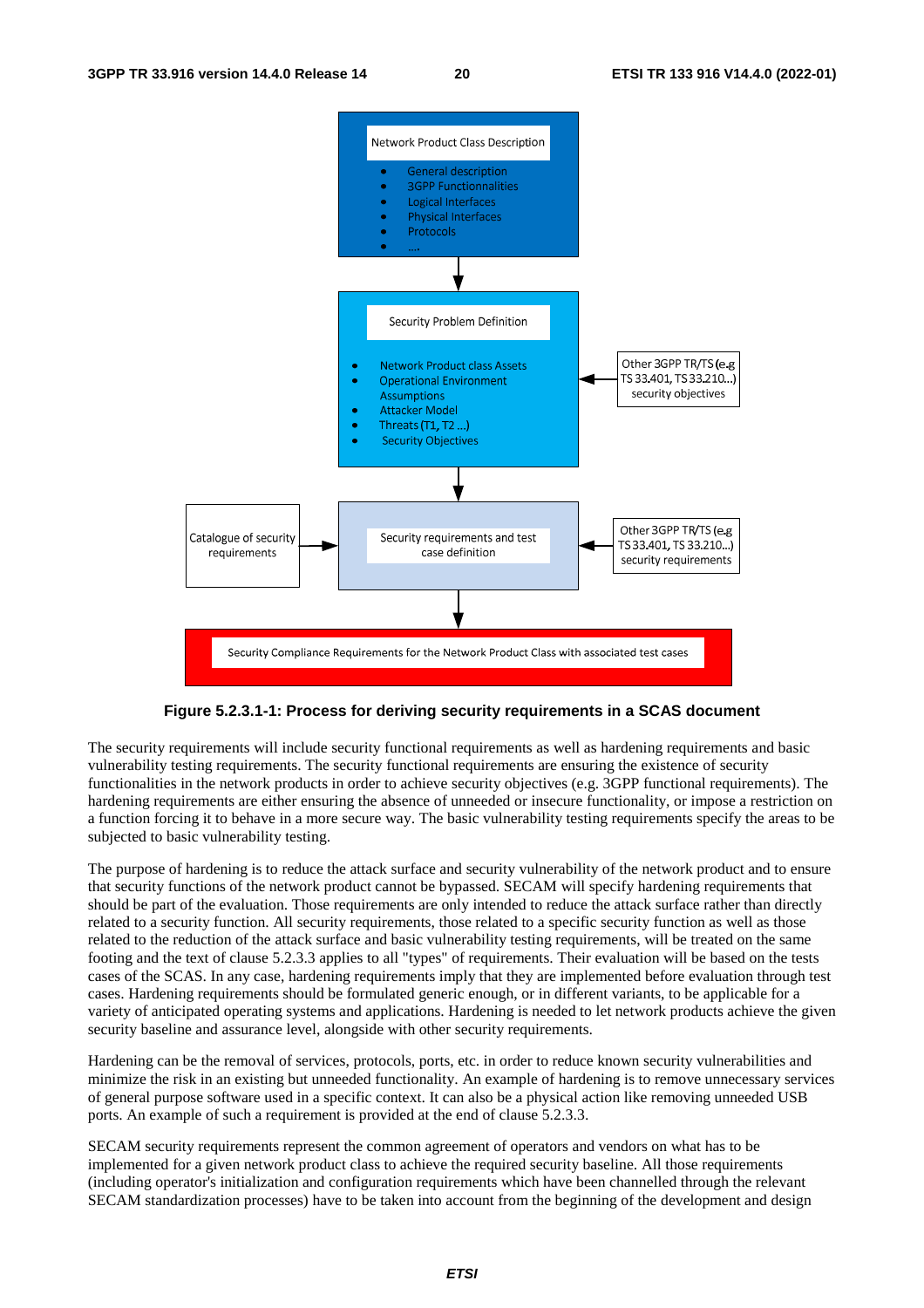phase of the network product as well as in subsequent updates of the network product. This will ensure that network products will be developed in a way that:

- a) Maximizes their likelihood to pass SECAM evaluation.
- b) They operate correctly and securely when deployed in operator's networks.
- c) Avoids costly patching cycle to ensure a) and b).

#### 5.2.3.1.1 Level of detail of security requirements

Security requirements can be specified in different levels of detail, with a tradeoff between precision of the requirement and its general applicability.

Detail Level 1: Security requirements of general system-independent nature: What needs to be secured?

Example: data storage in general

Detail Level 2: Security requirements that are system-specific but still product-independent: What needs to be secured, for this system type?

Example: data storage in databases

Detail Level 3: Product-specific security requirements: How does this specific product need to be secured?

Example: data storage in an Oracle database Vx.y

In order to ensure consistency between all requirements in a SCAS, every requirement of detail level 2 or 3 should be derived from a generic level 1 requirement or security objective.

In general, requirements on detail level 3 should be avoided in a SCAS because that would limit direct applicability of a SCAS for some network products.

#### 5.2.3.2 Incorporation of security requirements from existing 3GPP TSs in current releases

In figure 5.2.3.1-1, 3GPP specifications represent an input for both SPD and security requirements definition, where the latter includes test case definition. The reason for this assumption is that 3GPP security specifications (e.g. TS 33.401 [2]) already contain several security objectives and related security functional requirements which 3GPP identified when designing UMTS and LTE. When looking at such type of security functional requirements, they can be grouped into three categories:

- 1) Security functional requirements related to protocols and behaviours necessary for secure interoperability between nodes from different vendors that require a certain positive behaviour of a 3GPP function. For example, the security functional requirement " The MME sends to the USIM via ME the random challenge RAND and an authentication token AUTN for network authentication from the selected authentication vector. " retrieved from TS 33.401 [2], belongs to this category.
- 2) Security functional requirements related to protocols and behaviours necessary for secure interoperability between nodes from different vendors that require that a 3GPP function does not perform a certain action. For example, the security functional requirement " Access to E-UTRAN with a 2G SIM or a SIM application on a UICC shall not be granted " retrieved from TS 33.401 [2] belongs to this category.
- 3) Security functional requirements not related to protocols or behaviours necessary for secure interoperability between nodes from different vendors, but rather deal with security features which are supported by the network products and consequently strictly related to their implementation. For example, the security functional requirements specified in clause 5.3 of TS 33.401 [2] for eNBs and in annex I of TS 33.102 [5] for RNCs in exposed locations belong to this category.

The security functional requirements in the first group are already covered by the interoperability and conformance testing and SECAM documents do not repeat these requirements or add tests for them.

The security functional requirements in the second category may not be covered by the interoperability and conformance testing. In this case a SCAS document may contain a reference to these requirements with the related test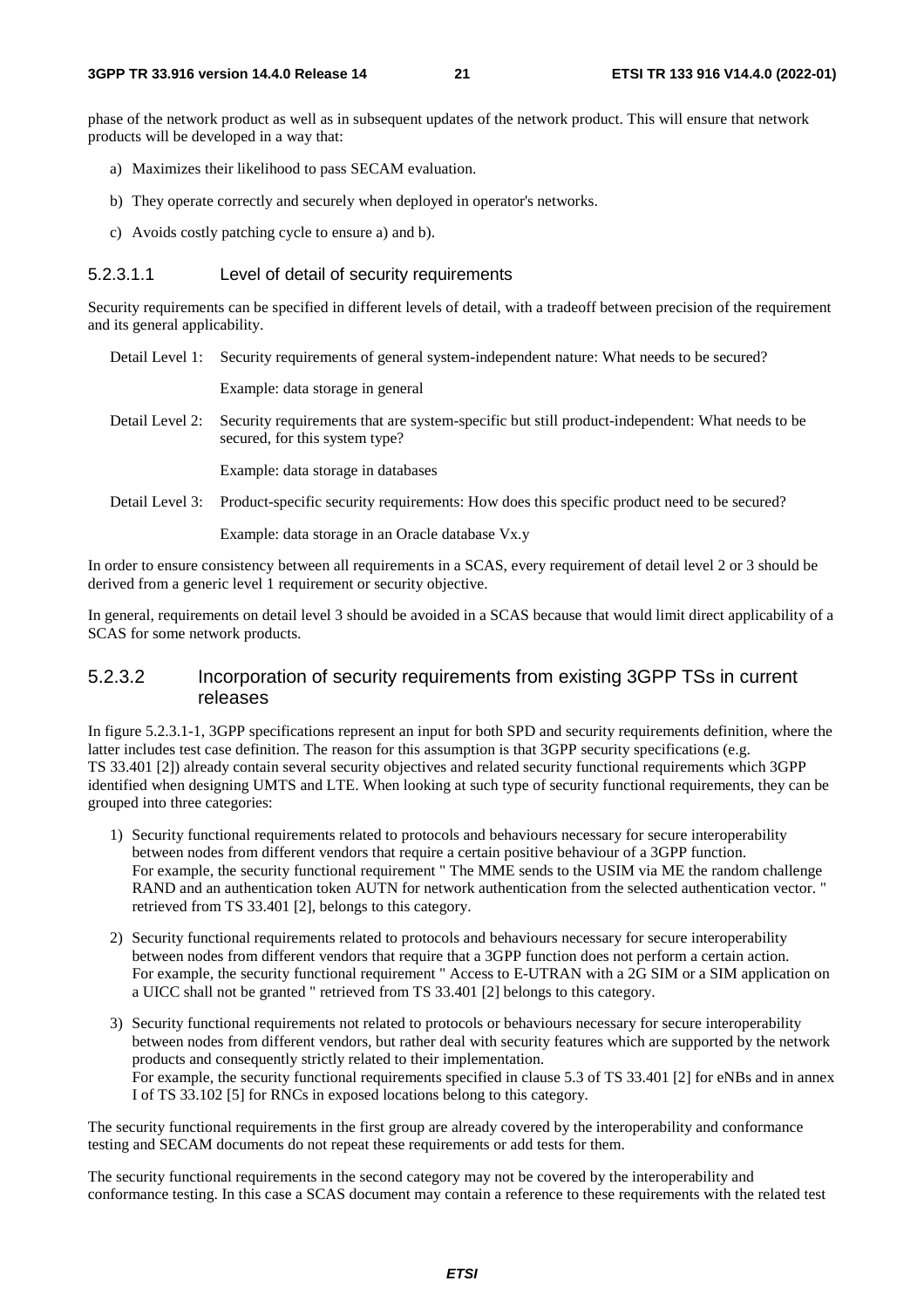cases which verify that the network products adhere to the security functional requirements. As an example, security functional requirements for the MME in the second category are collected in TS 33.116.

The security functional requirements in the third category are within the scope of SECAM and they will be taken into account by the security requirements for the compliance testing. However, for some network product classes, e.g. the MME, there are no requirements in the third category.

A security compliance requirement in a SCAS that references a 3GPP TS refers to the corresponding TS security functional requirement and also contains a test description how to verify the correct implementation of the described security functional requirements.

SECAM does not provide stand-alone security assurance requirements. Instead, SECAM provides a test case for every security requirement.

### 5.2.3.3 Handling of security requirements

A SECAM Catalogue of General Security Assurance Requirements and associated test cases is providedbecause several network product classes will share very similar if not identical security requirements for some aspects. This catalogue therefore allows to maximize the reuse of already written requirements. This approach matches the requirement that a SCAS will have to be developed in a modular fashion such that an individual module is generic enough to be applied to more than one network product class. This approach can help to prevent from writing the same security requirements from scratch several times in different network product class SCAS (see clause 4 of the present document).

It is important to underline that the 3GPP catalogue is constructed while working on SCASs for specific network product classes, and the intention is not to first create the catalogue in an abstract way and then write the first SCAS based on it. No requirements is included in the catalogue before it has been found useful for a specific network product class. This prevents the catalogue from accumulating "good-to-have" requirements that are never used specific network product classes. Consequently, the way to build the proposed catalogue is an iterative process that counts the following steps:

- 1) Start the normative phase for a specific Network Product Class (e.g. MME).
- 2) Select from the identified sources the proper security requirements that meet the needs of the security objectives and adapt them to SECAM.
- 3) Add this adapted requirements in the SECAM catalogue in order to reuse if possible during the normative phase of other Network Product Classes.
- 4) Start the normative phase of another Network Product Class (e.g. eNB) and refer to the security requirements already available in the SECAM catalogue if possible otherwise select the new ones from the agreed sources and update the Catalogue.

Security requirements are expected to follow a template similar to the one described hereafter:

#### **Template for a Security Requirement Description**

Statements of security requirements are intended to be clear, concise and unambiguous. In particular, each security requirement includes:

- *Requirement name:* each security requirement is assigned a unique name. The name indicates the topics covered by the requirement:
- *Requirement reference:* a unique short form of the security requirement is provided as a primary means for referencing the class. The convention adopted is*: < requirement class reference> - <the first two letter of requirement name>* or similar convention.
- *Requirement Description:* a detailed description for the security requirements identified by 3GPP to reduce/counteract the risks outlined by the threat analysis.
- *Security Objective references:* a list of the short identifiers assigned to the Security Objectives achieved through fulfilling this requirement.
- *Test case:* a description of the test case that defines how the requirement is tested, the expected skills and tools to be used to produce the test outputs*.*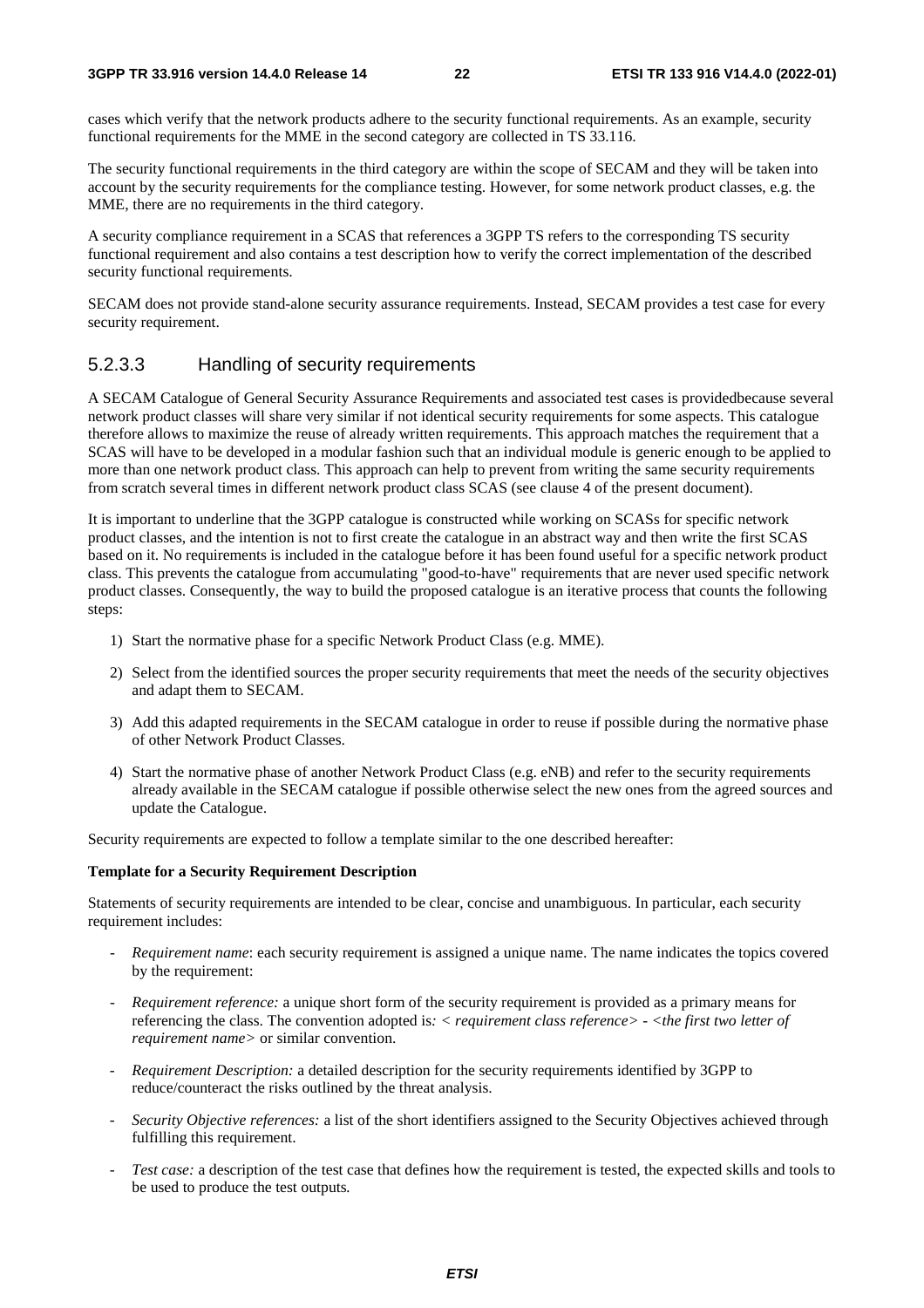- NOTE 1: The level of abstraction that should be chosen for test cases should allow implementation specific solution as long as they comply with the SCAS intention. This level of details is likely to be variable depending on the test. This work is to be done during the normative phase.
- NOTE 2: Tests can consist of different types of activities. It could for example consist in reviewing documentation provided by the vendor for a given security requirement but also be of a more technical nature that will imply interaction and stimulation of the network product with a protocol testing tool for example. The concrete test activities will be defined in the normative phase.

#### **Example of an "hardening type" security requirement:**

Hardening requirements can also help to make the software/hardware of a network product more robust against unauthorized remote or physical access and can be tested as shown in the following example:

- *Requirement name***:** Unauthenticated services binding:
	- *Requirement reference:* HARDENING BINDING.1.1.
	- *Requirement Description:* No unauthenticated services shall be bound to physically accessible ports of the network product. Unauthenticated service running on the network product and bound to physically accessible ports, even if not security related, can be used by an attacker to gain connectivity on the network product. The attacker could then try to escalate their privileges to further compromise the network product. No unauthenticated service shall be bound to physically accessible ports.
	- *Security Objective references or more general level requirement:* SO-1, SO-2, SO-3.
	- *Test case:* 
		- Review the documentation provided by the vendor describing the physically accessible ports and the services bound to them.
		- Document in the report the services listening on each physically accessible port and the type of credential required for access.
		- Connect to all documented services and check that authentication is required.
		- Connect on each physically accessible port and run an appropriate scan to detect listening services on all relevant OSI layers and check whether non documented services are listening and accessible.

 or where remote scanning results are not meaningful like e.g. in case of UDP, use appropriate in-host tools to verify that only documented services are listening and accessible on the physically accessible port.

Applicability of a hardening requirement may depend on the OS or application running on the network product. E.g. in case the hardening requires removal of all non-public-key based authentication:

- Vendor A has implemented this by running the COTS component OpenSSH. Hardening for this authentication function includes e.g. disabling password based login.
- Vendor B implements this by a proprietary protocol with public and private keys, i.e. a non-COTS component. Hardening for this authentication function includes e.g. ensuring that password based authentication is not implemented or disabled.

What ultimately matters for the SECAM evaluation (compliance and vulnerability) is that the network products fulfil the security requirement (functional and hardening) and pass the related test cases, not what method was applied by the vendor to do so.

NOTE 3: To fulfil the test cases, implementation and documentation of functional requirements may also include implementation and documentation of some of the hardening requirements.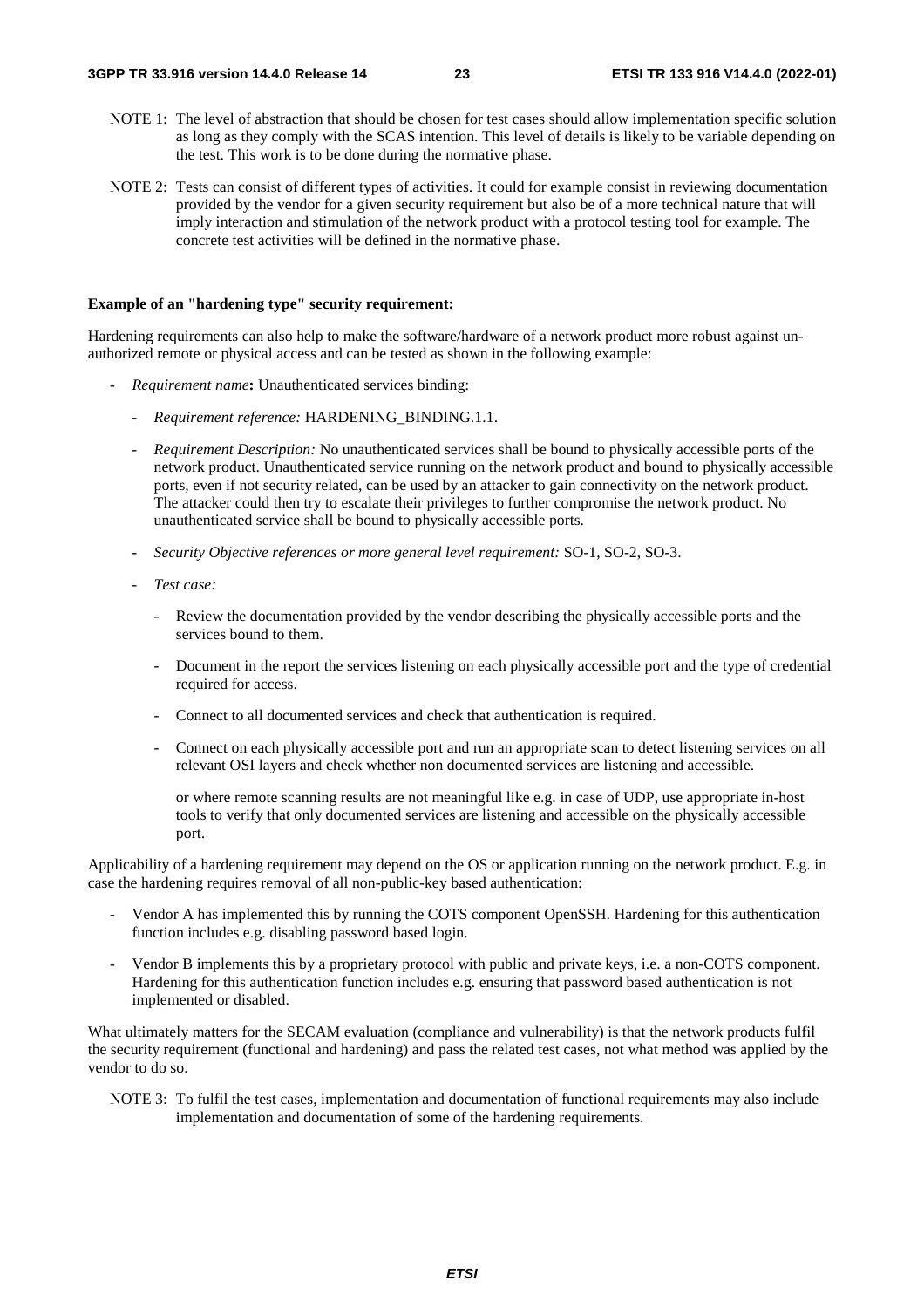### 5.2.3.4 Guidelines for writing test cases

### 5.2.3.4.1 General

Requirements are to be testable. That is, they are to be specific enough so that a test can be written that effectively decides whether the requirement is fulfilled or not.

Some general guidelines for writing test cases are:

The test case should describe what the aim of the test is and what it is trying to demonstrate. It is not necessary to describe in details what needs to be done and what equipment is to be used. It should be left up to the lab to determine what are suitable tools and methods but it should also be specified what is suitable on high-level in order to ensure that the lab is using the right type of tools.

 The test case is to match the requirement and is not allowed to extend the requirement. It is allowed that a test case may test only a subset of what is covered by the requirement as exhaustive testing may be impossible in certain cases.

Duplications should be avoided, e.g. it should be allowed to refer from one test case to (a part of) another test case already covering (part of) the requirement or to state in one test case that another test case should be run successfully before.

It should be possible to execute a test case efficiently and automation is to be preferred over manual work.

Test cases should be applicable to all elements in one or more network product classes and not assume implementationspecific details, e.g. on operating systems, that are not present in the requirement. But examples for specific environments, e.g. specific operating systems, are allowed.

The network product as defined in the present TR shall be the object on which test cases are executed. This means, in particular, that no assumptions on installing additional software, e.g. a network sniffer, on the network product are to be made.

In general, configuration changes (e.g. creating additional accounts) are to be avoided unless they are needed for the purpose of the test. But when modification of the network product is a necessary precondition for testing the requirement (e.g. when the requirement asks for configurability of the product such as in a password policy) configuration changes are allowed.

### 5.2.3.4.2 Verifiability and repeatability

Tests are verifiable. That is, after the test is executed there cannot be any doubt whether the test passed or failed. If there is doubt, it is a matter of opinion whether the test passed or failed which may result in unnecessary disputes. One of the purposes of the tests in SECAM is to remove opinion based verdicts of test outcome.

The detail level of a test case corresponds to the detail level of its associated requirement (see clause 5.2.3.1.1). In order to be repeatable, every test case performed with a network product needs to be described on detail level 3, i.e. specific for every individual network product. This means that the test laboratory needs to define and document test cases on detail level 3 for the security requirements on detail level 1 and 2 in the SCAS. This documentation needs to be included in the evaluation report.

Tests are repeatable when based on this documentation of test cases on detail level 3. That is, given this documentation, the network product and the corresponding SCAS, a third party should be able to repeat the tests and verify whether the network product passes or fails the test.

For a test to be verifiable, it needs to clearly specify the starting state of the system, pre-requisites for the tester, what actions are taken by the tester, and what the expected results are. The actions taken by the tester are sufficiently detailed to enable someone else to repeat the test. The expected outcome are sufficiently detailed to unambiguously determine whether the test passed or failed.

There is no need to deeply formalize how the tests are written in SECAM, but the three identified pieces of information need to be present, and they need to be clear and unambiguous:

- The initial state of the network product and pre-requisites for the tester.
- The steps taken to perform the test.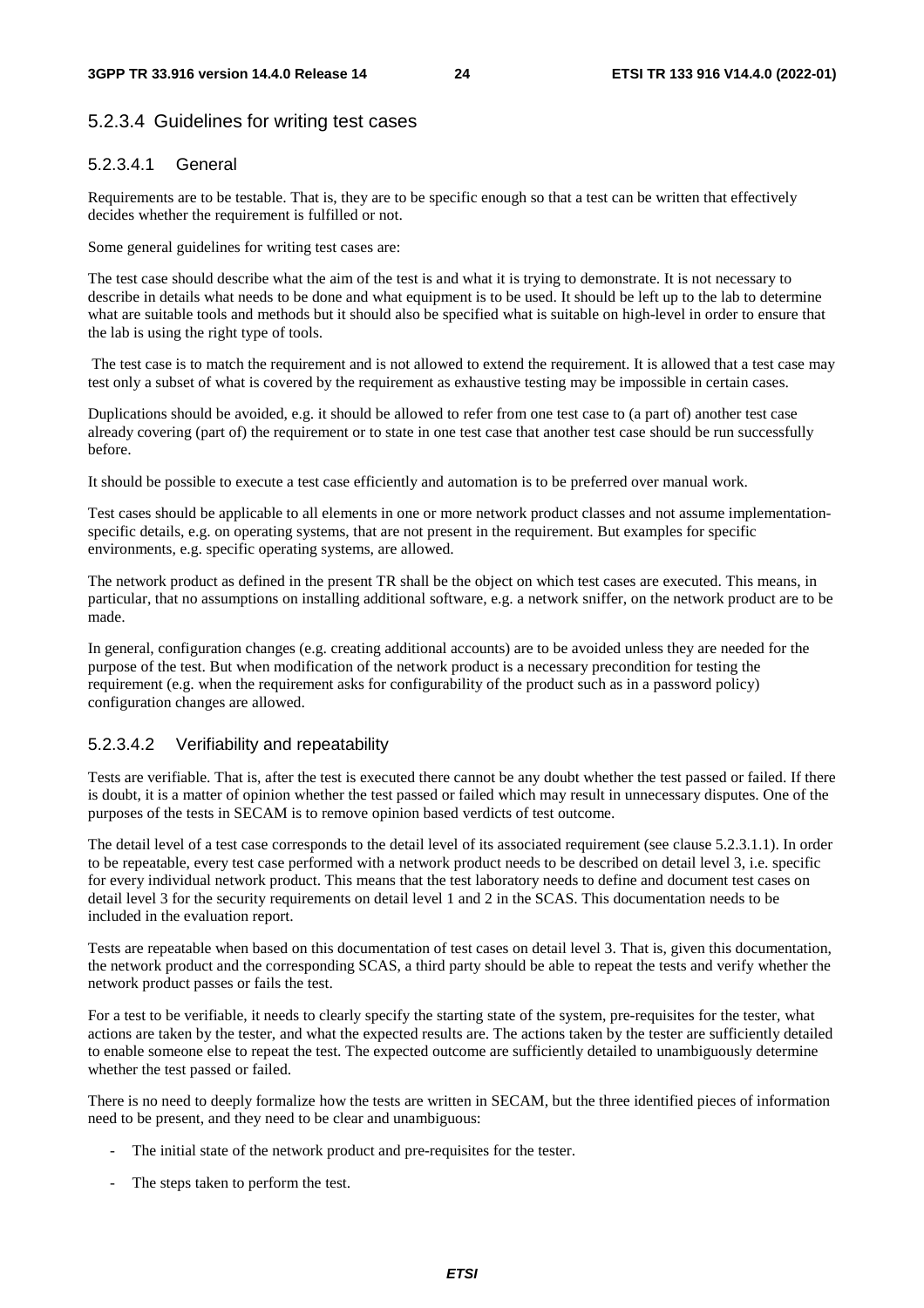The expected results of a successful test.

Specifying the tests clearly also helps in formulating clear requirements.

#### 5.2.3.4.3 System under test

The SCAS applies to a network product class. In particular, the security requirements in the SCAS apply to the network product class. It is therefore important that the tests that verify whether a security requirement is met by a network product or not are mapped to the specific network product. More precisely, the expected results of the test show that the network product is acting as expected. The expected results cannot describe behavior of other network entities or personnel in the environment of the network product.

#### 5.2.3.4.4 Template to be used for writing the test cases

Table 5.2.3.4.4-1 describes the template to be used while writing the test cases identified for each security requirement.

#### **Table 5.2.3.4.4-1 Test case template**

**Test Name:**  *To each test case is assigned a unique name, indicating the covered topic.* **Purpose:** *In this section the goal of the test (i.e. what it is intended for) should be reported*  **Procedure and execution steps:** *In this section the pre-conditions and the operational steps to perform the test should be reported.*  **Expected Results:** *In this section the expected result should be reported (i.e. the behaviour expected for the referenced requirement).* **Expected format of evidence:** *In this section the expected format of the evidence should be reported. If not applicable for a specific test, then NA should be used.* 

### 5.3 Improvement of SCAS and new security requirements

Vendors, operators or other bodies can propose new security requirements for addition to 3GPP SCASs if a new threat or vulnerability has been identified. This gives 3GPP the flexibility to continuously review and improve their SCASs .

## 6 Vendor development and product lifecycle processes and test laboratory accreditation

### 6.1 Overview

NOTE: The final choices and rules for the accreditation and monitoring rules are under the responsibility of the SECAM Accreditation Body. The SECAM Accreditation Body is provided by GSMA. This clause outlines what is in scope of the SECAM Accreditation Body.

The SECAM Accreditation Body describes the rules and processes for accreditation and monitoring of:

- vendor development and product lifecycle processes and
- test laboratories, whether they are vendor-owned or third-party test laboratories.

In order to be allowed conduct the evaluation in the scope of the SECAM scheme, the vendors or third-party test laboratories demonstrate they have the skills, working practices and resources to participate in the process. This is achieved by an "audit and accreditation" to evaluate and demonstrate that the test laboratories have the necessary competence, expertise, equipment, methodologies, and processes. to conduct an evaluation for conformance to 3GPP SCAS requirements.

All vendors (with or without a test laboratory) will be subject to: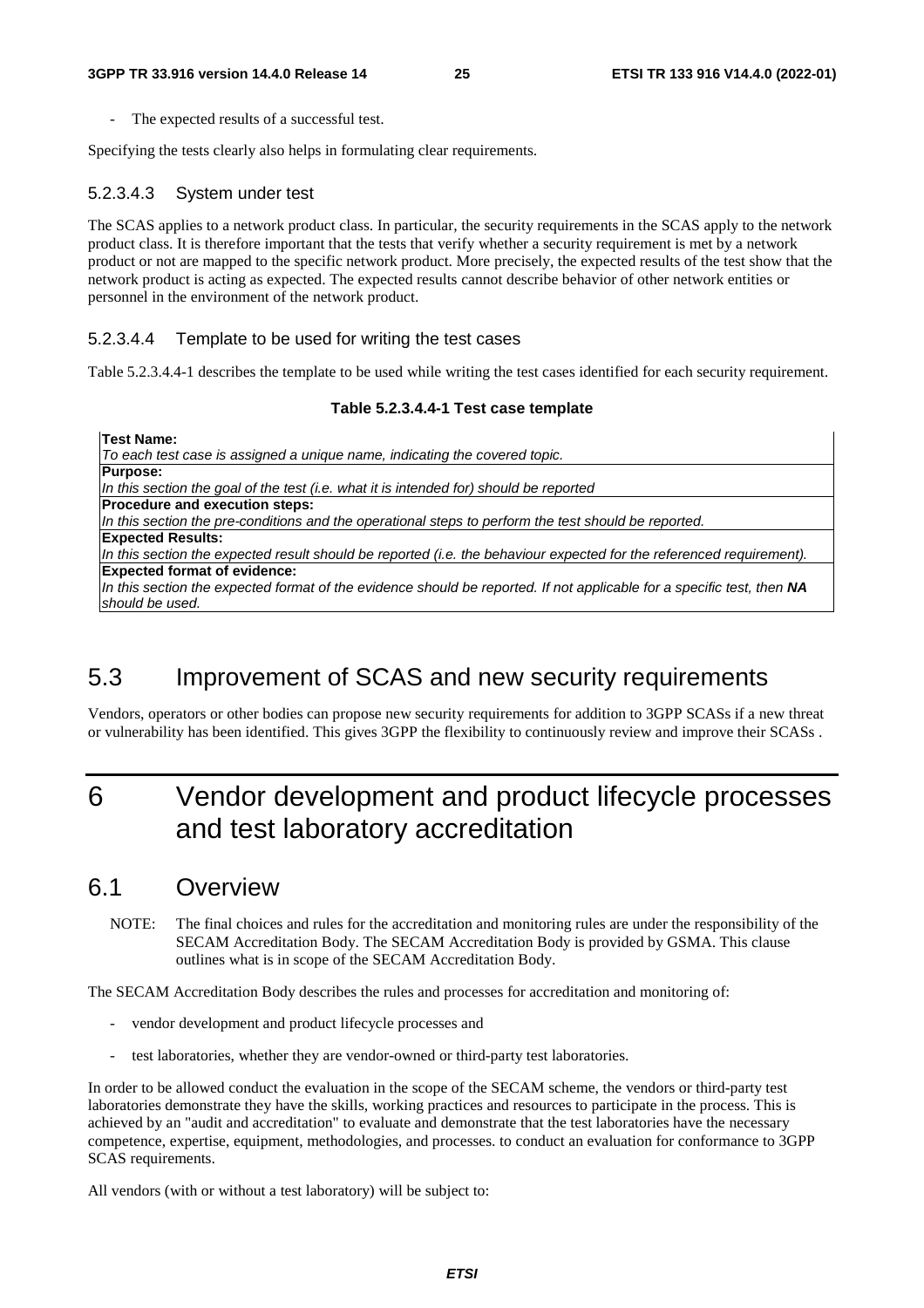- a quality qualification;
- an audit and accreditation of network product development and network product lifecycle management process.

The quality and reliability of these demonstrations are of paramount importance to the integrity of the scheme.

In order to manage the accreditations the SECAM Accreditation Body maintains a list of accredited test laboratories and vendors.

A formalized dispute resolution process for accreditation and all the other processes that are defined by the SECAM Accreditation Body is establised, as the denial or delay of accreditation may have far-reaching consequences.

A high-level overview of the processes and activities that are defined by the SECAM Accreditation Body is provided in [7].

## 6.2 Audit and accreditation of Vendor network product development and network product lifecycle management processes

The evaluation of the security relevant part of the Vendor network product development and network product lifecycle management processes is done as part of the vendor accreditation process by the SECAM Accreditation Body.

 Vendor network product development and network product lifecycle management processes assurance requirements as well as related evaluation activities generic to all network product classes are defined by the SECAM Accreditation Body. The vendor will define their own processes and describe them in written format. During an audit, the processes will be evaluated and their application on development activities in practice will be verified. An accreditation will be awarded, if the requirements are met.

Lifecycle management consists of establishing discipline and control in the updates of network product during its development and maintenance. Lifecycle management controls are important during normal improvement of network product as well as for vulnerability/security flaw remediation (documentation used to track vulnerability/security flaw, remediation procedure with relation to corrective actions for each identified the vulnerability/security flaw...). The vendor accreditation for network product development and network product life cycle management processes will provide assurance for these aspects in SECAM.

The Vendor network product development and network product lifecycle management processes assessment covers a vendor's engineering processes and does not necessarily apply only to a single network product. This means that the results of one assessment may apply to more than one network product. Vendors can submit their generic network product development and network product lifecycle management processes or a subset of them for auditing and accreditation. Generic network product development and network product lifecycle management processes are usually used during development of all or some products of the same vendor. As different network product development and network product lifecycle management processes could be utilized within the organization of one vendor, e.g. due to mergers or acquisitions, vendors could obtain and hold accreditation for different generic network product development and network product lifecycle management processes.

Once the vendor obtains accreditation and as long as the accreditation has not expired, vendors are allowed to produce development process compliance declarations for the "network product development and network product lifecycle management processes compliance validation" task on their own.

At the beginning of a SECAM evaluation of a product, the Vendor will have to provide a development process compliance declaration to the compliance tester containing a rationale showing that the generic accredited process was effectively applied in the network product development and network product lifecycle management of the network product under evaluation.

Requirements and accreditation procedures for vendor development lifecycle process and product lifecycle maintenance process accreditation are specified in [9].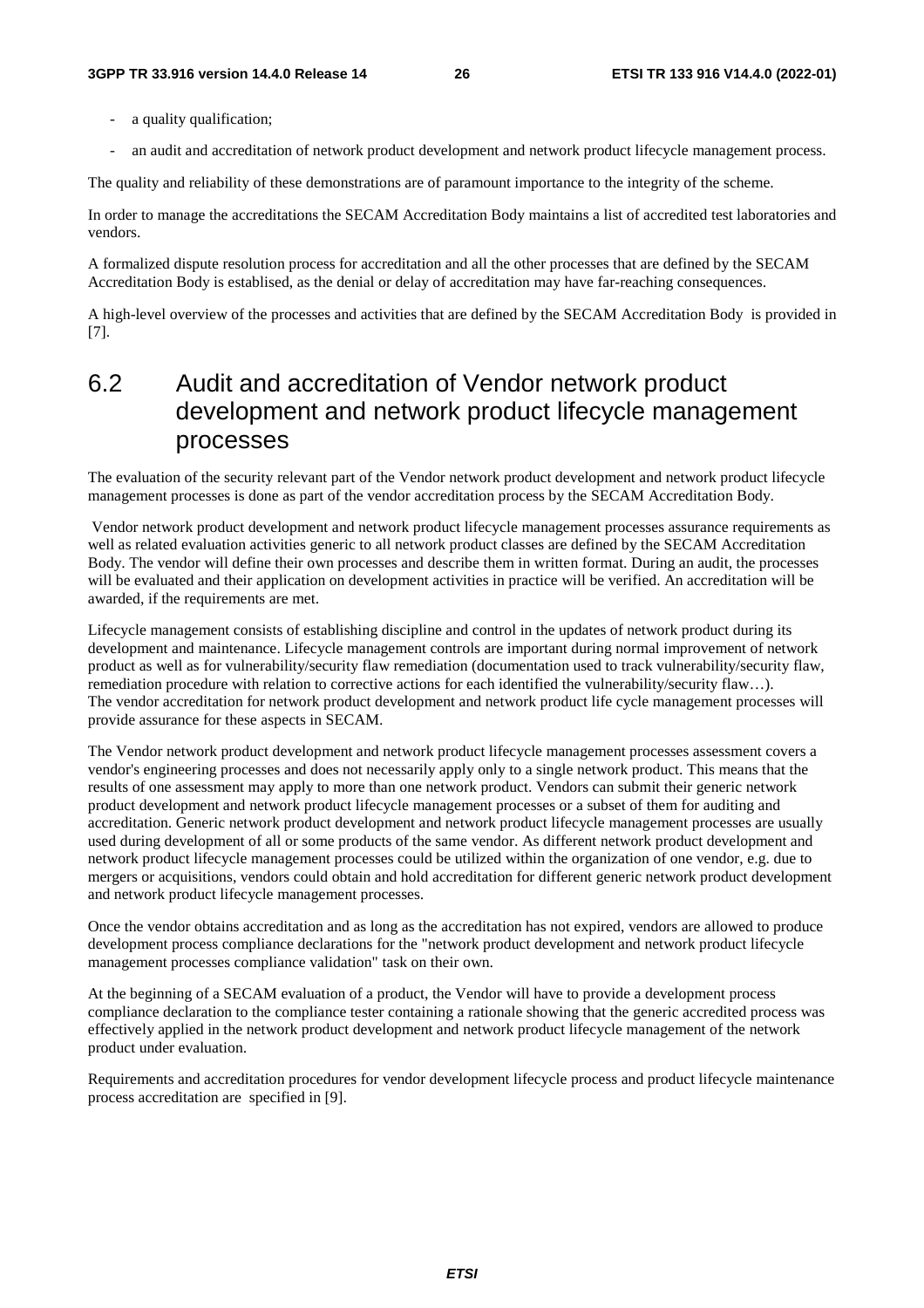- NOTE 1: The requirements on the process and acceptable evidences as well as the procedure to obtain an accreditation for these requirements is under the responsibility of the SECAM Accreditation Body which takes into account the cost/complexity/assurance trade-off. It is avoided that vendors need to obtain a large number of accreditations for their network product development and network product lifecycle management process. The number of requirements is relatively small (an order of magnitude of ten) to keep evaluation cost reasonable and focus on critical controls. As much as possible from existing standards is reused.
- NOTE 2: The Vendor is expected to employ Industry related good working practices, e.g. aligned to the relevant parts of the ISO/IEC 27000 series. Although these areas will not be formally audited by the SECAM Accreditation Body, it is unlikely a vendor would be able to provide satisfactory evidence for meeting the SECAM requirements without having such policies and working practices in place.

### 6.3 Audit and accreditation of test laboratories

The accreditation is performed by the SECAM Accreditation Body, and consists of:

- assessing the skills of the vendor's or third-party test laboratories in conducting an evaluation for conformance to 3GPP SCAS requirements for a given network product class or range of classes;
- assessing the compliance to Test methodology (for security compliance Testing and Basic Vulnerability Testing laboratories).

A test laboratory can be accredited for any combination of 3GPP SCAS documents. During the audit for the accreditation the test laboratory demonstrates its competence, expertise, methodology and processes, to an auditor , by undertaking the tests on a concrete network product. If the test laboratory is capable of performing all the tests of the selected SCAS documents, accreditation is granted for the selected SCAS documents. Accreditation is limited to the selected SCAS documents and thereby to the respective network product classes covered by the selected SCAS documents.

Test laboratory accreditation requirements and the accreditation procedure are specified in [8].

## 6.4 Monitoring

The SECAM Accreditation Body monitors different kinds of accredited actors within the scheme:

- Vendors development and product lifecycle processes, which are expected to comply with the Security Assurance requirements.
- Test laboratories (for security compliance testing and Basic Vulnerability Testing), which are expected to comply with the Test Methodology and skills requirements.

Monitoring activities lead the SECAM Accreditation Body to maintain the status of these actors (accredited or not accredited).

### 6.5 Dispute resolution

The SECAM Accreditation Body provides a process to resolve conflicts when an accredited operator shows evidence of inconsistencies in:

- Vendor Development process activities (inconsistencies in analysis of compliance against Security assurance process).
- Test laboratories (for security compliance testing and Basic Vulnerability Testing) activities (inconsistencies in analysis of compliance against SCAS).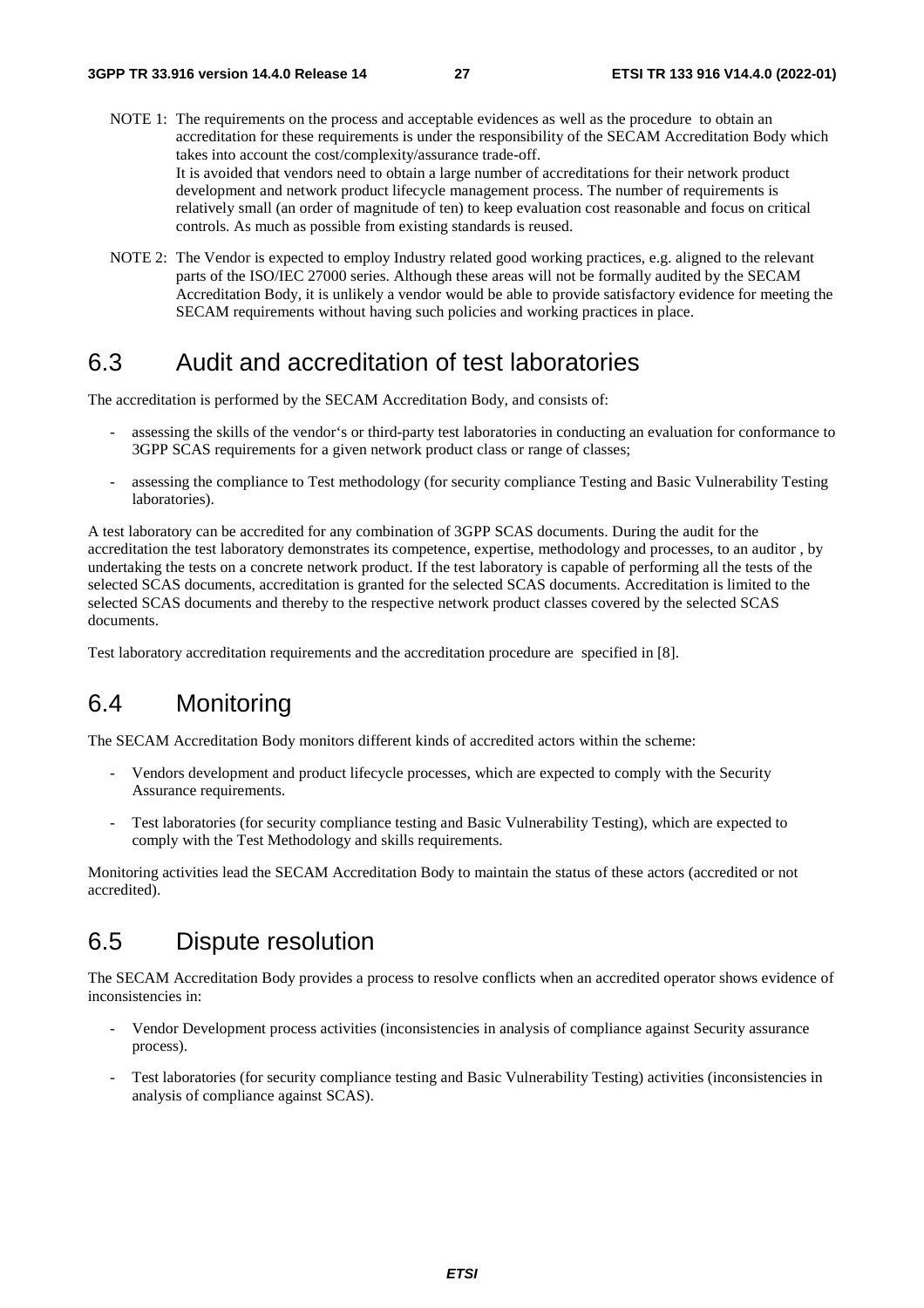In the event that evaluation findings in the evaluation report are in dispute for a network product (for example: by redoing the tests an operator finds opposite results to the ones provided by the vendors or third-party laboratories in the evaluation report), this methodology also provides a dispute resolution mechanism. This case is believed to be rare and would arise if one or several of the actors (vendors or third-party laboratories) are cheating in the evaluation or compilation of evaluation results of a 3GPP network product.

The entity responsible for deciding that a declaration should be revoked, based on the evidences and the details of the dispute procedure, is the SECAM Accreditation Body.

The dispute resolution process is specified in [7].

## 7 Evaluation and SCAS instantiation

### 7.1 Security Assurance Specification instantiation documents creation

The SCAS instantiation consist of a set of documents provided by the Vendor to give test laboratories and operators the relevant information to understand the critical parts of the network product to be evaluated. The SCAS instantiation provides a concrete mapping of the "theoretical" assets and security requirements of the SCAS into "real" assets and components supporting the security requirements of the network product being evaluated.

The SCAS instantiation is a set of documents and is not expected to have a fixed structure. This will allow vendors to maximize the reuse of existing documentation.

The content of the SCAS instantiation is however defined and it contains details on:

- Network Product description (e.g. software version, documentation version).
- Scope of evaluation.
- Mapping of SCAS security requirements to the network product and assets in the network product.
- References to the applicable document versions containing operational guidance in the documentation of the network product.
- Information needed to start the Security Compliance Testing, including Basic Vulnerability Testing.
- Details of licenses that are required for the product to operate in the scope of evaluation (if relevant).

The above document set is updated by the vendors until the testers (Security Compliance Testing, Basic Vulnerability Testing) consider they have enough and correct information to execute the required tests. Details on the content of these documents and of the update process are provided in clause 7.2.2.

### 7.2 Evaluation and evaluation report

### 7.2.1 Network product development process and network product lifecycle management

The security relevant part of the Vendor network product development and network product lifecycle management process is evaluated during an accreditation administrated by the SECAM Accreditation Body prior to any network product evaluation. During a network product evaluation, the accredited test laboratory validates that the accredited process was used for the network product under consideration. To support this evaluation, the vendor provides the following documents to the accredited test laboraty and, if requested, to the operator:

- The evidence of the vendor network product development and network product lifecycle management process accreditation by the SECAM Accreditation Body.
- The Vendor Network Product Development and network product lifecycle management process self-evaluation report for the network product under evaluation containing: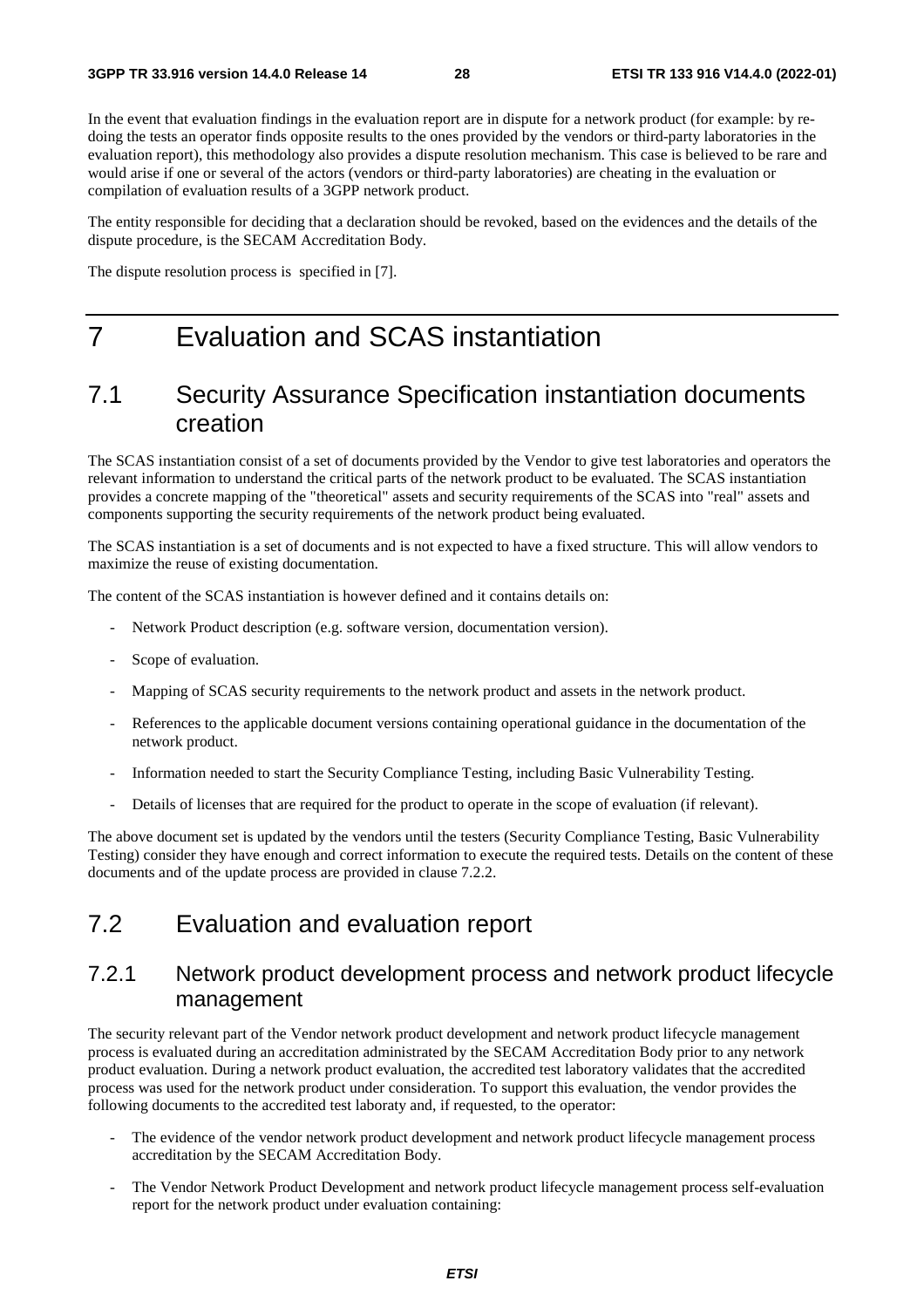a rationale showing that the generic accredited security relevant part of the process was effectively applied during the development of the network product under evaluation (free-form).

NOTE: Guidelines as to what constitutes valid evidence will be produced by the SECAM Accreditation Body.

The accredited test laboratory will review this self-evaluation report and evaluate if the rationale provided by the Vendor provides enough evidence that the network product is following the accredited process.

If the report is acceptable, the network product evaluation continues. If not, the test laboratory may request the vendor to provide further evidence which demonstrates compliance to the accredited vendor development and product lifecycle processes. In most cases, network product testing will be undertaken by the vendors themselves and conflict are expected to be rare. However, the test laboratories have a responsibility in this assessment as the rationale and the description of the generic accredited process will also be given to the operators who are likely to review them as well. Conflict between vendors, test laboratories and operators will be resolved by the dispute resolution process, established by the SECAM Accreditation Body [9], if one of the involved parties raises the dispute towards the SECAM Accreditation Body.

NOTE: Required and acceptable evidence for the vendor Network Product Development and network product lifecycle management process self-evaluation report are defined by the SECAM Accreditation Body to ensure comparability and facilitate dispute resolution..

### 7.2.2 SCAS instantiation evaluation

#### 7.2.2.1 Overview

SCAS instantiation evaluation is to check whether a SCAS instantiation written by a vendor is a correct instantiation of the SCAS of the network product class and whether it is a good basis for evaluating the network product.

The accredited evaluator (vendor or third-party evaluator) for security compliance testing is responsible for SCAS instantiation evaluation before it is used to evaluate network product. The evaluator confirms at least that the SCAS being instantiated for a given 3GPP network product and the network product for evaluation are consistent.

#### 7.2.2.2 Content

#### 7.2.2.2.1 Scope of the evaluation

#### 7.2.2.2.1.1 Overview

A given network product from a vendor might be packaged in different ways for each commercial transaction to address the tailored request from operators.

SECAM evaluations are conducted for a particular packaging of the network product. One objective in SECAM is to ensure maximum reusability of evaluation results of the evaluation of a particular package while still provide a clear and comprehensive description of the boundaries of what was evaluated. In practice to maximize the reuse, the vendor is likely to have the most commonly sold package of its network product evaluated.

A clear definition of the boundaries of what was evaluated ensures this reusability but also prevent a false perception of what was security tested as additional components are facing well-defined interfaces.

Consequently, in the scope of evaluation of the SCAS instantiation document, the vendor provides a clear description of the network product that will be tested, i.e. a description of the version of the network product in the scope of SCAS.

In particular, the network product description does not contain security requirements or functions, but a logical and physical perimeter for the evaluation. In particular the definition of the network product describes its content in terms of high level description of the components and external interfaces. This description of the network product provides:

- All components mandated by network product class definition in SCAS and implemented by the network product.
- All external communication interfaces of the network product. Details (including protocols, ports, services and purpose) for each of the external communication interfaces of the network product that allow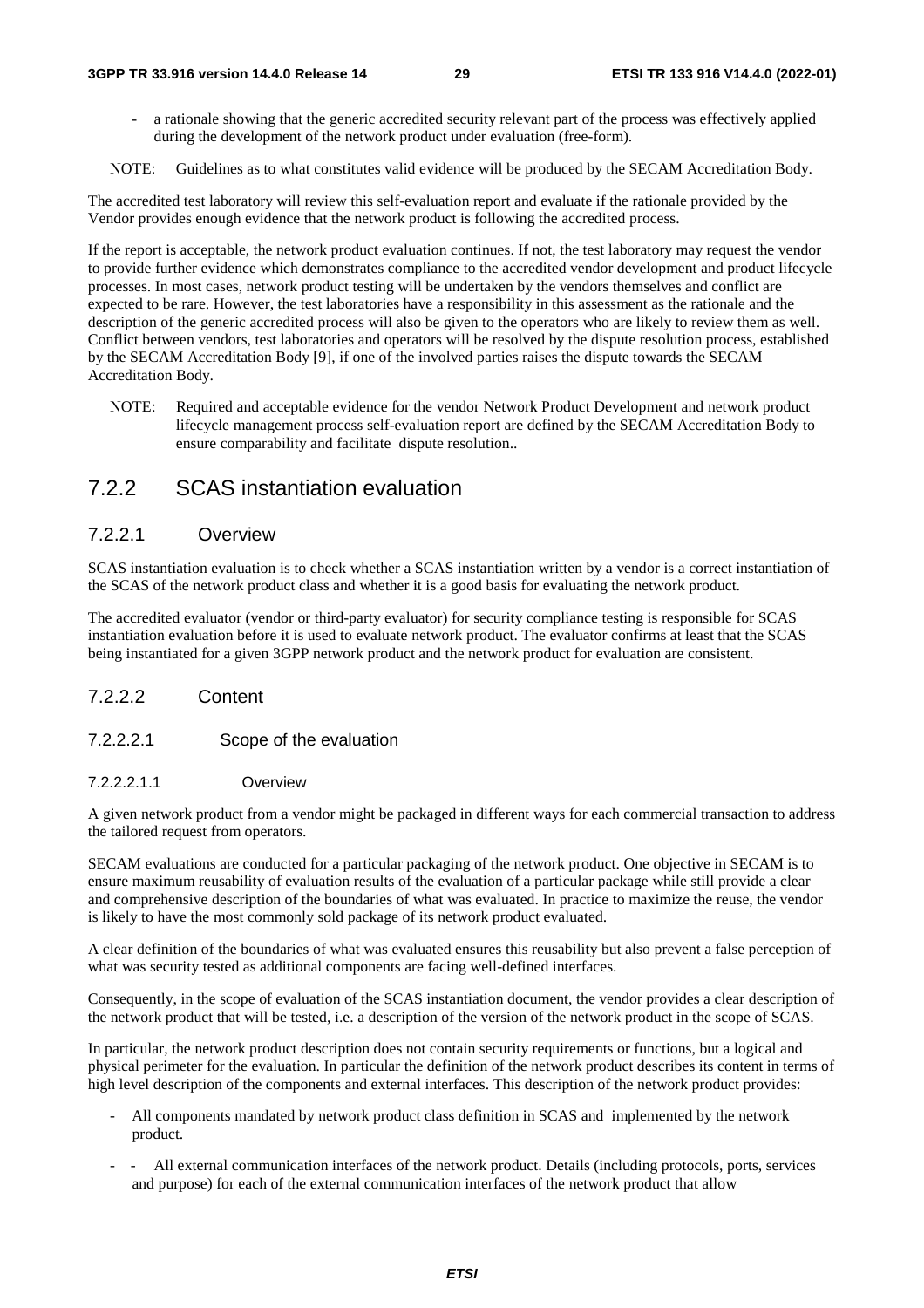communications between functions inside and outside the network product.

Finally, whether a component is part or not of the network product as well as the granularity of the definition of a component is disambiguated by the test cases of the SCAS. For example an SCAS may include the following requirement:

*"Requirement: The product shall include a security audit function, accessible only by a user having the role admin X, logged through SSH on the server.* 

#### *Test case:*

- *the tester shall connect as the admin user through SSH and verify that he can access the audit*
- *the tester shall verify that a user without admin rights cannot access the audit using the same connection*
- *the tester shall verify that no other means exist to access the audit except a SSH session".*

In this case it is clear what, from where to test and how to test (physical port of the network product where the SSH server is listening).

- NOTE 1: SECAM provides no provision to assess whether the evaluation results for a different package of the network product than the one that was evaluated are still valid. However as the boundaries of what was evaluated are made clear by the scope of evaluation clause in the SCAS instantiation, the operator can make their security acceptance decision with a clear understanding of what was evaluated for this new package.
- NOTE 2: The Basic Vulnerability Testing will be conducted on the external communication interfaces of the network product.

#### 7.2.2.2.1.2 Adapting the SCAS instantiation to special circumstances

A network product may need to adapt the SCAS instantiation to its own circumstances.

E.g. this could happen when the network product only partially implements a network product class, for which a SCAS exists. In such cases where there is no fully fitting SCAS for a SECAM evaluation the derivation in the instantiated SCAS might need some special adaptation. The possibility for adaptation is also useful to avoid that SCAS creation and Network Product Class scoping get too complex and have to cover a multitude of parallel versions with very small differences.

A SCAS instantiation might also need to be adapted when a gap is discovered in an existing SCAS, e.g. due to a newly published vulnerability, and the network product evaluation cannot wait until 3GPP has closed this gap.

#### 7.2.2.2.1.3 Exclusion of components

The SCAS instantiation does not exclude a component from testing on the grounds that it was already evaluated under another scheme, different from SECAM, unless this SCAS allows it explicitly to refer to the certificate obtained under this different scheme for a given set of tests.

No component can be excluded from evaluation on the grounds that it was not developed by vendor itself and that it is an outsourced or a 3rd party component.

#### 7.2.2.2.2 Mapping of SCAS security requirements to the network product and assets in the network product

The SCAS instantiation will provide:

- A concrete mapping of the SCAS "theoretical" assets to "real" assets on the network product.
- A concrete mapping of the SCAS security requirements to the high-level components supporting these functions.

The evaluator confirms at least that: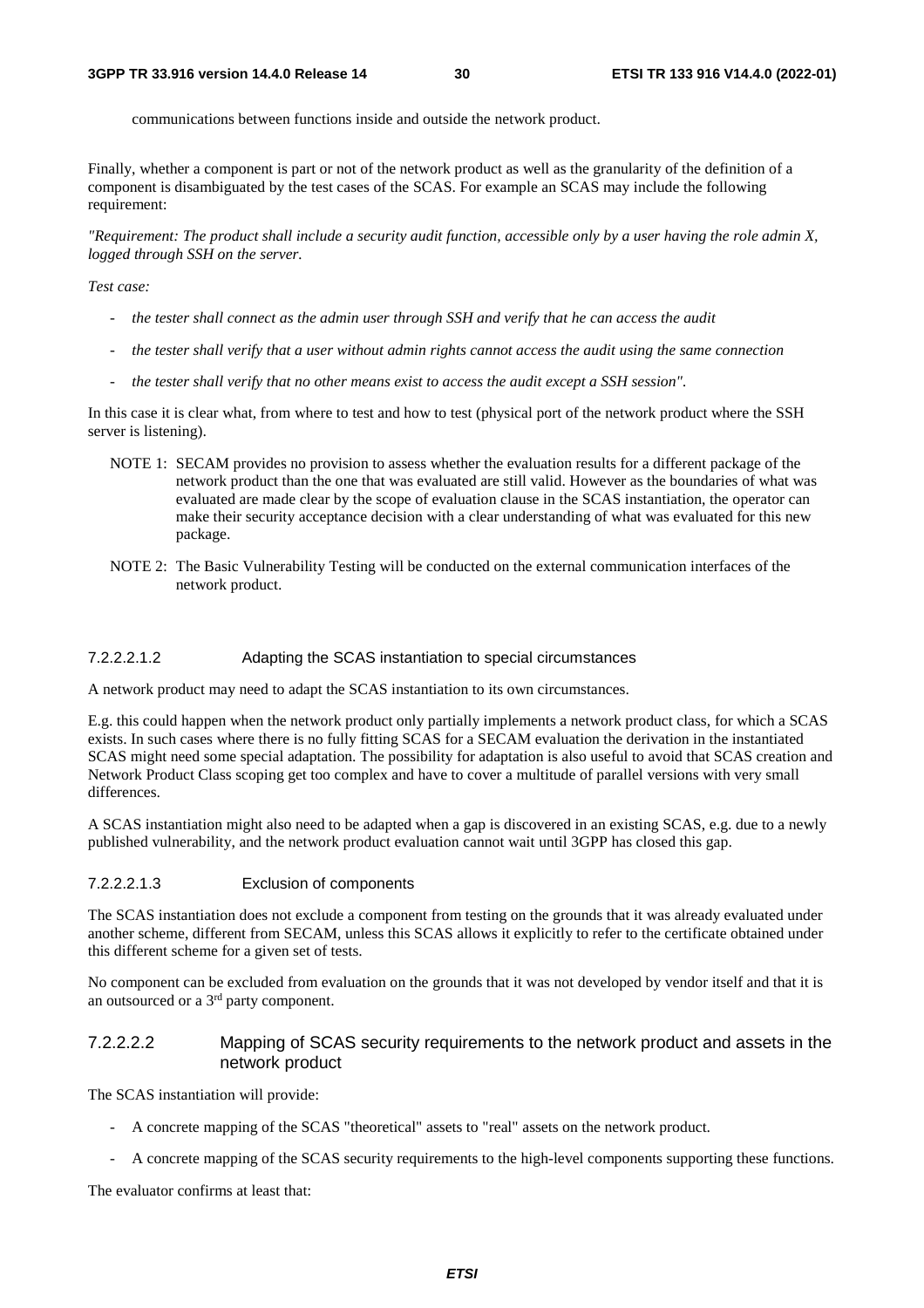- all assets from SCAS are present in the SCAS instantiation,
- EXAMPLE 1: The SCAS instantiation does not decide, against the SCAS, that some assets need no protection because of physical deployment site protection.
- if SCAS instantiation introduces new assets they are considered assets to be protected in a manner consistent with SCAS,
- EXAMPLE 2: If the SCAS instantiation uses two admin roles instead of a single one in the generic SCAS, both have their credentials protected consistently.
- the SCAS instantiation does not waive threats identified in the SCAS.
- EXAMPLE 3: The SCAS instantiation does not claim that a threat from the SCAS is not applicable under the assumption that more organizational control is performed during administrators' recruitment.

#### 7.2.2.2.3 Operational guidance documents and configuration of the network product for evaluation

Operational guidance documents are part of the documentation created by the vendor and are part of the SCAS instantiation documentation (see clause 7.2.2 for details on SCAS instantiation evaluation). This documentation contains the information on how to initialize, configure and operate the network product so that SECAM security requirements are met. To achieve security, it is necessary to align the network product and the content of the "operational guidance documents".

E.g. this documentation could be a user manual indicating to the administrator:

- By default, the network product is provisioned with root password "XXXX"
- The network product will NOT be able to operate as long as this password in not changed using procedure Y
- The minimum password length is 12 characters for secure operation, at least 12 characters password SHALL be chosen

These documents will be used by:

- vendor or operator staff during initial setup of the network product.
- vendor or operator staff during operation of the network product.
- vendor or operator staff during maintenance or upgrade of the network product.
- evaluators during SECAM compliance and vulnerability evaluations to install a representative test bed.

SECAM tested configuration should reflect the setting that an administrator would choose based on these documents. To install a representative test bed, the evaluators will follow this documentation. During evaluation of a network product, no security-related initialization, configuration or operation activities other than those contained in the "operational guidance documents" will be followed; those in the documents will be followed in full.

- NOTE 1: As part of SCAS instantiation documents the evaluators will evaluate these "Operational Guidance documents" and verify that these documents do not make unrealistic assumptions on the environment that waive a security requirement or a threat from SECAM and would make the test bed not representative.
- NOTE 2: In the scope of SCEAM it is implicitly mandatory for the vendor to consider the security requirements defined in SECAM for creating the operational guidance documents. If relevant initialization, configuration and operation instructions were missing from the operational guidance documents then the network product will inevitably fail the test cases for the respective security requirements.

#### 7.2.2.2.4 Information needed to execute the required tests for SCT and BVT activities

#### **Information needed to execute the required tests for the Security Compliance Testing:**

The compliance tester assesses whether the SCAS instantiation contains enough information to:

execute the test cases;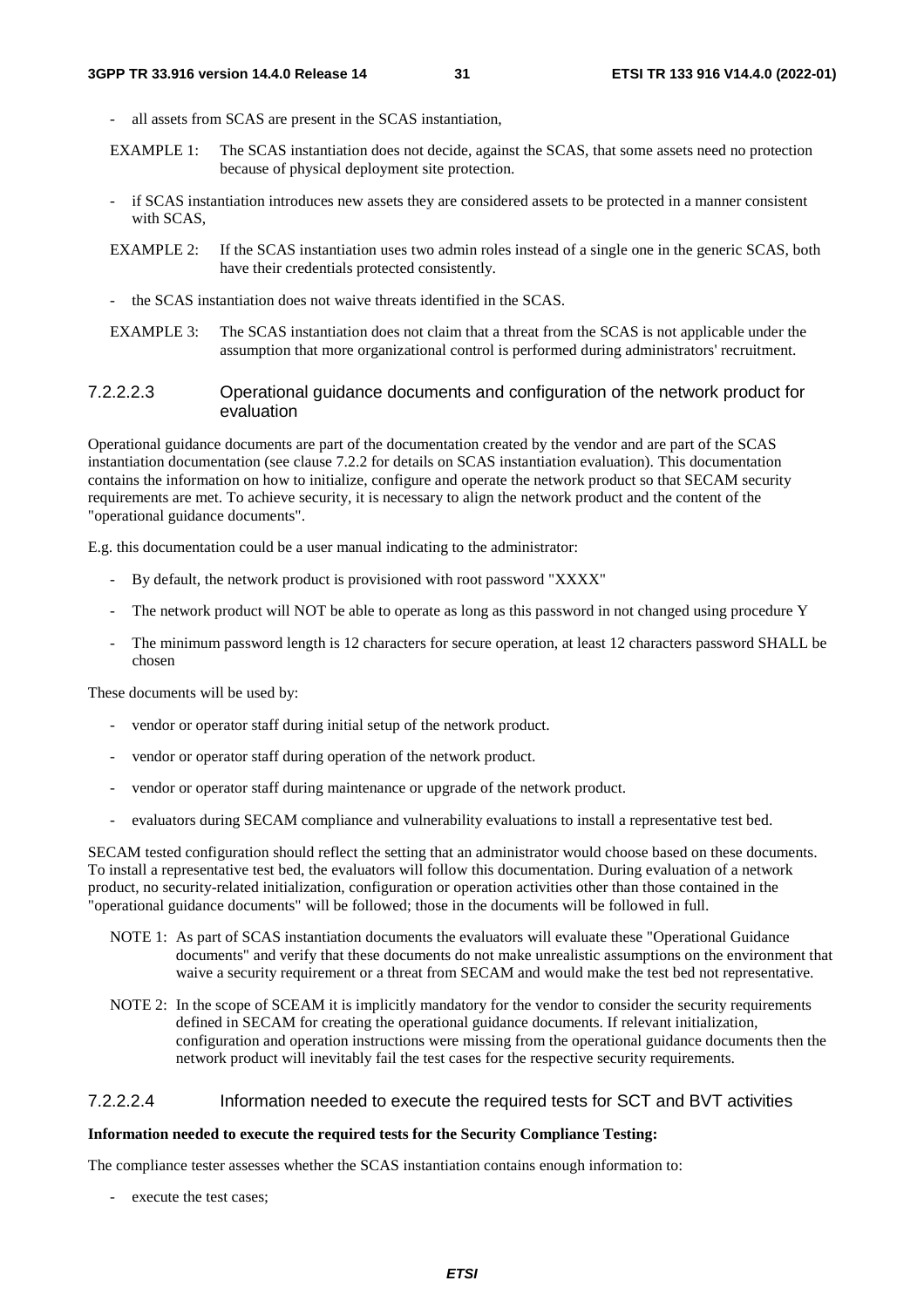- determine whether the tests completely and accurately cover the SCAS.

In cases where the SCAS instantiation does not include enough information, the compliance tester can ask the vendor to modify/complete the SCAS instantiation.

#### **Information needed to execute the required tests for the Basic Vulnerability Testing:**

The basic vulnerability tester assesses whether the SCAS instantiation contains enough information to:

- determine the tools to be used in the Basic Vulnerability Testing;
- execute the test cases;
- determine whether all open ports are explicitly documented;
- determine the scope of vulnerability scanning to reflect the SCAS requirements.

In cases where the SCAS instantiation does not include enough information, the BVT tester could ask the vendor to modify/complete the SCAS instantiation.

#### 7.2.2.3 Process

The usage and update of this set of document during a SECAM evaluation is described in figure 7.2.2.3-1 below.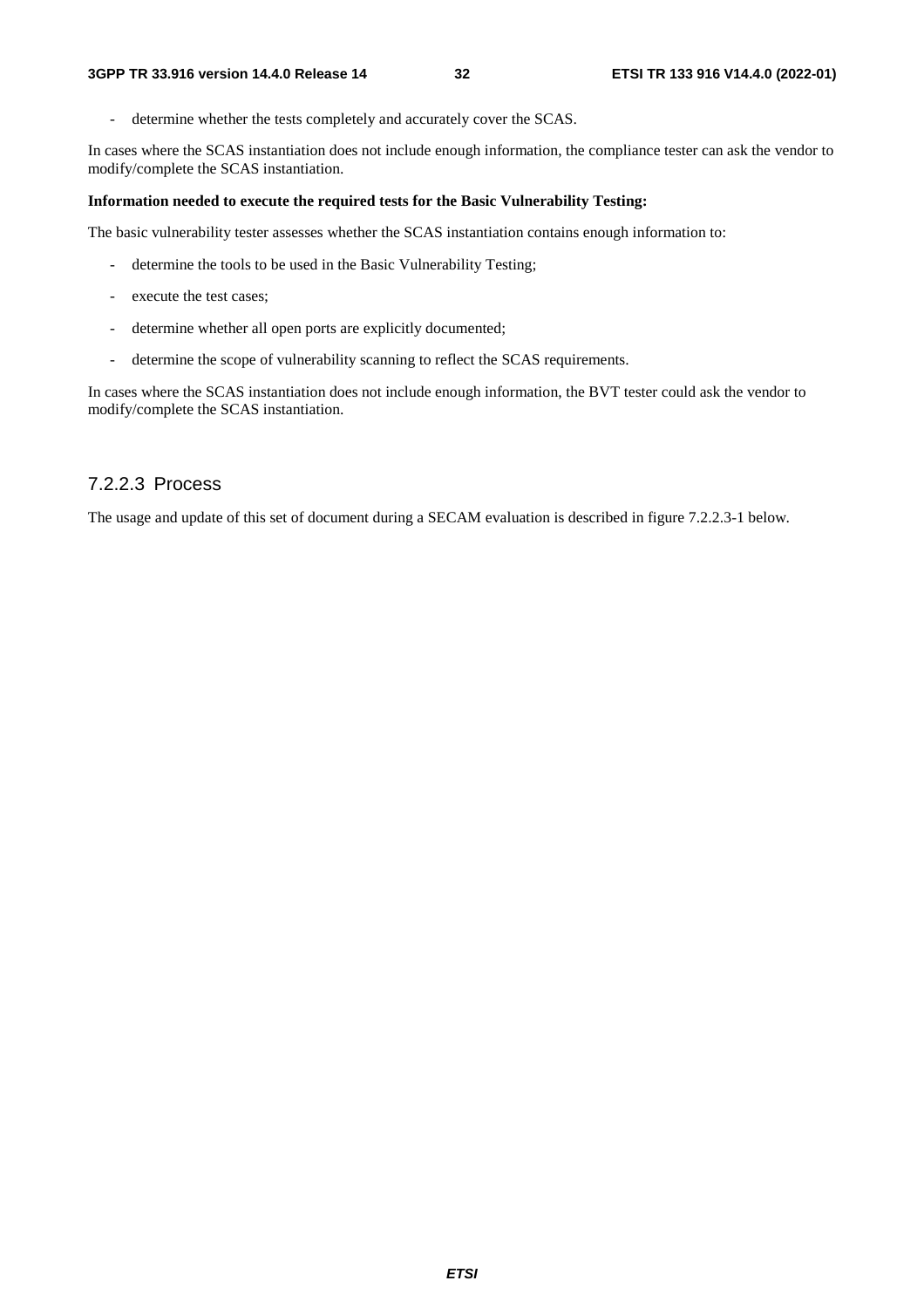

**Figure 7.2.2.3-1: Overview of the SCAS instantiation documents evolution during a SECAM evaluation** 

Step1 is the initial production by the vendor of the required documentation and its update if required by step 2. It is outside of the scope of SECAM to describe this task.

Step 2 is the SCAS instantiation evaluation to check whether an SCAS instantiation written by a vendor is a correct instantiation of the SCAS of the network product class and whether it is a good basis for evaluating the network product.

Step 3 is about performing the SCT and BVT testing tasks as described in the present document. which will use this instantiation documentation as input. The evaluation does not start (neither SCT nor BVT) as long as steps 1 and 2 are not completed.

Further documentation is produced during step 3 . During step 3 for example, the SCT and BVT testers will describe the concrete test bed used for testing as well as "instantiated test cases" (i.e. the description of the concrete test case on the network product corresponding to the generic SCAS test case). At the end of step 3, the SCAS instantiation documentation as well as the SCT and BVT documentation is an output document provided to the operator. These documents are described in clauses 7.2.3 and 7.2.4.

After step 3, the SCAS instantiation documentation as well as the SCT and BVT documentation produced in step 3 are given to the operator for its final review and final security acceptance decision.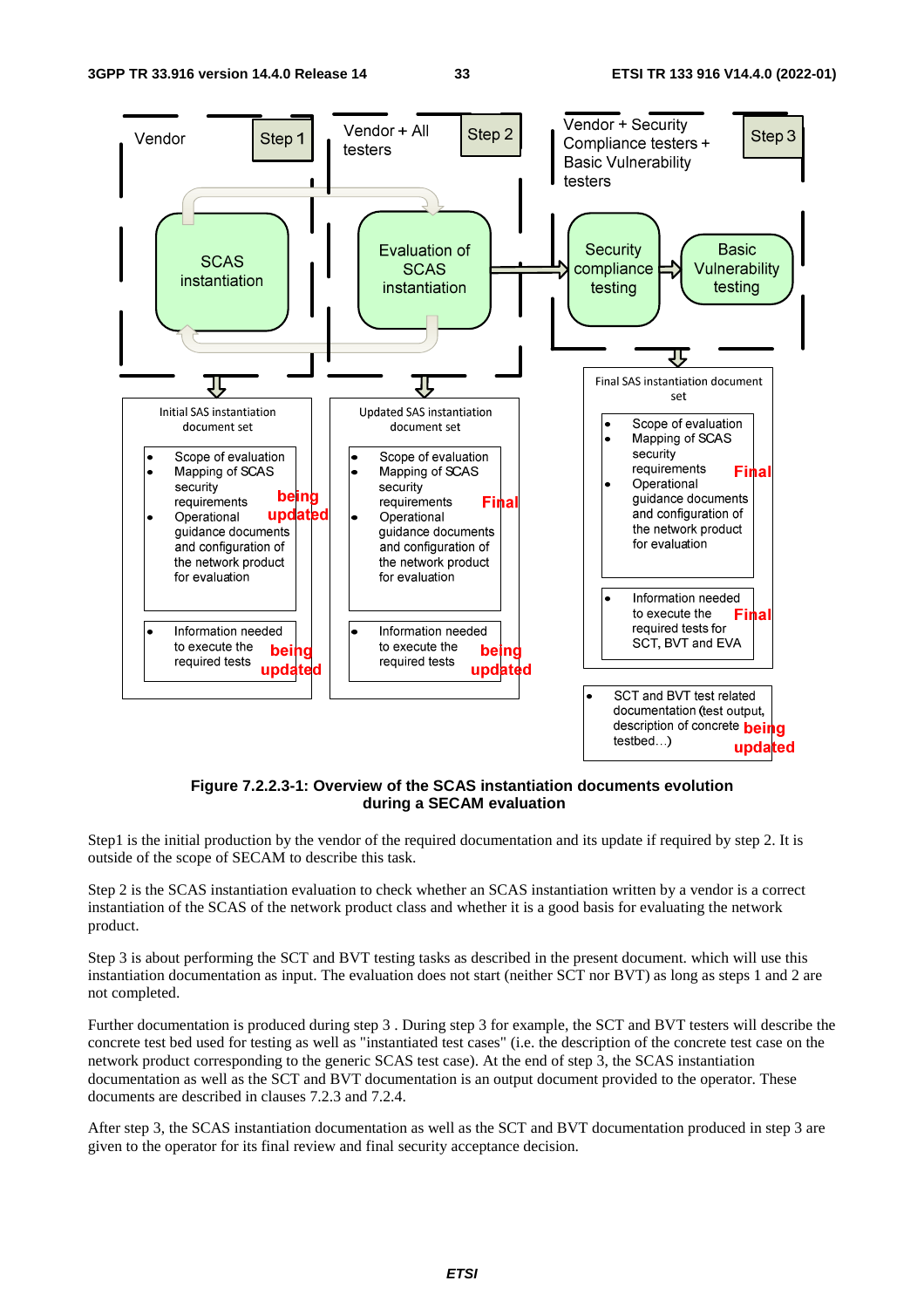### 7.2.3 Security compliance testing

#### 7.2.3.1 Inputs

The test bed configured according to the documentation that was produced in step 3 of clause 7.2.2.3.

#### 7.2.3.2 Outputs

In the end of Security Compliance tests, the tester delivers a Security Compliance Testing report which includes:

- a declaration about who carried out the tests;
- network products/features tested and reasons for not testing where applicable:
	- in particular, copies of other Security Compliance related third party certificates and test reports of previous evaluation (internal and/or third party), if appropriate and available;
- NOTE: Whether SECAM recognizes the results of other evaluation schemes, so the Security Compliance tester can avoid re-testing previously evaluated items, will be decided in the normative phase requirement per requirement. For example, if there is a requirement to implement AES-256 encryption for a component, SECAM might accept a FIPS evaluation of the cryptographic module as a valid test result and might not ask the Security Compliance tester to verify again (source code review, test vectors…) that AES-256 is indeed implemented.
- a description of the testbed used for the tests, which are
	- accurate,
	- make the test bed reproducible (non ambiguous),
	- representative of real-life network product deployment;
- the test tools and vectors used for the tests:
- a rationale which demonstrates that the tests cover the SCAS test cases;
- the test procedure followed in practice (following SCAS test cases) and results (following SCAS output format indications).

#### 7.2.3.3 Activities

The security compliance of a network product is its compliance to a defined set of security requirements. The security requirements set will be provided in the SCAS. The test case describes the validation technique to be used by the Security Compliance Test laboratories as well as the expected outputs to provide in the evaluation report.

Security compliance test laboratories execute the tests contained in the 3GPP SCAS for the evaluated network product as described in the test cases, collect evaluation evidences and include them in the final security compliance testing report (see clause 7.2.3.2 above for details of outputs).

NOTE: The test results and data may be collected from test execution instance run by the vendor test team as part of its product development cycle.

### 7.2.4 Basic Vulnerability Testing

Basic Vulnerability Testing activities consist of requirements for running automated Free and Open Source Software (FOSS) and Commercial off-the-shelf (COTS) security testing tools against the external interfaces of a Network Product. Such tools or equivalent alternatives are likely available to all kind of attackers.

NOTE 1: As Basic Vulnerability Testing is universally applicable for all Network Product Classes, the requirements for this testing category are specified as a general SCAS module. This general SCAS module will then be linked and potentially amended by SCASs for individual Network Product Classes.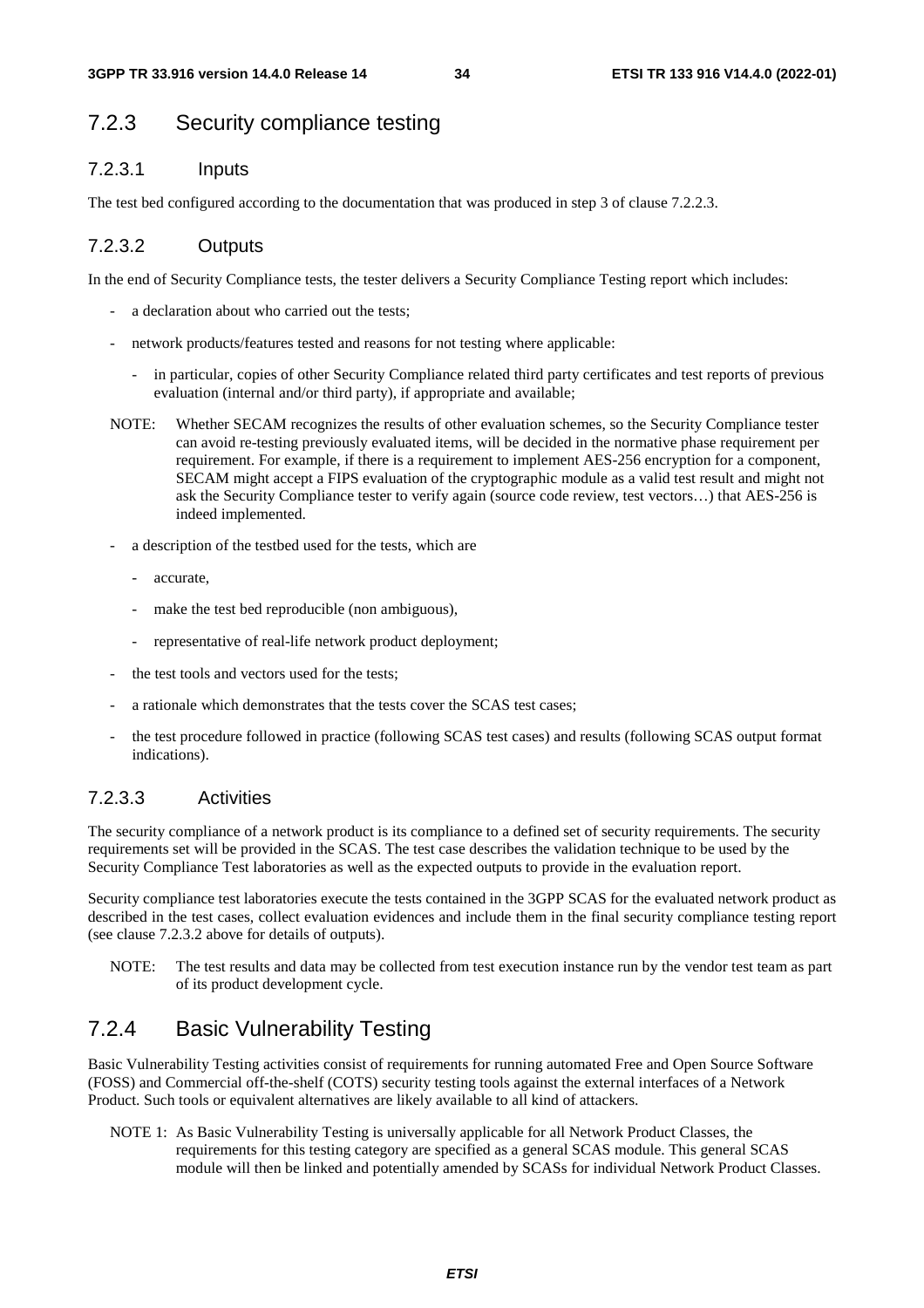- NOTE 2: The requirements in this testing category are kept general, the wildcard (protocol) indicates a placeholder for the actual protocol relevant as it is implemented in the Network Product and made available on external interfaces. Unless specified otherwise during the normative phase BVT applies to all interfaces providing IP-based protocols.
- NOTE 3: The individual tools used for Basic Vulnerability Testing are selected by the Security Compliance Test laboratories. The SECAM Accreditation Body will ensure during laboratory accreditation that the testers are able to utilize adequate tools.
- NOTE 4: To avoid creating a monopoly for security testing tool vendors the usage of a security testing tool having specific capabilities should only be mandatory if there are at least two alternatives by different vendors available for use in most world regions.

This activity covers at least three aspects: Port Scanning, Vulnerability Scanner by the use of Vulnerability scanners and robustness/fuzz testing. The tester delivers a Basic Vulnerability Testing report which includes:

- the test procedures (following SCAS);
- the test results (following SCAS output format indications).

## 7.3 Self-declaration

After the evaluation process is finished, the vendors review all the evaluation results of the product and give a declaration of their product. In the self-declaration, vendors should:

- give a short summary and conclusion of all the evaluation reports;
- declare all tests conducted by the vendors are correctly carried out and all the documents provided by the vendors are authentic without intentional deception.

## 7.4 Partial compliance and use of SECAM requirements in network product development cycle

The vendor is likely to integrate SECAM requirements and test cases in its continuous development process. During this phase, a given network product might fail fully or partially some of the SECAM compliance and/or vulnerability test. The process of how and when vendor choose to fix or not to fix this network product before the final evaluation is under vendor's responsibility and is outside of SECAM scope.

SECAM scheme describes the final evaluation for the final network product version expected to be bought by operators. SECAM encourages vendors to aim at a full compliance of all SECAM requirements which should represent a minimum baseline. However, the final network product might still only partially fulfil SECAM requirements. This partial compliance will be documented in the test results in the evaluation report. The final security acceptance decision is under operators' control which might accept partially compliant products. This choice is under operators' responsibility and is outside of SECAM scope.

## 7.5 Comparison between two SECAM evaluations

SECAM evaluation considers a given version of a network product. SECAM documents don't describe or evaluate the improvement between two evaluations of the same version of the network product.

## 7.6 The evaluation of a new version

After a network product completes a SECAM evaluation by a test laboratory, the vendor may upgrade the network product e.g. as a result of modified features, remediation of vulnerabilities etc. A re-evaluation of the new version of the network product can be carried out in two ways as described below:

evaluation as per a new product by using all the test cases as defined in the SCAS's;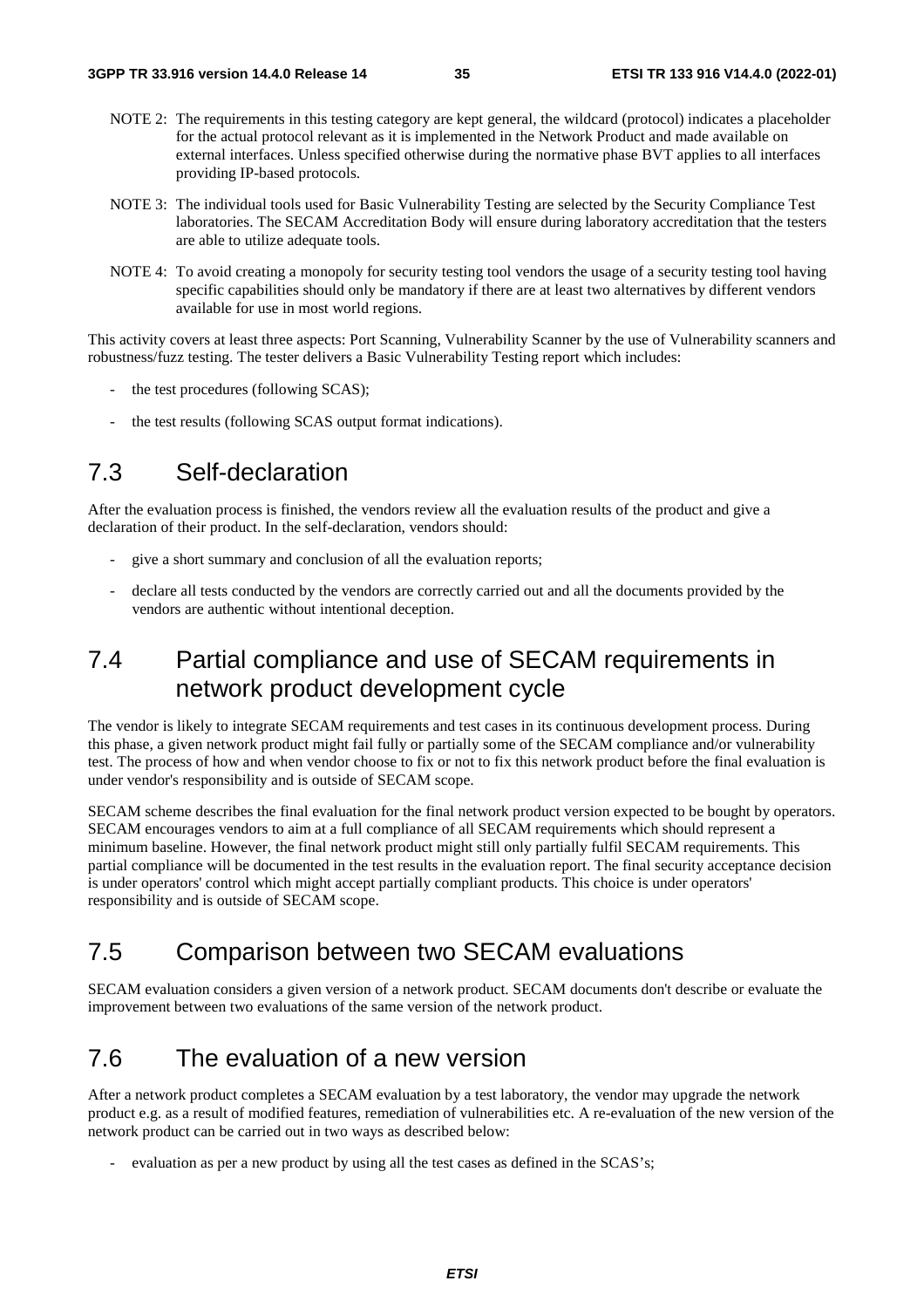- the vendor provides a detailed list of the updates to the product and provides a list of related test cases that will verify the new version of the product. Once the vendor and the test laboratory agree on the updated test plan, the evaluation takes place.

On completion of the evaluation the test laboratory will include in the evaluation report:

the list of updates to the network product.

Test cases that were executed in the evaluation.

The test results from the evaluation.

Operators can then decide on accepting a compliance statement for the updated version of a network product.

Editor's Note: It is ffs whether there should be a limit on the number of allowed delta changes before a complete reevaluation of the product is required and, if so, what this limit should be.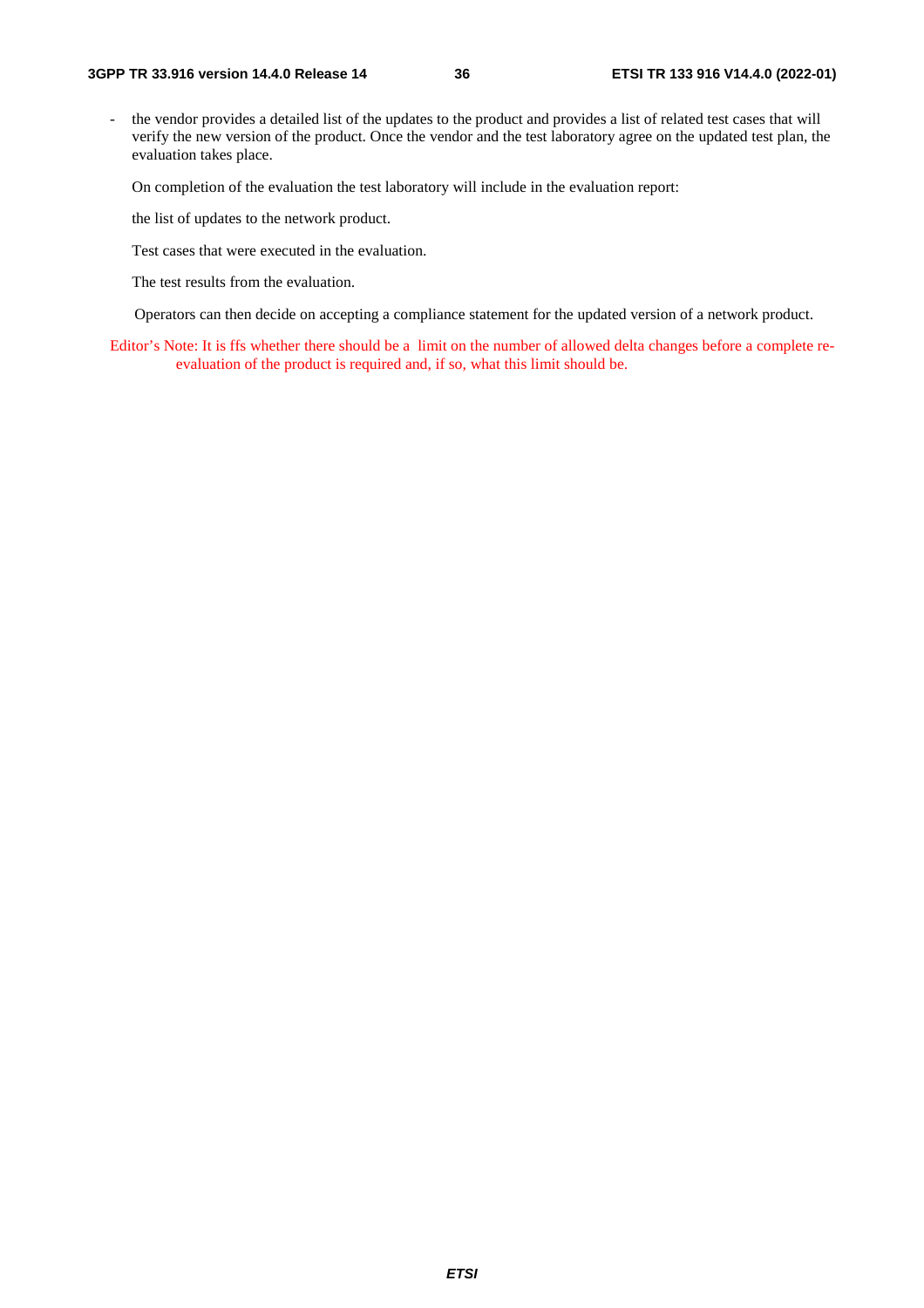## Annex A: Summary of SECAM documents

| <b>Phase</b>                                | Sub-phase                                                    | <b>Deliverable</b>                                                                                                                                                                                                                                                                                                                                                                                                                                                                                                                                                                   | <b>Published by</b>                          |  |
|---------------------------------------------|--------------------------------------------------------------|--------------------------------------------------------------------------------------------------------------------------------------------------------------------------------------------------------------------------------------------------------------------------------------------------------------------------------------------------------------------------------------------------------------------------------------------------------------------------------------------------------------------------------------------------------------------------------------|----------------------------------------------|--|
|                                             |                                                              | Consensus on threats                                                                                                                                                                                                                                                                                                                                                                                                                                                                                                                                                                 |                                              |  |
|                                             |                                                              | <b>Security Assurance process</b>                                                                                                                                                                                                                                                                                                                                                                                                                                                                                                                                                    | 3GPP                                         |  |
| <b>Methodology</b>                          |                                                              | <b>Security Assurance Specifications</b>                                                                                                                                                                                                                                                                                                                                                                                                                                                                                                                                             |                                              |  |
| building                                    |                                                              | Test methodology and skills requirements                                                                                                                                                                                                                                                                                                                                                                                                                                                                                                                                             | <b>SECAM</b>                                 |  |
|                                             |                                                              | Test laboratories accreditation and monitoring rules                                                                                                                                                                                                                                                                                                                                                                                                                                                                                                                                 | Accreditation                                |  |
|                                             |                                                              | Network product development and network product                                                                                                                                                                                                                                                                                                                                                                                                                                                                                                                                      | Body / GSMA                                  |  |
|                                             |                                                              | lifecycle management Process Assurance requirements                                                                                                                                                                                                                                                                                                                                                                                                                                                                                                                                  |                                              |  |
|                                             | Methodology<br>Accreditation                                 | Accreditation report                                                                                                                                                                                                                                                                                                                                                                                                                                                                                                                                                                 | Accreditor                                   |  |
| <b>Accreditation</b>                        | Audit and<br>accreditation                                   | Evidence of successful accreditation of vendor network<br>product development and network product lifecycle<br>management process<br>Evidence of successful accreditation of Security<br>Compliance test laboratories                                                                                                                                                                                                                                                                                                                                                                | <b>SECAM</b><br>Accreditation                |  |
|                                             |                                                              | Evidence of successful accreditation of Basic<br><b>Vulnerability Test laboratories</b>                                                                                                                                                                                                                                                                                                                                                                                                                                                                                              | Body / GSMA                                  |  |
|                                             | <b>SCAS</b> instantiation                                    | Instantiation of SCAS                                                                                                                                                                                                                                                                                                                                                                                                                                                                                                                                                                |                                              |  |
| Evaluation                                  | Vendors<br>Development<br>process<br>compliance              | For the accreditation:<br>Design documentation [free-form]<br>Operational guidance [free-form]<br>Version and configuration management plan [free-form]<br>Flaw remediation documentation [free-form]<br>Process to ensure code quality documentation [free-form]<br>Vendor's development sites protection [free form]<br>Before any network product evaluation:<br>Network Product Development and network product<br>lifecycle management process self-evaluation report<br>providing evidences that the network product was<br>developed under the accredited process [free-form] | Vendor                                       |  |
|                                             | Security<br>compliance testing<br><b>Basic Vulnerability</b> | Security Compliance Testing report                                                                                                                                                                                                                                                                                                                                                                                                                                                                                                                                                   | Vendor or third-<br>party                    |  |
|                                             | Testing                                                      | <b>Basic Vulnerability Testing report</b>                                                                                                                                                                                                                                                                                                                                                                                                                                                                                                                                            |                                              |  |
| <b>Self-declaration</b>                     | Self-declaration                                             | Self-declaration                                                                                                                                                                                                                                                                                                                                                                                                                                                                                                                                                                     | Vendor                                       |  |
| <b>Monitoring,</b><br>dispute<br>resolution |                                                              | Informal guidance document. Accreditation revocation list                                                                                                                                                                                                                                                                                                                                                                                                                                                                                                                            | <b>SECAM</b><br>Accreditation<br>Body / GSMA |  |
| <b>Dispute</b><br>resolution                |                                                              | Operator claims                                                                                                                                                                                                                                                                                                                                                                                                                                                                                                                                                                      |                                              |  |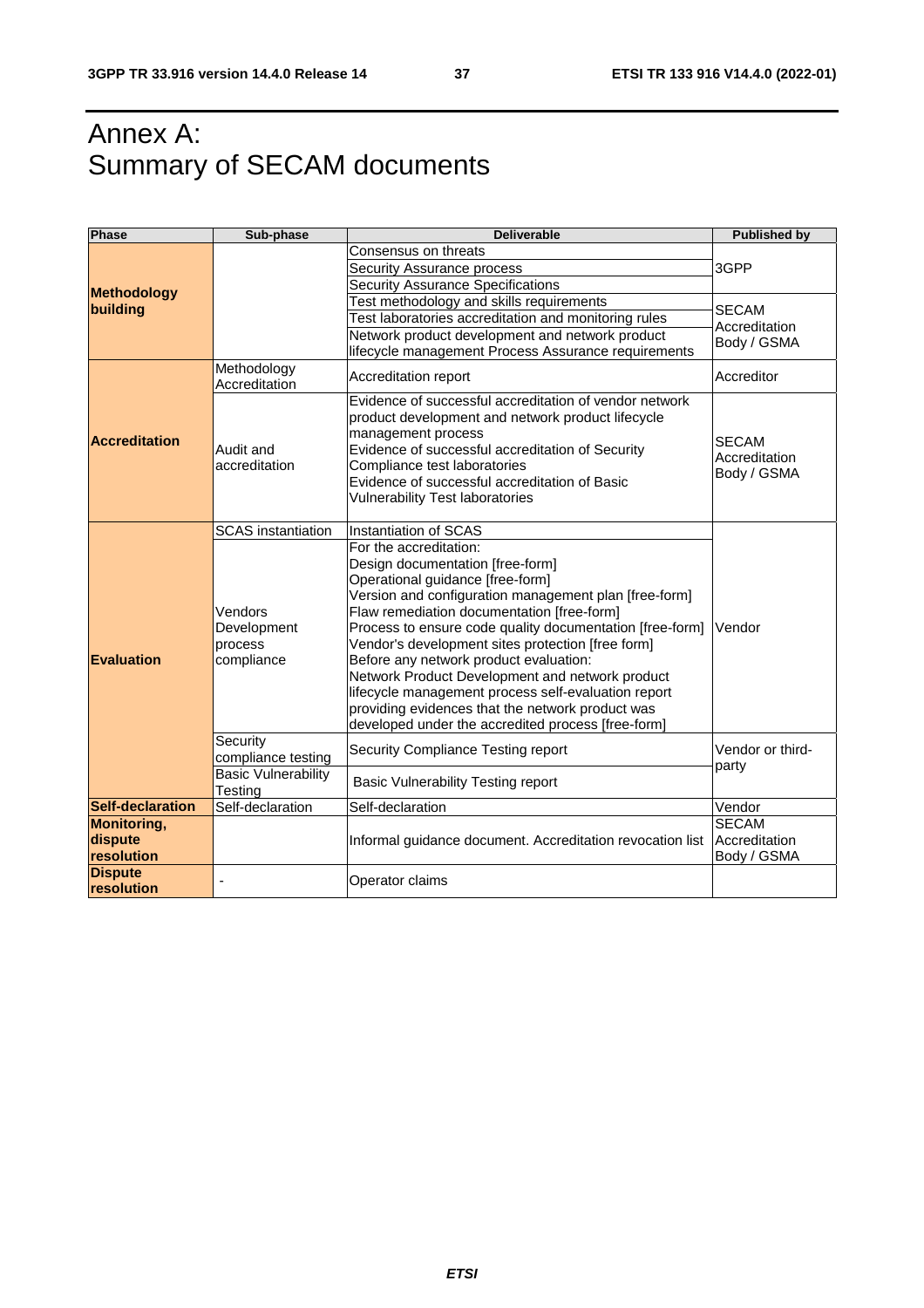## Annex B: Summary of actors involved in SECAM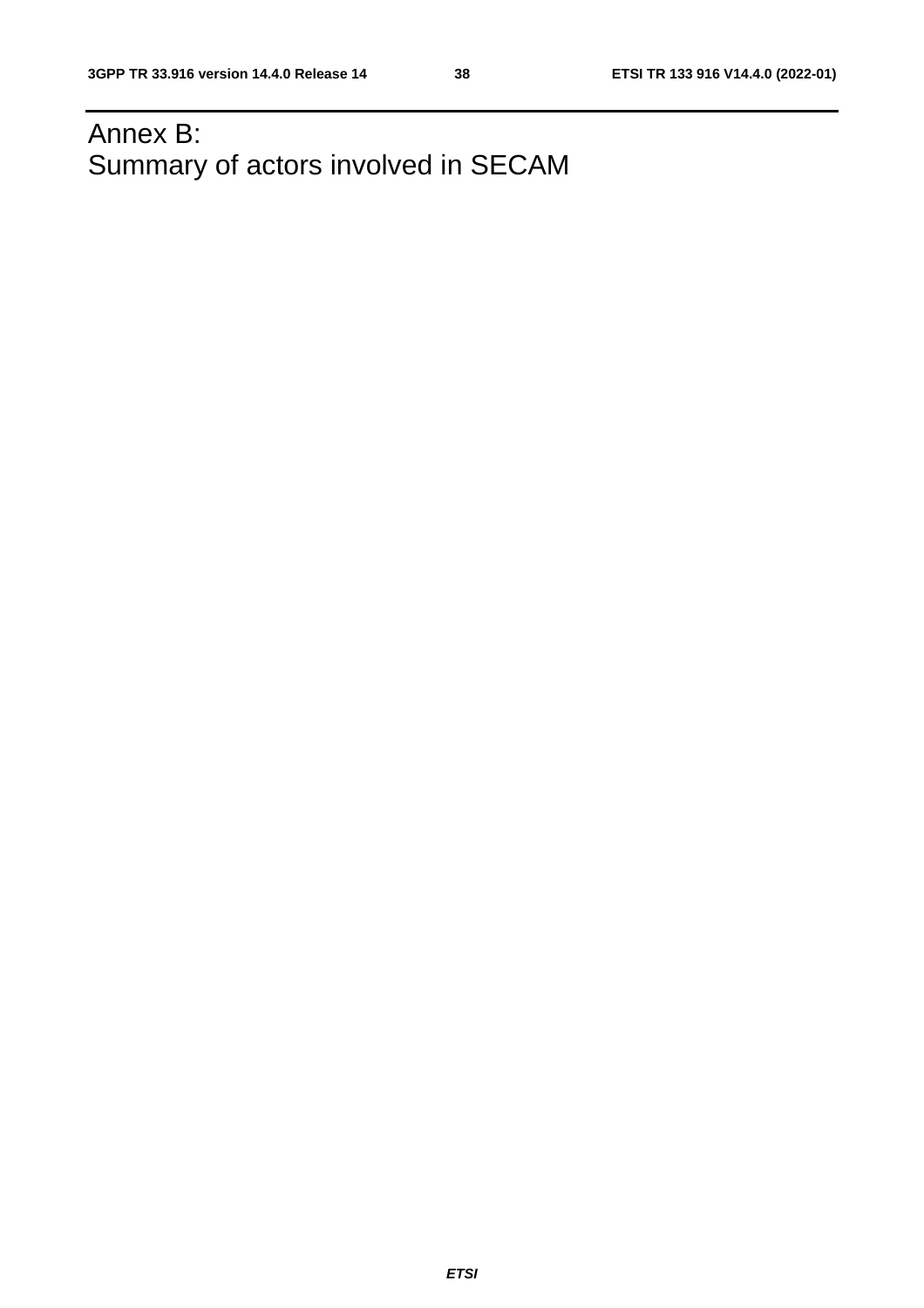| <b>Actor</b>               | <b>Tasks and Responsibilities</b>                                                                                                                                                 |
|----------------------------|-----------------------------------------------------------------------------------------------------------------------------------------------------------------------------------|
| 3GPP                       | Describe SECAM in the security assurance process documentation (i.e. the present                                                                                                  |
|                            | document)                                                                                                                                                                         |
|                            | Provide SCASes for individual Network Product Classes:                                                                                                                            |
|                            | Describe and model the network product class: Compile a complete list of                                                                                                          |
|                            | features/capabilities considered relevant for evaluation                                                                                                                          |
|                            | Define the security problem: Identify which assets in the model of the network product                                                                                            |
|                            | class require protection and how these assets can be exploited by an attacker. The                                                                                                |
|                            | security problem definition also contains the security objectives of the network product                                                                                          |
|                            | class under analysis (i.e. which assets require what type of protection), and defines an                                                                                          |
|                            | attacker potential the network product class is supposed to resist. Also, undertaking of a                                                                                        |
|                            | threat analysis                                                                                                                                                                   |
|                            | Identify the security requirements and test cases: Detail security requirements to<br>reduce/counteract the risks outlined by the threat analysis as well as a description of the |
|                            | test cases and where possible with expected test results. Or, detail environment                                                                                                  |
|                            | assumptions to countermeasure to mitigate the risks.                                                                                                                              |
|                            | Verify the Security Requirements: Once the security requirements have been                                                                                                        |
|                            | identified it is verified that the security objectives are met by these security requirements,                                                                                    |
|                            | and that every security requirement contributes to defending an identified security                                                                                               |
|                            | objective.                                                                                                                                                                        |
|                            | Define the expected skills and tools for security compliance test laboratories based on the                                                                                       |
|                            | Security Functional Requirements in the SCASes.                                                                                                                                   |
|                            | Specify general Basic Vulnerability Testing requirements as a SCAS module. This general                                                                                           |
|                            | SCAS module will then be linked and potentially amended by SCASs for individual Network                                                                                           |
|                            | Product Classes. This SCAS module does not specify individual tools but rather BVT                                                                                                |
|                            | categories and the conditions under which the usage of suitable tools are required.                                                                                               |
| <b>SECAM Accreditation</b> | Describe the rules for accreditation and monitoring of development and test laboratories.                                                                                         |
| <b>Body</b>                | Develop Vendor network product development and network product lifecycle management                                                                                               |
|                            | process assurance requirements as well as related evaluation activities generic to all<br>network product classes in a dedicated document.                                        |
|                            | Assess the skills of the test laboratory in conducting an evaluation for conformance to                                                                                           |
|                            | 3GPP SCAS requirements for a given network product class or range of classes; This                                                                                                |
|                            | includes assessing the test laboratory's skill in selecting tools for performing the                                                                                              |
|                            | evaluation.                                                                                                                                                                       |
|                            | Assess the test laboratory's ability to comply with the test methodology (for security                                                                                            |
|                            | compliance Testing and Basic Vulnerability Testing laboratories).                                                                                                                 |
|                            | Administer the evaluation of the security relevant part of the Vendor network product                                                                                             |
|                            | development and network product lifecycle management process during an initial                                                                                                    |
|                            | accreditation.                                                                                                                                                                    |
|                            | Provide a process to resolve conflicts.                                                                                                                                           |
| (Accredited) Vendor        | Ensure Vendor network product development and network product lifecycle management                                                                                                |
|                            | process assurance compliance.                                                                                                                                                     |
|                            | Provide SCAS instantiation document.<br>Provide self-declaration after evaluation:                                                                                                |
|                            | give a short summary and conclusion of all the evaluation reports                                                                                                                 |
|                            | declare all tests conducted by the vendors are correctly carried out and all the                                                                                                  |
|                            | documents provided by the vendors are authentic without intentional deception.                                                                                                    |
| (Accredited) Vendor or     | <b>All Test laboratories:</b>                                                                                                                                                     |
| (accredited) third-party   | Assess that the vendor documentation and processes are complete sufficiently defined                                                                                              |
| <b>Test laboratory</b>     | to begin the evaluation                                                                                                                                                           |
|                            | Validate the elements (scope of evaluation, instantiated assets) which will not be                                                                                                |
|                            | modified during the evaluation                                                                                                                                                    |
|                            | Special for Security compliance testing Test laboratories:                                                                                                                        |
|                            | Check whether a SCAS instantiation written by a vendor is a correct instantiation of the                                                                                          |
|                            | SCAS of the network product class and whether it is a good basis for evaluating the                                                                                               |
|                            | network product.                                                                                                                                                                  |
|                            | Confirm that the SCAS being instantiated for a given 3GPP network product and the<br>network product for evaluation are consistent.                                               |
|                            | Do Security Compliance Testing according to SCAS instantiation.                                                                                                                   |
|                            | Deliver Security Compliance Testing report (cf.clause 7.2.3.2)                                                                                                                    |
|                            | For Basic Vulnerability Testing Test laboratories:                                                                                                                                |
|                            | Do Basic Vulnerability Testing.                                                                                                                                                   |
|                            | Deliver Basic Vulnerability Testing report (cf.clause 7.2.4)                                                                                                                      |
|                            |                                                                                                                                                                                   |
|                            |                                                                                                                                                                                   |
| <b>Operator</b>            | Operator security acceptance decision: Examines the network product, the compliance                                                                                               |
|                            | reports and the test laboratories accreditation published by the SECAM Accreditation Body                                                                                         |
|                            | and decides if the results are sufficient according to its internal policies.                                                                                                     |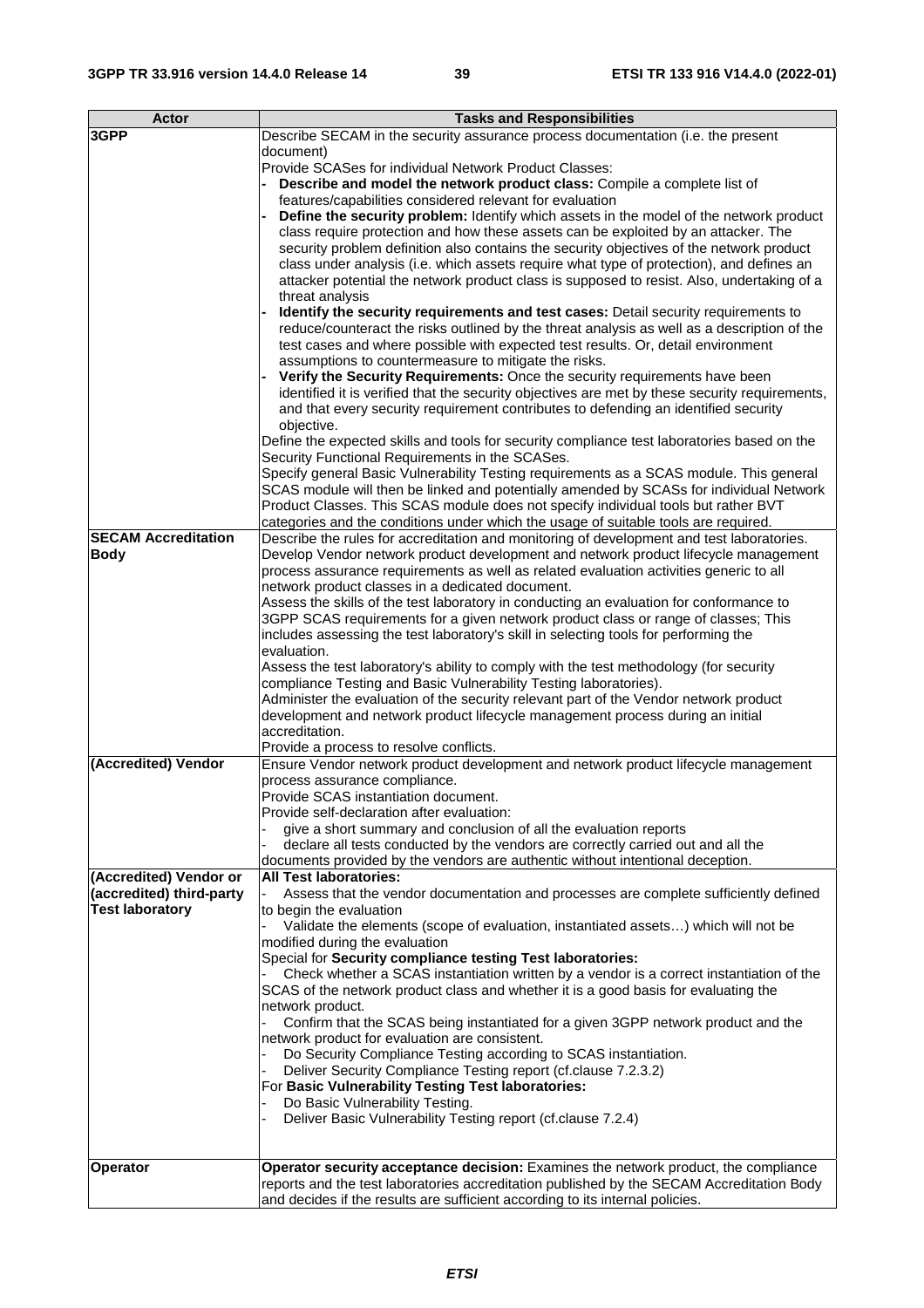## Annex C: Change history

| <b>Change history</b> |                |             |            |                |     |                                                                              |                       |
|-----------------------|----------------|-------------|------------|----------------|-----|------------------------------------------------------------------------------|-----------------------|
| <b>Date</b>           | <b>Meeting</b> | <b>TDoc</b> | <b>ICR</b> | <b>Rev Cat</b> |     | Subject/Comment                                                              | <b>New</b><br>version |
| 2017-03               | SA#75          | SP-170104   | 0001       |                | -IB | Adding evaluation of a new version of a 3GPP network product<br>to TR 33.916 | 14.1.0                |
| 2017-06               | SA#76          | SP-170431   | 0002       |                | ∣⊏  | Update of references to GSMA NESAS documents in TR 33.916 14.2.0             |                       |
| 2017-06               | SA#76          | SP-170431   | 0003       |                | ∣⊏  | Deletion of editor's note in 33.916                                          | 14.2.0                |
| 2018-03               | SA#79          | SP-180123   | 0004       |                | IF  | Collection of changes based on feedback from GSMA SECAG                      | 14.3.0                |
| 2021-12               | SA#94e         | SP-211369   | 0009       |                | E   | <b>Editorial and corrections</b>                                             | 14.4.0                |